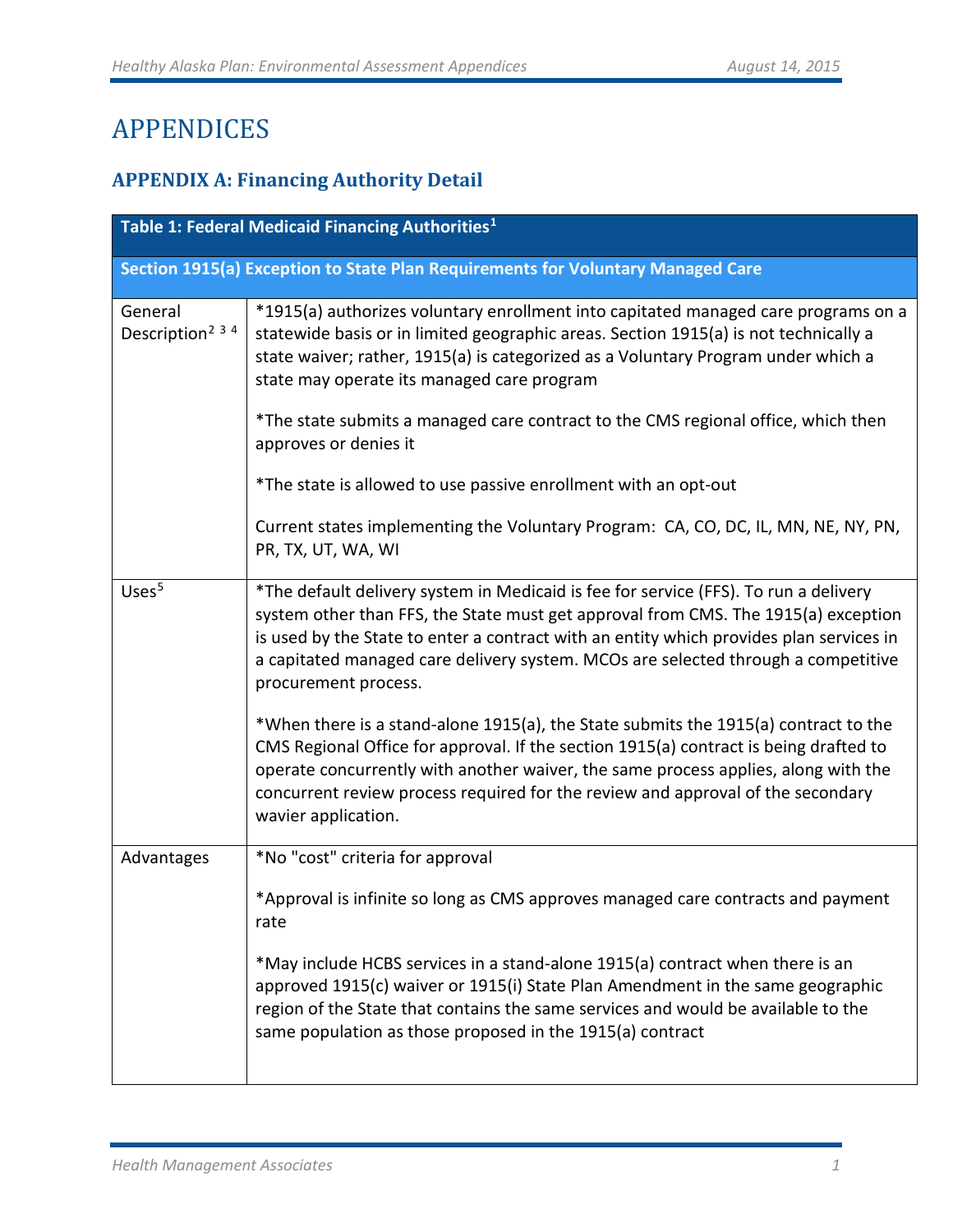|                                     | *State is exempt from the following federal Medicaid requirements of Freedom of<br>Choice of Providers, Statewideness, & Comparability: <sup>6</sup>                                                                                                                                                                                                     |
|-------------------------------------|----------------------------------------------------------------------------------------------------------------------------------------------------------------------------------------------------------------------------------------------------------------------------------------------------------------------------------------------------------|
|                                     | - (Freedom of Choice of Providers): § 1902(a)(23) provides that beneficiaries may<br>obtain services from any qualified Medicaid provider that undertakes to provide the<br>services to them. Exemption allows Medicaid managed care plans to apply certain<br>specified and allowable restrictions which limit enrollees' choice of providers.          |
|                                     | - (Statewideness): § 1902(a)(1): Exemption allows for Managed care services to be<br>limited to Medicaid enrollees in certain geographic areas, rather than available<br>throughout a state.                                                                                                                                                             |
|                                     | - (Comparability): § 1902(a)(10)(B): Exemption allows for the state to offer to those<br>enrolled in managed care plans, a different benefits package than that under<br>traditional Medicaid                                                                                                                                                            |
| Restrictions                        | *Mandatory enrollment not allowed. Beneficiaries must have the option to receive<br>FFS services                                                                                                                                                                                                                                                         |
|                                     | *Selective contracting is not allowed; the state must contract with any qualified,                                                                                                                                                                                                                                                                       |
|                                     | willing provider                                                                                                                                                                                                                                                                                                                                         |
|                                     | Section 1915(b) - Freedom of Choice Waiver <sup>78</sup>                                                                                                                                                                                                                                                                                                 |
| General<br>Description <sup>9</sup> | *Waiver Section 1915b allows the State to waive Medicaid's requirements of<br>beneficiary freedom of choice with respect to providers, statewideness, and<br>comparability of services. In return, states must ensure that their waiver programs<br>are budget neutral, meaning they must not exceed the cost of traditional fee for<br>service programs |
|                                     | *The waiver authorizes mandatory enrollment in a capitated managed care program<br>on a statewide basis, or in limited geographic areas. When using 1915(b), states have<br>four options: $1915(b)(1) - (4)$ , described below:                                                                                                                          |
|                                     | *1915(b)(1): Used to implement a managed care delivery system that restricts types<br>of providers whom enrollees visit for Medicaid services                                                                                                                                                                                                            |
|                                     | *1915(b)(2): Used to allow a county or local government to act as a choice counselor<br>or enrollment broker to help individuals pick a managed care plan                                                                                                                                                                                                |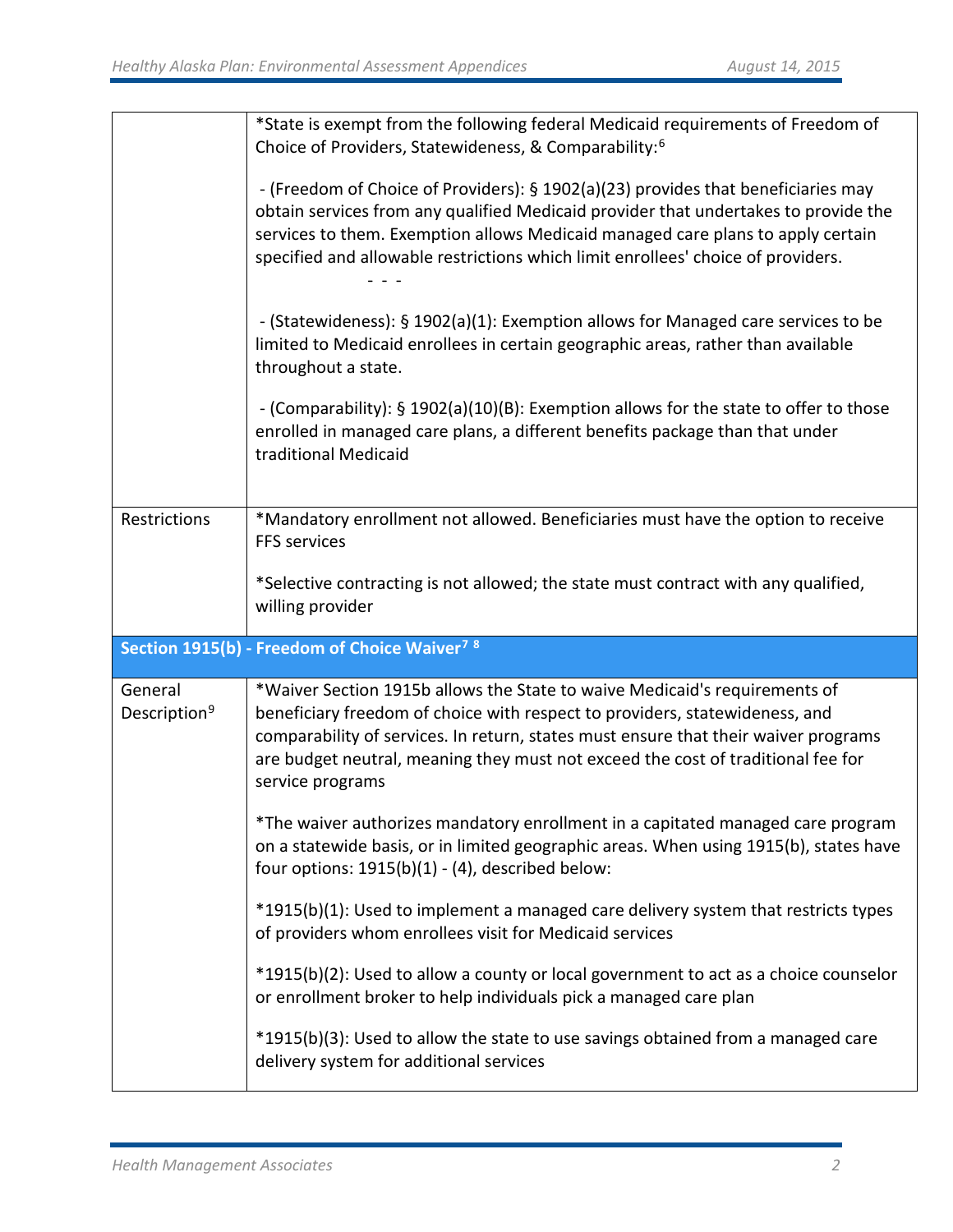|              | *1915(b)(4): Used to restrict the number or type of providers who provides specific<br><b>Medicaid services</b>                                                                                                                                                                                                                                 |
|--------------|-------------------------------------------------------------------------------------------------------------------------------------------------------------------------------------------------------------------------------------------------------------------------------------------------------------------------------------------------|
|              | Current states using the waiver: AL, AR, CA, CO, FL, IA, KY, MA, MI, MN, MO, NE, NJ,<br>NM, NY, PA, TX, UT, VA, WA, WV                                                                                                                                                                                                                          |
| Uses         | *Used to permit the state to contract with private managed care organizations to<br>provide Medicaid services                                                                                                                                                                                                                                   |
| Advantages   | *Allows for mandatory managed care or primary care case management (PCCM) for<br>dual eligibles for Medicaid services through 1915(b)(1)                                                                                                                                                                                                        |
|              | *Allows for locality to act as central enrollment broker through 1915(b)(2)                                                                                                                                                                                                                                                                     |
|              | *Allows for provision of additional, health-related services through 1915(b)(3)                                                                                                                                                                                                                                                                 |
|              | *Allows for selective contracting through 1915(b)(4)                                                                                                                                                                                                                                                                                            |
|              | *Waiver approval is for two-years (or, five-year if serving dual-eligible), with option to<br>renewal                                                                                                                                                                                                                                           |
|              | *Can identify excluded populations                                                                                                                                                                                                                                                                                                              |
|              | *State is exempt from the federal Medicaid requirements of Freedom of choice,<br>Statewideness, & Comparability statutes:                                                                                                                                                                                                                       |
|              | - (Freedom of Choice of Providers): § 1902(a)(23) provides that beneficiaries may<br>obtain services from any qualified Medicaid provider that undertakes to provide the<br>services to them. Exemption allows Medicaid managed care plans to apply certain<br>specified and allowable restrictions which limit enrollees' choice of providers. |
|              | - (Statewideness): § 1902(a)(1): Exemption allows for Managed care services to be<br>limited to Medicaid enrollees in certain geographic areas                                                                                                                                                                                                  |
|              | - (Comparability): § 1902(a)(10)(B): Exemption allows for the state to offer people<br>enrolled in managed care plans a different benefits package than traditional Medicaid                                                                                                                                                                    |
| Restrictions | *Must demonstrate cost-effectiveness, meaning the program is cost neutral or costs<br>less than traditional fee for service Medicaid                                                                                                                                                                                                            |
|              | *Section 1915(b) authorizes waiver of the section 1902(a)(23) freedom of choice of<br>providers requirement in certain specified circumstances, but not with respect to<br>providers of family planning services                                                                                                                                |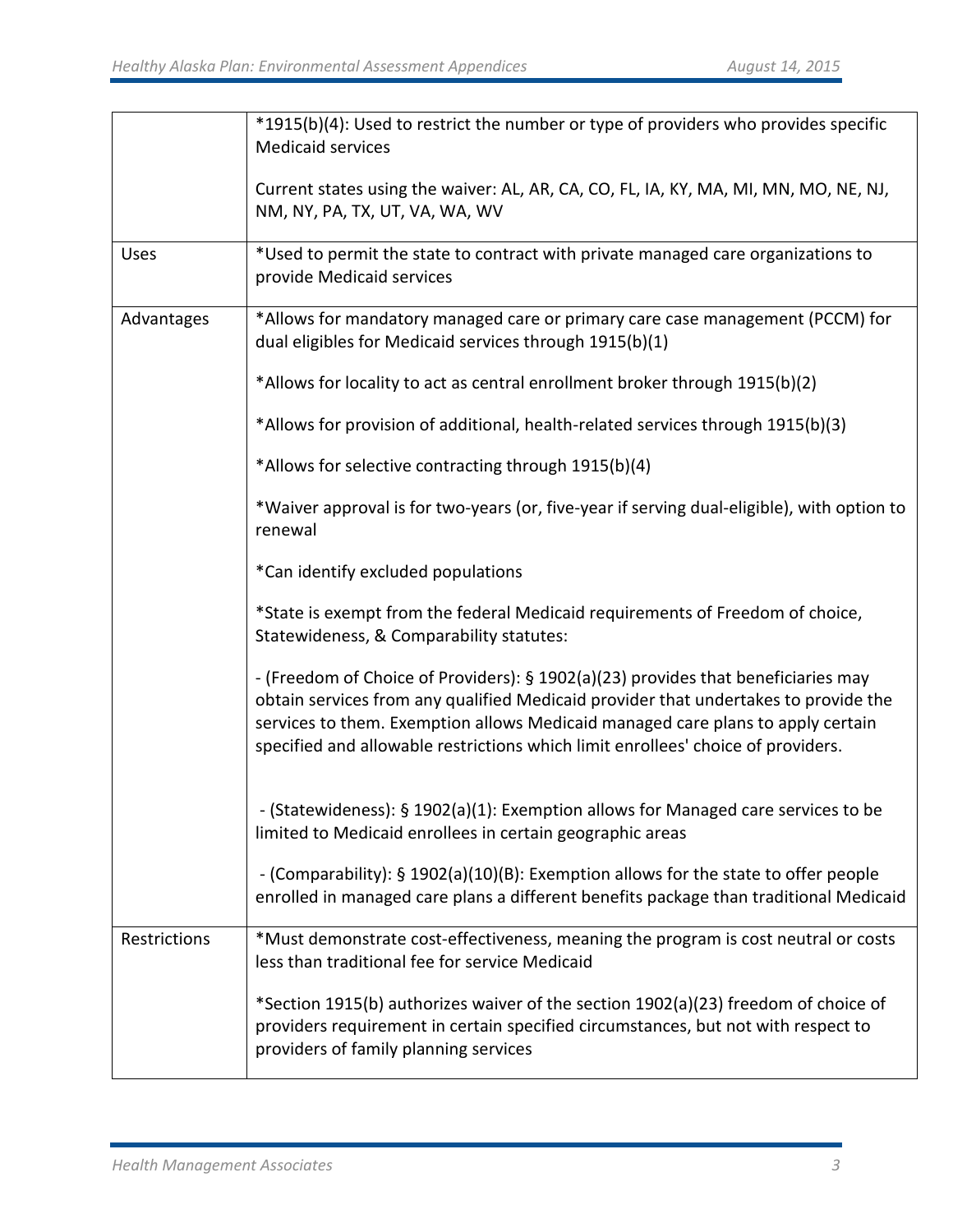|                                         | *1915(b) waivers must not substantially impair beneficiary access to medically<br>necessary services of adequate value                                                                                                                                                                                                                                                                                                   |
|-----------------------------------------|--------------------------------------------------------------------------------------------------------------------------------------------------------------------------------------------------------------------------------------------------------------------------------------------------------------------------------------------------------------------------------------------------------------------------|
|                                         | *CMS monitors implementation of waiver; federal reports are required every quarter<br>during the life of the waiver                                                                                                                                                                                                                                                                                                      |
|                                         | *State is required to conduct separate evaluations of managed care entities                                                                                                                                                                                                                                                                                                                                              |
|                                         | Section 1915(c) Home & Community-Based Services (HCBS) Waiver 10 11 12 13 14                                                                                                                                                                                                                                                                                                                                             |
| General<br>Description <sup>15</sup> 16 | *Waiver 1915c authorizes HHS to waiver certain Medicaid statutory requirements so<br>that a state may offer home and community-based services to state-specified target<br>group(s) of Medicaid beneficiaries who need a level of institutional care; specifically<br>waivers for: Comparability, Statewideness, and Income and Resources for the<br>Medically Needy.                                                    |
|                                         | *(Income and Resources for the Medically Needy): § 1902(a)(10)(c)(i)(III):Exemption<br>allows the state to apply institutional income and resource "eligibility" rules for<br>medically needy in the community who otherwise quality for waiver services                                                                                                                                                                 |
|                                         | *Must demonstrate cost neutrality in the waiver application and each year during the<br>period that the waiver is in operation. In particular, the average per participant<br>expenditures for the waiver and non-waiver Medicaid services must not cost more<br>than the average per person costs of furnishing institutional (and other Medicaid<br>state plan) services to persons who require the same level of care |
|                                         | *Allows for implementation in limited geographic areas.                                                                                                                                                                                                                                                                                                                                                                  |
|                                         | *Initial three or five-year approval. Option for subsequent five-year approval                                                                                                                                                                                                                                                                                                                                           |
|                                         | *May include individuals with income up to 300% of the Federal SSI benefit rate                                                                                                                                                                                                                                                                                                                                          |
|                                         | *State may have a single 1915(c) waiver or may operate as many of these waivers as<br>necessary                                                                                                                                                                                                                                                                                                                          |
|                                         | Current states using the waiver: In 2014, all states except for AZ, RI, VT operate 1915c<br>waivers. These three minority states use 1115 demonstrations to deliver HCBS<br>instead.                                                                                                                                                                                                                                     |
| <b>Uses</b>                             | *Used to allow the state to provide long term care services in home and community<br>based settings under Medicaid                                                                                                                                                                                                                                                                                                       |
| Advantages                              | *State can offer a variety of services, both medical and non-medical (i.e. case<br>management, home health aide, etc.)                                                                                                                                                                                                                                                                                                   |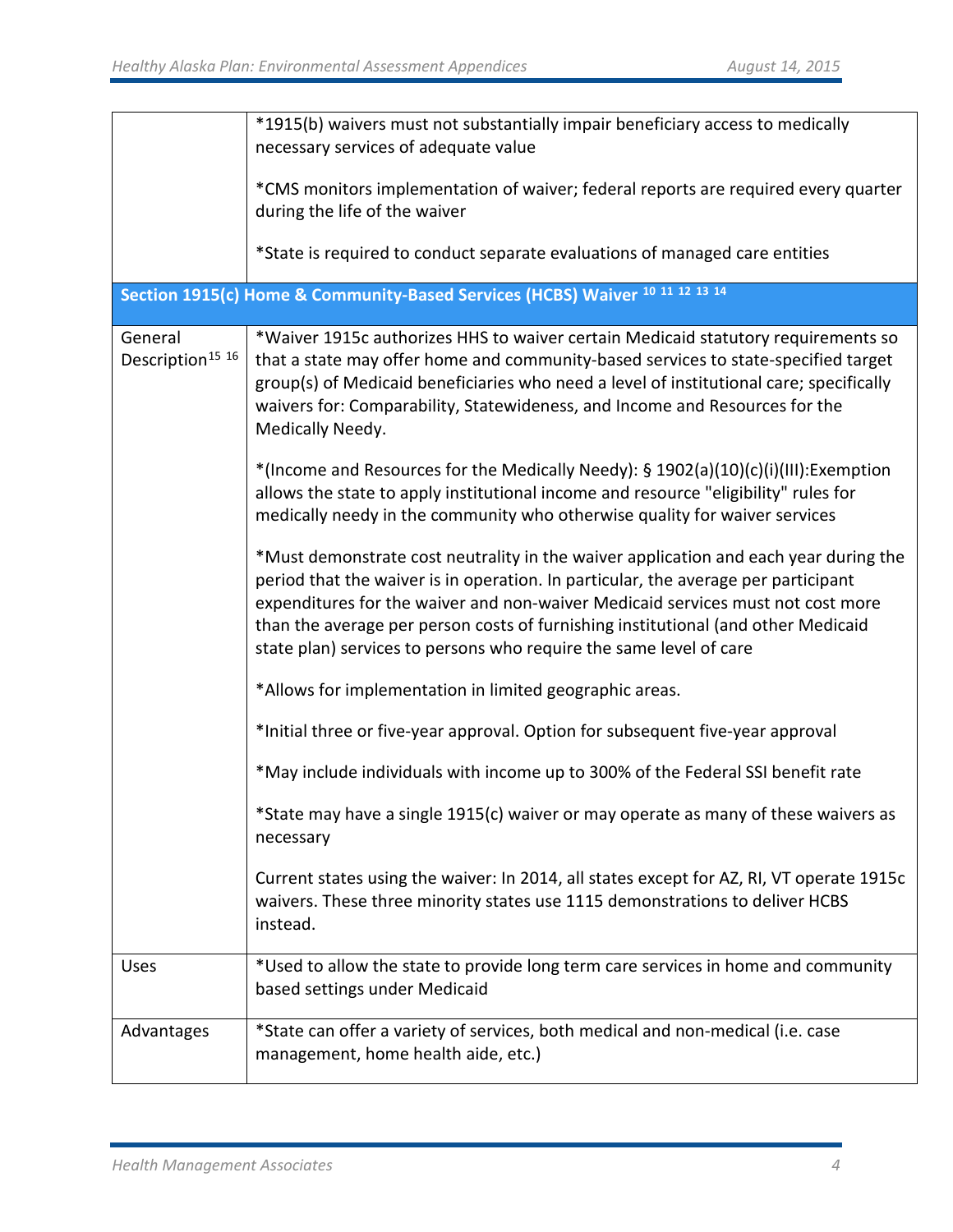|                                      | *State can propose other types of services that may assist in diverting or transitioning<br>individuals from institutional setting into the home and community                                                                                                                                                                                                                                                                                                                             |
|--------------------------------------|--------------------------------------------------------------------------------------------------------------------------------------------------------------------------------------------------------------------------------------------------------------------------------------------------------------------------------------------------------------------------------------------------------------------------------------------------------------------------------------------|
|                                      | *State can limit number of individuals and scope of services                                                                                                                                                                                                                                                                                                                                                                                                                               |
|                                      | *State can claim federal reimbursement for all HCBS authorized under 1915(c)4(B) as<br>well as "other services" approved by the Secretary of HHS (i.e., day treatment, partial<br>hospitalization, clinic services for people with chronic mental illnesses, etc.)                                                                                                                                                                                                                         |
|                                      | *Sections 1915(c), 1915(i), and 1915(j) allow for the state to rebalance both the<br>distribution of HCBS participants in Medicaid LTC as well as the expenditures between<br>the programs                                                                                                                                                                                                                                                                                                 |
| Restrictions                         | *Programs are limited to individuals who meet all the following criteria: those who<br>would need institutional care if the waiver services were not available; who are<br>members of a target group that is included in the wavier; who meet Medicaid<br>financial eligibility criteria; who require one or more waiver services in order to<br>function in the community; and who exercise freedom of choice by choosing to enter<br>the waiver in lieu of receiving institutional care. |
|                                      | *Must specify number of participants for each waiver year                                                                                                                                                                                                                                                                                                                                                                                                                                  |
|                                      | *Must specify criteria for selection of entrants                                                                                                                                                                                                                                                                                                                                                                                                                                           |
|                                      | *CMS monitors implementation of waiver; federal reports are required every quarter<br>during the life of the waiver                                                                                                                                                                                                                                                                                                                                                                        |
|                                      | Concurrent 1915(a)/(c) Authority                                                                                                                                                                                                                                                                                                                                                                                                                                                           |
| General<br>Description <sup>17</sup> | *Authorizes enrollment in voluntary managed care programs that include HCBS in the<br>plan contract                                                                                                                                                                                                                                                                                                                                                                                        |
|                                      | *State has the ability to use passive enrollment with an opt-out                                                                                                                                                                                                                                                                                                                                                                                                                           |
|                                      | *Must demonstrate cost neutrality                                                                                                                                                                                                                                                                                                                                                                                                                                                          |
|                                      | Current States using the waiver are: FL, MA, MN                                                                                                                                                                                                                                                                                                                                                                                                                                            |
| <b>Uses</b>                          | *Used to provide HCBS under a managed care contract using the section 1915(a)<br>authority                                                                                                                                                                                                                                                                                                                                                                                                 |
|                                      | *HCBS may be included in a stand-alone 1915(a) contract when there is an approved<br>1915(c) waiver or 1915(i) State Plan Amendment in the same geographic region of the                                                                                                                                                                                                                                                                                                                   |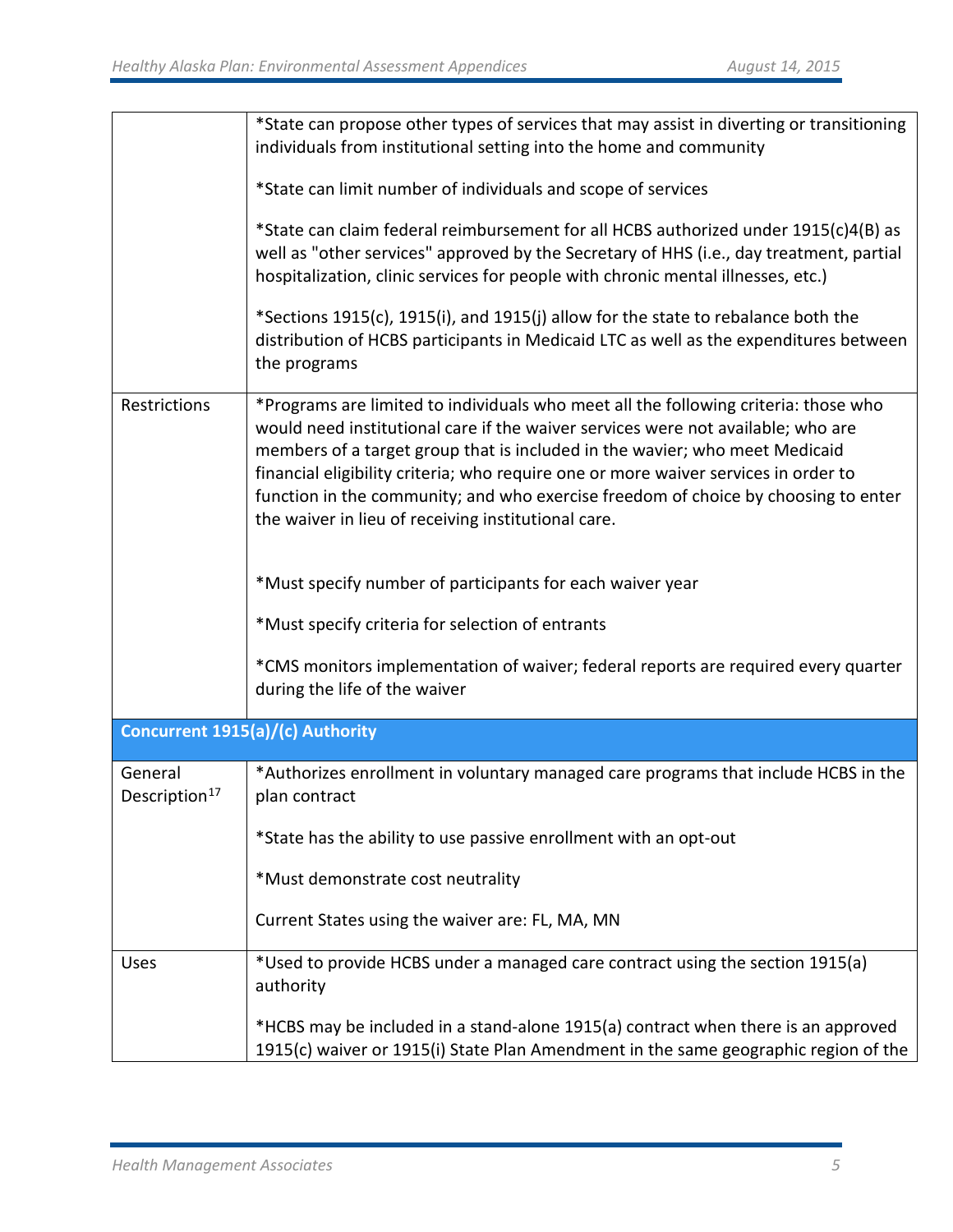|                                      | State that contains the same services and would be available to the same population<br>as those proposed in the 1915(a) contract                                                                                                                                                                                                                                                                                                                                                                                                                                                                                                                         |
|--------------------------------------|----------------------------------------------------------------------------------------------------------------------------------------------------------------------------------------------------------------------------------------------------------------------------------------------------------------------------------------------------------------------------------------------------------------------------------------------------------------------------------------------------------------------------------------------------------------------------------------------------------------------------------------------------------|
| Advantages                           | *Same as those for 1915(a) and 1915(c)                                                                                                                                                                                                                                                                                                                                                                                                                                                                                                                                                                                                                   |
| Restrictions                         | *No mandatory enrollment allowed                                                                                                                                                                                                                                                                                                                                                                                                                                                                                                                                                                                                                         |
|                                      | *Selective contracting is not allowed                                                                                                                                                                                                                                                                                                                                                                                                                                                                                                                                                                                                                    |
|                                      | *Without a concurrent 1915(c) waiver, the State cannot cover HCBS for individuals<br>eligible for Medicaid by virtue of section 1902(a)(10)(A)(ii)(VI) and regulation 42 CFR<br>§435.217. Concurrence with the 1915(c) waiver means that individuals receiving<br>services under the 1915(a) contract must simultaneously be enrolled in the section<br>1915(c) waiver. Concurrent waivers are available for States to use at their election.<br>When the 1915(a) contract operates concurrently with the section 1915(c) waiver,<br>the section 1915(c) waiver must be approved simultaneously with, or prior to, the<br>implementation of the contract |
|                                      | *CMS monitors implementation of waiver. Federal reports are required every quarter<br>during the life of the waiver                                                                                                                                                                                                                                                                                                                                                                                                                                                                                                                                      |
| Concurrent 1915(b)/(c) Waiver        |                                                                                                                                                                                                                                                                                                                                                                                                                                                                                                                                                                                                                                                          |
|                                      |                                                                                                                                                                                                                                                                                                                                                                                                                                                                                                                                                                                                                                                          |
| General<br>Description <sup>18</sup> | *Authorizes enrollment in a mandatory or voluntary managed care delivery system<br>that includes waiver HCBS in the contract. In other words, State mandates enrollment<br>in managed care plans that provides these HCBS services through 1915(b); State<br>targets eligibility and provides HCBS services through 1915(c) waiver                                                                                                                                                                                                                                                                                                                       |
|                                      | *Must demonstrate cost neutrality.                                                                                                                                                                                                                                                                                                                                                                                                                                                                                                                                                                                                                       |
|                                      | *Current states using the waiver are: KS, MD, MI, MN, NM, NC, WI                                                                                                                                                                                                                                                                                                                                                                                                                                                                                                                                                                                         |
| Uses                                 | *Used to mandate enrollment into a managed care arrangement that provides HCBS<br>services                                                                                                                                                                                                                                                                                                                                                                                                                                                                                                                                                               |
|                                      | *Or, used to limit the number or types of providers which deliver HCBS services                                                                                                                                                                                                                                                                                                                                                                                                                                                                                                                                                                          |
| Advantages                           | *Options specific to Waiver 1915(b) are allowed; i.e. selective contracting with<br>managed care providers                                                                                                                                                                                                                                                                                                                                                                                                                                                                                                                                               |
| Restrictions                         | *States apply separately & concurrently for each waiver authority                                                                                                                                                                                                                                                                                                                                                                                                                                                                                                                                                                                        |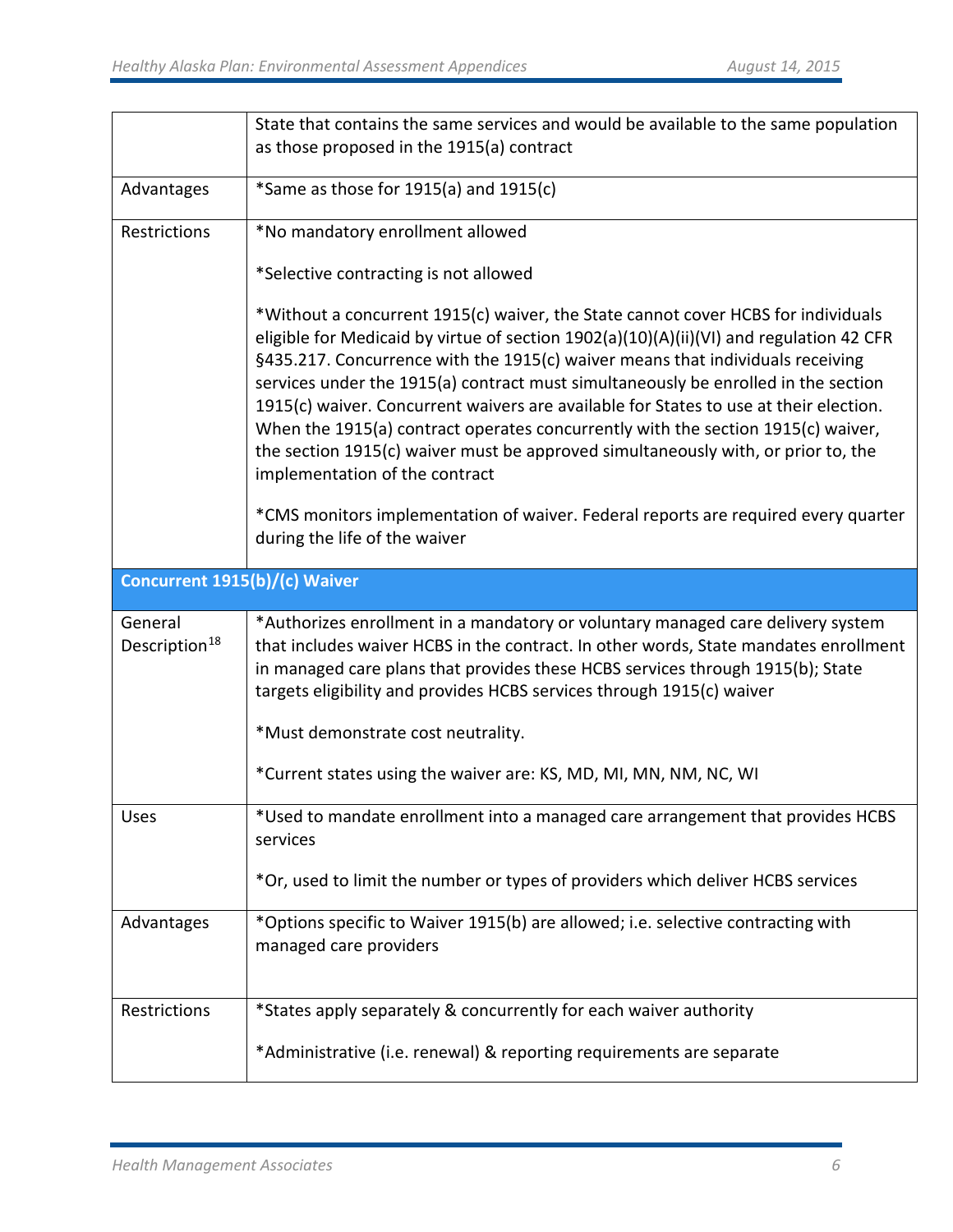|                                      | *CMS monitors implementation of waiver                                                                                                                                                                                                                                                                                                                                                    |
|--------------------------------------|-------------------------------------------------------------------------------------------------------------------------------------------------------------------------------------------------------------------------------------------------------------------------------------------------------------------------------------------------------------------------------------------|
|                                      | *State is required to conduct separate evaluations of managed care entities                                                                                                                                                                                                                                                                                                               |
|                                      | *CMS monitors implementation of waiver. Federal reports are required every quarter<br>during the life of the waiver.                                                                                                                                                                                                                                                                      |
|                                      | Section 1915(i) - Home and Community-Based Services State Plan Option 19 20                                                                                                                                                                                                                                                                                                               |
| General<br>Description <sup>21</sup> | *Authorizes the state to amend their state plan and offer HCBS as a state plan<br>optional benefit statewide                                                                                                                                                                                                                                                                              |
|                                      | *State Medicaid agency submits a State Plan Amendment to CMS                                                                                                                                                                                                                                                                                                                              |
|                                      | *Individuals must meet State-defined criteria based on need. Individuals typically<br>receive a combination of acute-care medical services and long-term services                                                                                                                                                                                                                         |
|                                      | *ACA expanded financial eligibility for 1915(i) by allowing the state to make people up<br>to 150% above the Federal Poverty Line (and people with an income up to 300% of<br>the SSI payment standard) eligible without regard to whether the individual met the<br>need for an institutional level of care                                                                              |
|                                      | *As of May 2015, there were a total of 20 Section 1915(i) benefits in 17 states; Idaho<br>has two benefits and Indiana has three benefits. Those 17 states are: CA, CO, CT, DE,<br>DC, FL, ID, IN, IA, LA, MD, MS, MT, NV, OR, WI)                                                                                                                                                        |
| Uses                                 | *Used to allow the state to expand access to Home and Community-Based services<br>for individuals who are not eligible for Medicaid waiver programs.                                                                                                                                                                                                                                      |
| Advantages                           | *The ACA gave the state enhanced flexibility to determine the group(s) eligible to<br>receive HCBS state plan services by establishing a new Medicaid eligibility group. In<br>other words, the State now has the ability to target services and create benefits<br>packages based on population and may also establish separate additional needs-<br>based criteria for individual HCBS. |
|                                      | *For example, since the state can establish need-based eligibility criteria, it may<br>qualify people with psychiatric disabilities under 1915(i) coverage who would<br>otherwise be ineligible for Medicaid-reimbursable HCBS due to the institution for<br>mental disease exclusion.                                                                                                    |
|                                      | *The State has the option to allow any or all HCBS to be self-directed in a manner<br>similar to those receiving 1915(j) services                                                                                                                                                                                                                                                         |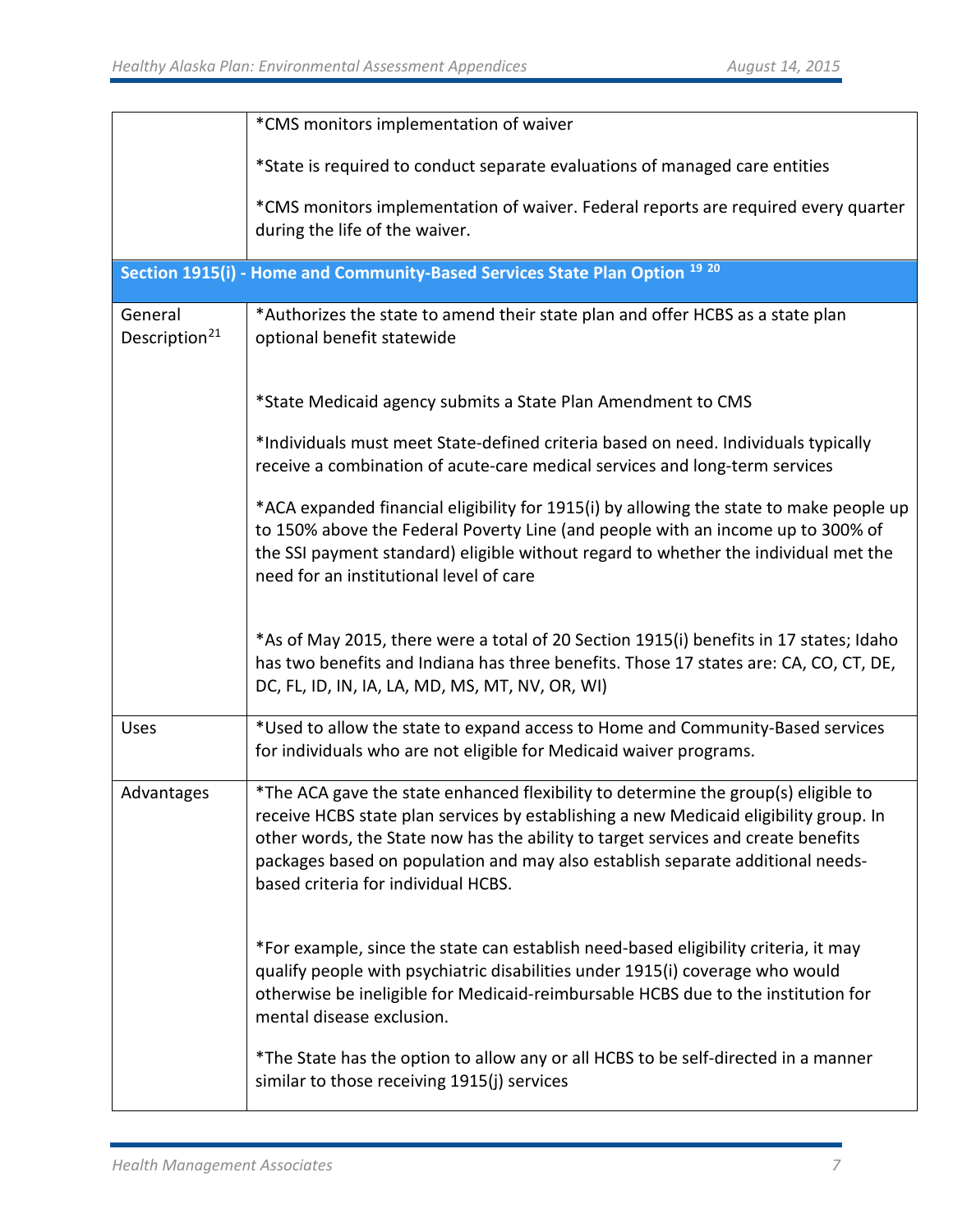|                        | *Exemption of the comparability statue (§ 1902(a)(10)(B)) allows for the state to offer<br>people enrolled in managed care plans a different benefits package than traditional<br>Medicaid.                                                                                                                                                                                                                                  |
|------------------------|------------------------------------------------------------------------------------------------------------------------------------------------------------------------------------------------------------------------------------------------------------------------------------------------------------------------------------------------------------------------------------------------------------------------------|
|                        | *No cost neutrality requirement                                                                                                                                                                                                                                                                                                                                                                                              |
|                        | *States have the option to provide HCBS to individuals with incomes up to 300% of<br>the Federal SSI benefit rate if eligible for HCBS under a 1915(c) or 1115<br>demonstration                                                                                                                                                                                                                                              |
|                        | *States can provide Medicaid to people who would otherwise be eligible only in an<br>institutional setting, often due to the income and resources of a spouse or<br>parent. States can also use spousal impoverishment rules to determine financial<br>eligibility for waiver services under Section 1902(a)(10)(C)(i)(III)                                                                                                  |
|                        | *Sections 1915(c), 1915(i), and 1915(j) allow for the state to rebalance both the<br>distribution of HCBS participants in Medicaid LTC as well as the expenditures between<br>the programs                                                                                                                                                                                                                                   |
| Restrictions           | *State plan HCBS benefits do not have a time limit on approval except when the state<br>chooses to target the benefit to specific populations. When this is the case, there is a<br>five-year approval, with the option to extend the benefit for five additional years if<br>the all federal and state requirements are met                                                                                                 |
|                        | *Statewideness statute cannot be waived                                                                                                                                                                                                                                                                                                                                                                                      |
|                        | *The ACA eliminated the ability of states to impose an enrollment cap on 1915(i)<br>services. The state can also no longer establish waiting lists for these services                                                                                                                                                                                                                                                        |
|                        | Section 1915(j) - Self Directed Personal Assistance Services (PAS)                                                                                                                                                                                                                                                                                                                                                           |
| General<br>Description | *Waiver 1915(j) authorizes individuals or their representatives to be self-directed in<br>their pursuit of PAS under the Medicaid State plan and/or section 1915(c) waivers the<br>state already has in place. Participation is all-voluntary. Participants set their own<br>provider qualification ("employer authority") and even determine how much they will<br>pay for a service, support, or item ("budget authority") |
|                        | *Must demonstrate cost neutrality                                                                                                                                                                                                                                                                                                                                                                                            |
| <b>Uses</b>            | *Used to permit the state to provide self-directed PAS as part of their Medicaid plan.<br>Used to offer participants an alternative to the traditionally delivered and managed<br>services. This section targets people already receiving 1915(c) waiver services and<br>allows them to purchase goods, supports, services, or supplies (including those items                                                               |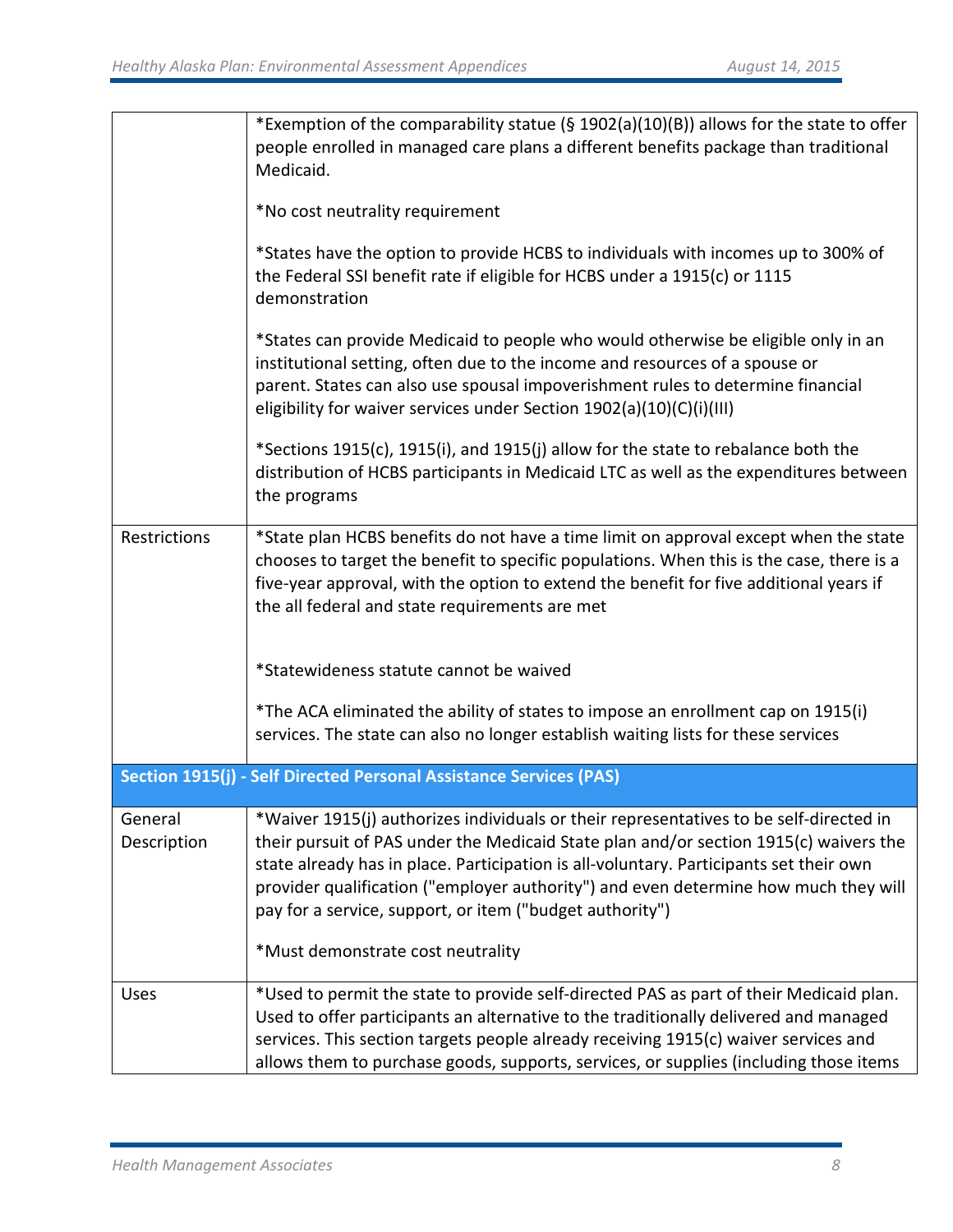|              | not otherwise listed in the budget) that increase their independence or substitute for<br>human help to the extent they would otherwise have to pay for human help                                                                                                                                                                                                        |
|--------------|---------------------------------------------------------------------------------------------------------------------------------------------------------------------------------------------------------------------------------------------------------------------------------------------------------------------------------------------------------------------------|
| Advantages   | *State can limit the number of people who will self-direct their PAS                                                                                                                                                                                                                                                                                                      |
|              | *State can limit the option to certain geographic locations, or offer it statewide                                                                                                                                                                                                                                                                                        |
|              | *Along with 1915(i), this section enables the state to achieve compliance with their<br>obligation to the 1999 U.S. Supreme Court ruling in Olmstead v. L.C. that people with<br>disabilities have the right live at home or in the community if they are able and do not<br>oppose doing so, rather than to be institutionalized (Kaiser Commission Report, Oct<br>2011) |
|              | *Sections 1915(c), 1915(i), and 1915(j) allow for the state to rebalance both the<br>distribution of HCBS participants in Medicaid LTC as well as the expenditures between<br>the programs                                                                                                                                                                                |
| Restrictions | *A support broker/consultant/counselor must be available to each individual who<br>elects the self-direction option                                                                                                                                                                                                                                                       |
|              | *Financial management services (FMS) must be available to assist individual in<br>exercising budge authority                                                                                                                                                                                                                                                              |
|              | *Each state Medicaid agency (SMA) must have a system of continuous quality<br>assurance and improvement in place. The SMA has overall responsibility for<br>monitoring the system and individual outcome measures.                                                                                                                                                        |
|              | *Common characteristics of self-direction authorities include:                                                                                                                                                                                                                                                                                                            |
|              | (1) A Person-Centered Planning Process, meaning the individual is directing the<br>planning process himself. A contingency plan must also become part of the planning<br>process                                                                                                                                                                                          |
|              | (2) A service plan, a written document specifying services and supports (essentially an<br>assessment), must be created to meet the preferences, choices, abilities and needs of<br>the individual                                                                                                                                                                        |
|              | (3) The State must describe the method for calculating the dollar values of individual<br>budgets, which is the amount of funds under the control and direction of the<br>participant. The dollar values calculation is based on reliable costs and service<br>utilization, and is adjusted when changes in the participant's service plan occurs                         |
|              | (4) The State is required to provide or arrange for the provision of a system of<br>supports that is responsive to an individual's needs and desires for assistance in<br>developing the person-centered service plan                                                                                                                                                     |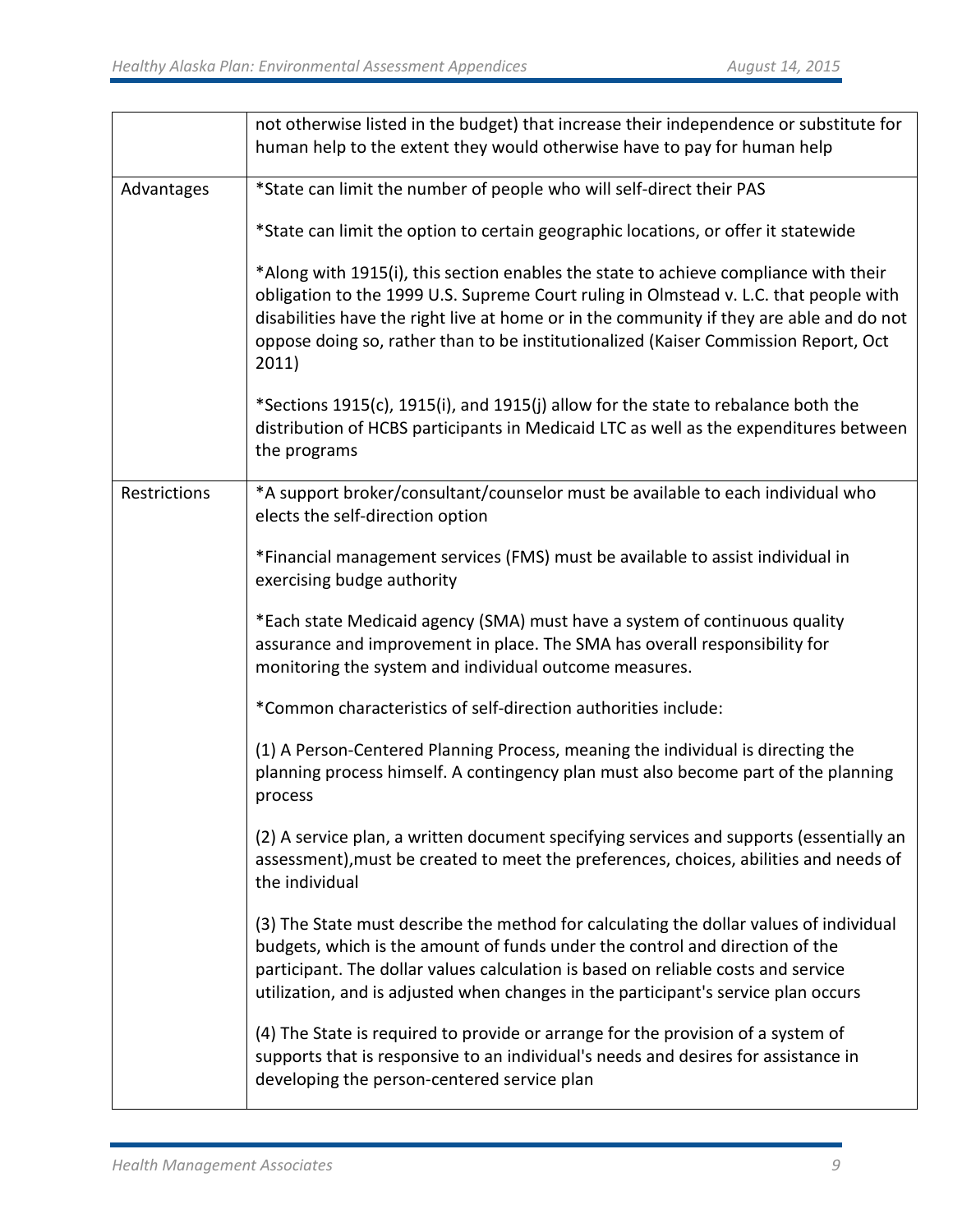|                                      | *CMS monitors implementation of the waiver; federal reports are required every<br>quarter during the life of the waiver                                                                                                                                                                                                                                                                                                                                                                                                                        |
|--------------------------------------|------------------------------------------------------------------------------------------------------------------------------------------------------------------------------------------------------------------------------------------------------------------------------------------------------------------------------------------------------------------------------------------------------------------------------------------------------------------------------------------------------------------------------------------------|
|                                      | <b>Section 1915(k) - Community First Choice</b>                                                                                                                                                                                                                                                                                                                                                                                                                                                                                                |
| General<br>Description               | *Established under the Affordable Care Act of 2010, this option authorizes the state<br>to provide home and community-based attendant services and supports to eligible<br>Medicaid enrollees under their State Plan. Note this does not create a new eligibility<br>group; eligible individuals are still those who: are eligible for Medicaid under the state<br>plan, have incomes up to 150% FPL or over 150% FPL and meet institutional level of<br>care standards.<br>*States currently using this state plan option are: CA, MD, MT, OR |
| <b>Uses</b>                          | *Used to further support the state to serve Medicaid-eligible people with chronic<br>disabilities in home and community-based settings                                                                                                                                                                                                                                                                                                                                                                                                         |
| Advantages                           | *State receives a six percentage point increase in its federal Medicaid matching ratio<br>for community-based attendant and other services aimed at assisting people with<br>ADLs and IADLs deficits and aimed at helping them acquire and maintain the<br>necessary skills to live independently.                                                                                                                                                                                                                                             |
|                                      | *Services can be offered through an agency or a self-directed model                                                                                                                                                                                                                                                                                                                                                                                                                                                                            |
| Restrictions                         | *State must offer 1915(k) enrollees the option of self-directing their services and<br>support. If provided through a self-directed model, financial management services<br>must be available                                                                                                                                                                                                                                                                                                                                                  |
|                                      | *State must cover assistance and maintenance with ADLs/IADLs and health-related<br>tasks                                                                                                                                                                                                                                                                                                                                                                                                                                                       |
|                                      | *State must ensure continuity of services and supports                                                                                                                                                                                                                                                                                                                                                                                                                                                                                         |
|                                      | *State must provide voluntary training on how to select, manage and dismiss staff                                                                                                                                                                                                                                                                                                                                                                                                                                                              |
|                                      | *Statewideness statute cannot be waived                                                                                                                                                                                                                                                                                                                                                                                                                                                                                                        |
|                                      | *CMS monitors implementation of waiver; federal reports are required every quarter<br>during the life of the waiver                                                                                                                                                                                                                                                                                                                                                                                                                            |
|                                      | Section 1115 Demonstrations <sup>22</sup> <sup>23</sup> <sup>24</sup> <sup>25</sup>                                                                                                                                                                                                                                                                                                                                                                                                                                                            |
| General<br>Description <sup>26</sup> | *Section 1115 waivers authorize state projects that test policy innovations likely to<br>further the objectives of the Medicaid & CHIP programs. Under the ACA, the federal                                                                                                                                                                                                                                                                                                                                                                    |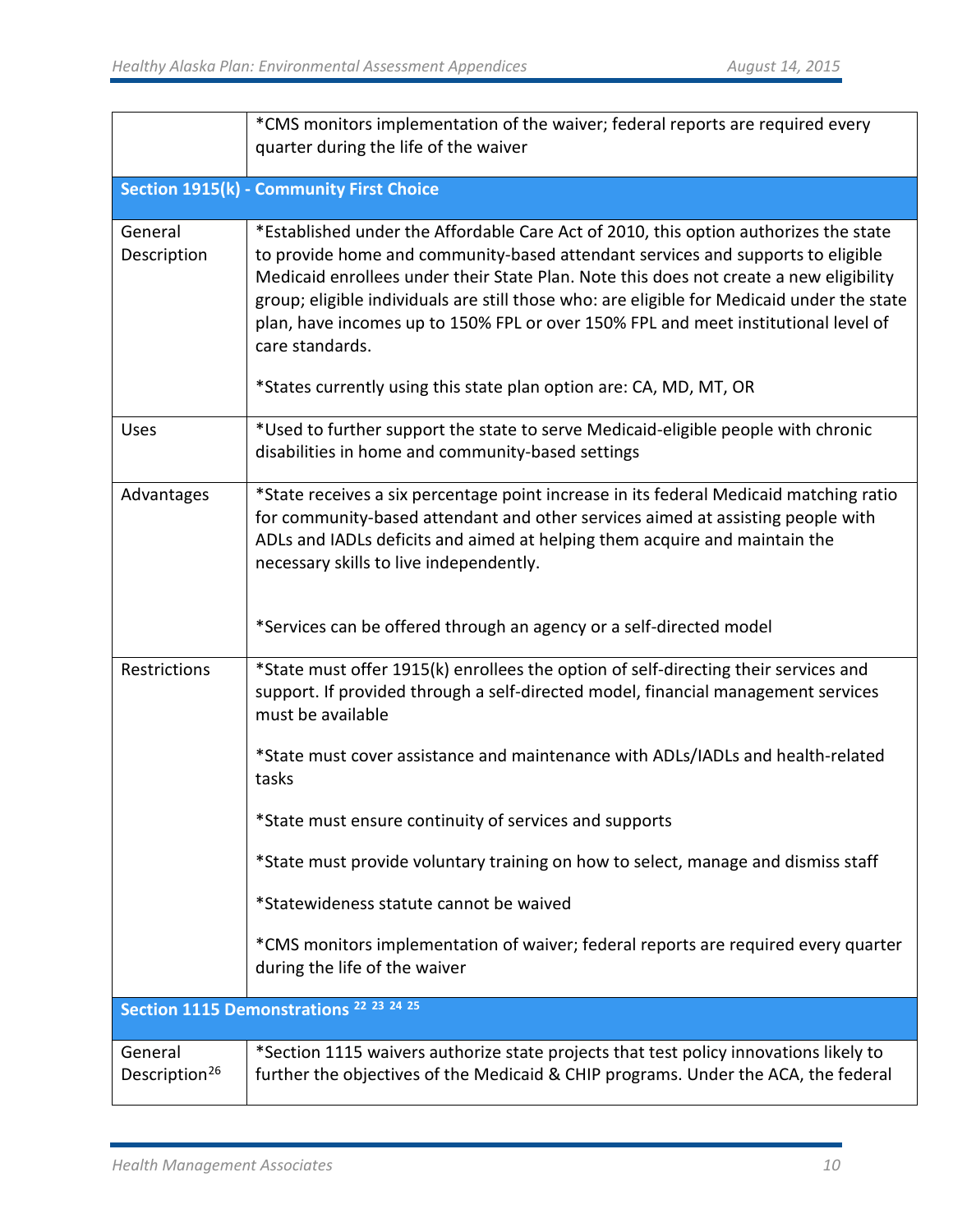|              | government will pay 100% of the costs of those newly eligible for 2014-2016 and then<br>the federal share phases down to 90% in 2020 and beyond.                                   |
|--------------|------------------------------------------------------------------------------------------------------------------------------------------------------------------------------------|
|              | *Demonstrations are at the discretion of the HHS Secretary who approves the<br>projects                                                                                            |
|              | *Granted for up to five years, with possibility for three-year renewal                                                                                                             |
|              | *Must demonstrate cost neutrality                                                                                                                                                  |
|              | States using Section 1115 demonstrations are: TN, CA, CO, DE, IL, ME, NM, OR, UT                                                                                                   |
| <b>Uses</b>  | *Used to permit the state to provide a defined demonstration population with<br>different health benefits or different service limitations than are specified in the state<br>plan |
|              | *Or, used to pilot innovative service delivery systems that improve care, increase<br>efficiency and reduce costs                                                                  |
|              | *CMS has denied a number of provisions included in Section 1115 Waiver<br>proposals. Provisions that CMS had denied waiver authority for include:                                  |
|              | - Premiums for individuals with incomes < 100% FPL as a condition of eligibility;                                                                                                  |
|              | - Requirements to provide wrap-around EPSDT benefits and free choice of family<br>planning providers                                                                               |
|              | - Work requirements as a condition of Medicaid eligibility                                                                                                                         |
| Advantages   | * Provides the most flexibility to waive Medicaid requirements                                                                                                                     |
|              | *Freedom of choice of providers, statewideness, and comparability of services statues<br>are waived                                                                                |
|              | *Managed care enrollment may be voluntary or mandatory                                                                                                                             |
| Restrictions | *Must further the objectives of the Medicaid program                                                                                                                               |
|              | *Requires eligibility or benefit expansion, quality improvement, or delivery system<br>restructuring to improve program                                                            |
|              | *Must have a demonstration hypothesis that will be evaluated with data resulting<br>from the demonstration                                                                         |
|              | *Must be budget neutral                                                                                                                                                            |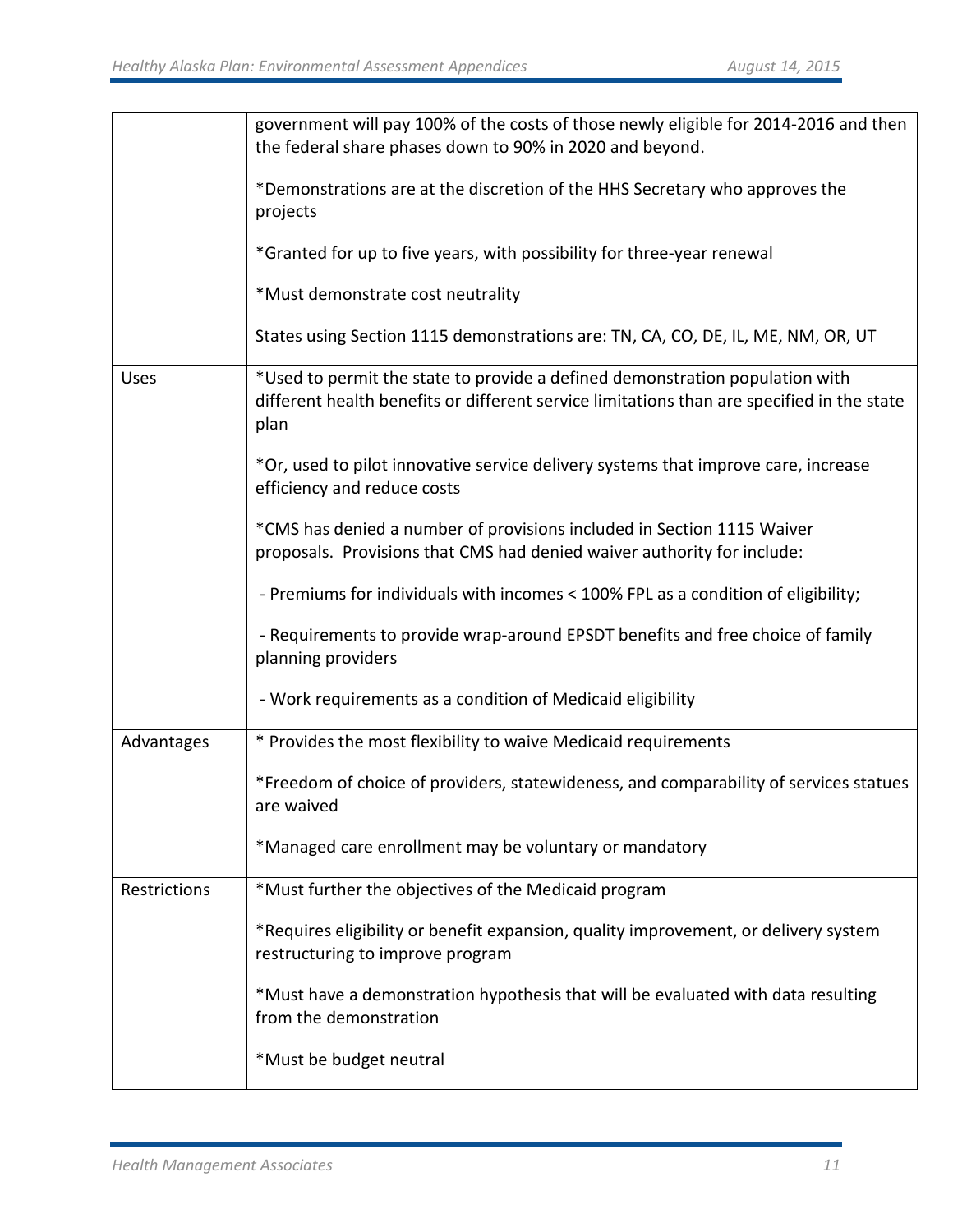|                                      | *Under the ACA, development and approval for new demonstrations are now subject<br>to public input. CMS will not act on any demonstration request from the state until 15<br>days minimum have passed since the closing of a 30-day Federal comment period,<br>during which the general public and stakeholders will have submitted comments<br>*CMS monitors implementation of waiver; federal reports are required every quarter<br>during the life of the waiver<br>*Periodic external evaluations also required                                                                                                                                                                                                                                   |
|--------------------------------------|-------------------------------------------------------------------------------------------------------------------------------------------------------------------------------------------------------------------------------------------------------------------------------------------------------------------------------------------------------------------------------------------------------------------------------------------------------------------------------------------------------------------------------------------------------------------------------------------------------------------------------------------------------------------------------------------------------------------------------------------------------|
|                                      | Section 1932(a) - State Plan Amendment Authority <sup>27</sup>                                                                                                                                                                                                                                                                                                                                                                                                                                                                                                                                                                                                                                                                                        |
| General<br>Description <sup>28</sup> | *A permanent state plan amendment which authorizes mandatory and voluntary<br>managed care program enrollment on a statewide basis or in limited geographic<br>areas. There is no cost-effectiveness or budget-neutrality requirement                                                                                                                                                                                                                                                                                                                                                                                                                                                                                                                 |
| <b>Uses</b>                          | *Used to permit a state to amend its Medicaid state plan to require certain categories<br>of Medicaid beneficiaries to enroll in managed care entities without being out of<br>compliance with the statewideness, freedom of choice, and comparability of services<br>statutes.                                                                                                                                                                                                                                                                                                                                                                                                                                                                       |
| Advantages<br>Restrictions           | *Amendment can address any aspect of Medicaid program administration, unlike<br>waivers which must relate to an area specified in the Medicaid statute<br>*No cost-effectiveness or budget-neutrality requirement<br>*Allows for selective contracting<br>*Comparability of services, freedom of choice of providers, and statewideness statues<br>are not required (may be waived)<br>*Approval from CMS is within 90 days unless disapproved or unless CMS requests<br>additional information. Approval or disapproval by CMS is within 90 days of receipt of<br>additional information<br>*No renewal period since this is a permanent state plan authority<br>*State cannot mandate enrollment for disabled children, American Indians, and dual- |
|                                      | eligibles<br>*CMS monitors implementation of State Plan Amendment                                                                                                                                                                                                                                                                                                                                                                                                                                                                                                                                                                                                                                                                                     |
|                                      | *State is required to conduct separate evaluations of managed care entities                                                                                                                                                                                                                                                                                                                                                                                                                                                                                                                                                                                                                                                                           |
|                                      | Section 1945 Health Home State Plan Option <sup>29</sup>                                                                                                                                                                                                                                                                                                                                                                                                                                                                                                                                                                                                                                                                                              |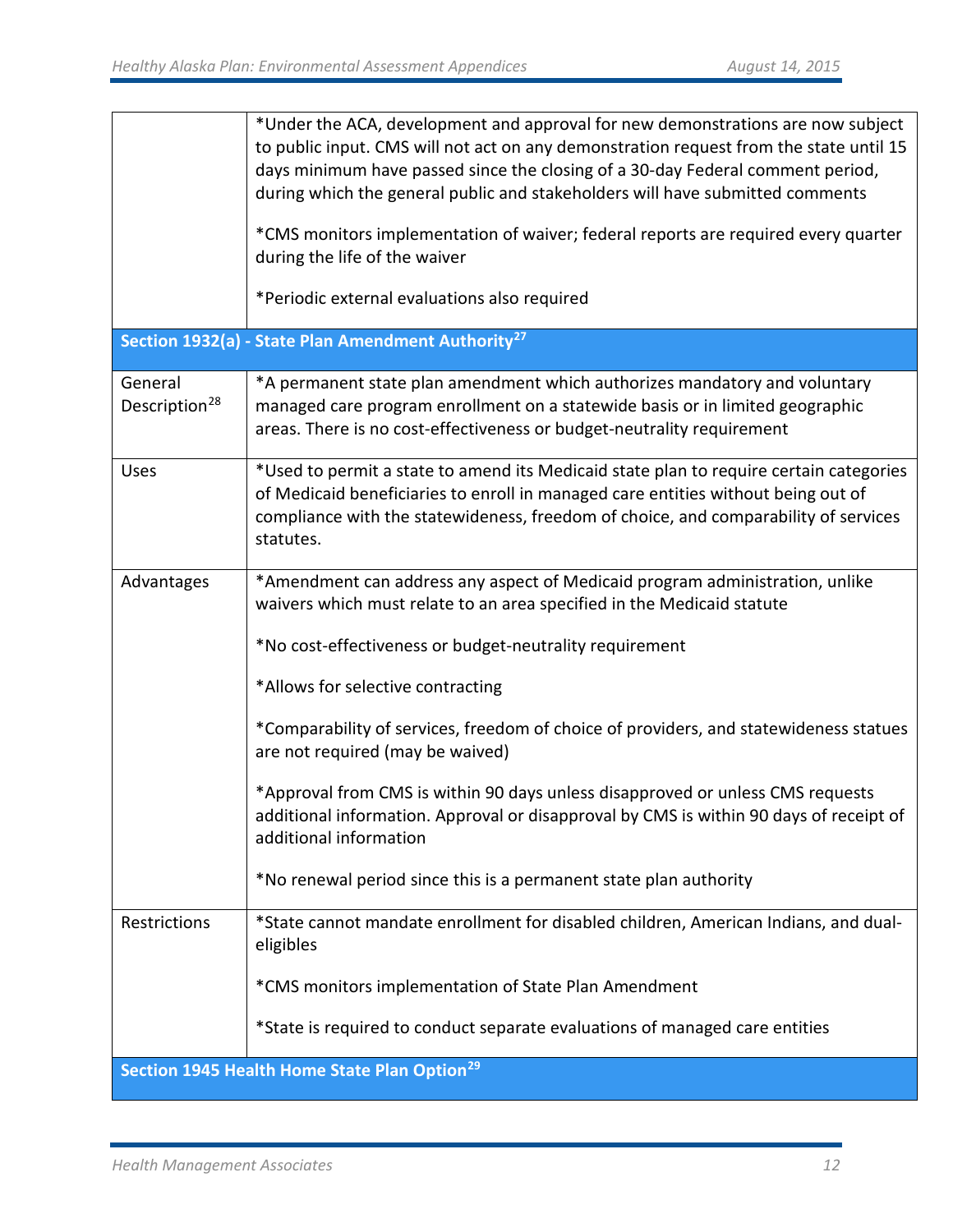| General<br>Description | *Created under the ACA, this is an optional Medicaid State plan benefit for states to<br>establish Health Homes for people with Medicaid who have chronic conditions. State<br>must submit a Medicaid State Plan Amendment to create a health home program                                                                        |  |  |  |  |  |
|------------------------|-----------------------------------------------------------------------------------------------------------------------------------------------------------------------------------------------------------------------------------------------------------------------------------------------------------------------------------|--|--|--|--|--|
|                        | *Not to be confused with patient-centered medical homes, health homes under<br>section 1945 are specifically for Medicaid beneficiaries living with chronic illnesses                                                                                                                                                             |  |  |  |  |  |
|                        | *CMS expects the state to adopt a 'whole-person' philosophy: integrating all types of<br>services to treat the whole person, with particular focus on behavioral health care<br>and social supports and services                                                                                                                  |  |  |  |  |  |
|                        | Current states with Health Homes in place are: WA, OR, ID, SD, IA, MO, WI, MI, OH,<br>AL, NC, DC, MD, NY, RI, VT, ME. The following states plan to implement Health Homes<br>in 2015: CA, WY, NM, KS, OK, MN, OK, AR, IL, TN, SC, WV, VA, DE, CT, MA).<br>Nationwide since May 2015, there are approximately 1,045,875 enrollees. |  |  |  |  |  |
| <b>Uses</b>            | *Used to permit states the opportunity to improve care coordination and care<br>management for the following Medicaid beneficiaries: those with two or more<br>chronic conditions; with one chronic condition and are at risk for a second; and/or<br>with one serious and persistent mental health condition                     |  |  |  |  |  |
| Advantages             | *State can target health home services geographically                                                                                                                                                                                                                                                                             |  |  |  |  |  |
|                        | *State has flexibility to determine eligible health home providers                                                                                                                                                                                                                                                                |  |  |  |  |  |
|                        | *State has flexibility to define core health home services                                                                                                                                                                                                                                                                        |  |  |  |  |  |
|                        | *State has flexibility in designing payment methodologies and may propose<br>alternatives                                                                                                                                                                                                                                         |  |  |  |  |  |
|                        | *State can prioritize enrollment or tier payments based on severity/risk of the patient                                                                                                                                                                                                                                           |  |  |  |  |  |
|                        | *States may request federal planning funds at their medical assistance service match<br>rate to support health home program design.                                                                                                                                                                                               |  |  |  |  |  |
|                        | *States receive a 90% enhanced Federal Medical Assistance Percentage (FMAP) for<br>specific health home services, however this does not apply to the underlying<br>Medicaid services also provided to people enrolled in a health home                                                                                            |  |  |  |  |  |
|                        | *Comparability and Statewideness statute is waived                                                                                                                                                                                                                                                                                |  |  |  |  |  |
| Restrictions           | *The 90% enhanced FMAP is good for the first eight quarters that the program is<br>effective. The state can get more than one period of enhanced FMAP, but can only                                                                                                                                                               |  |  |  |  |  |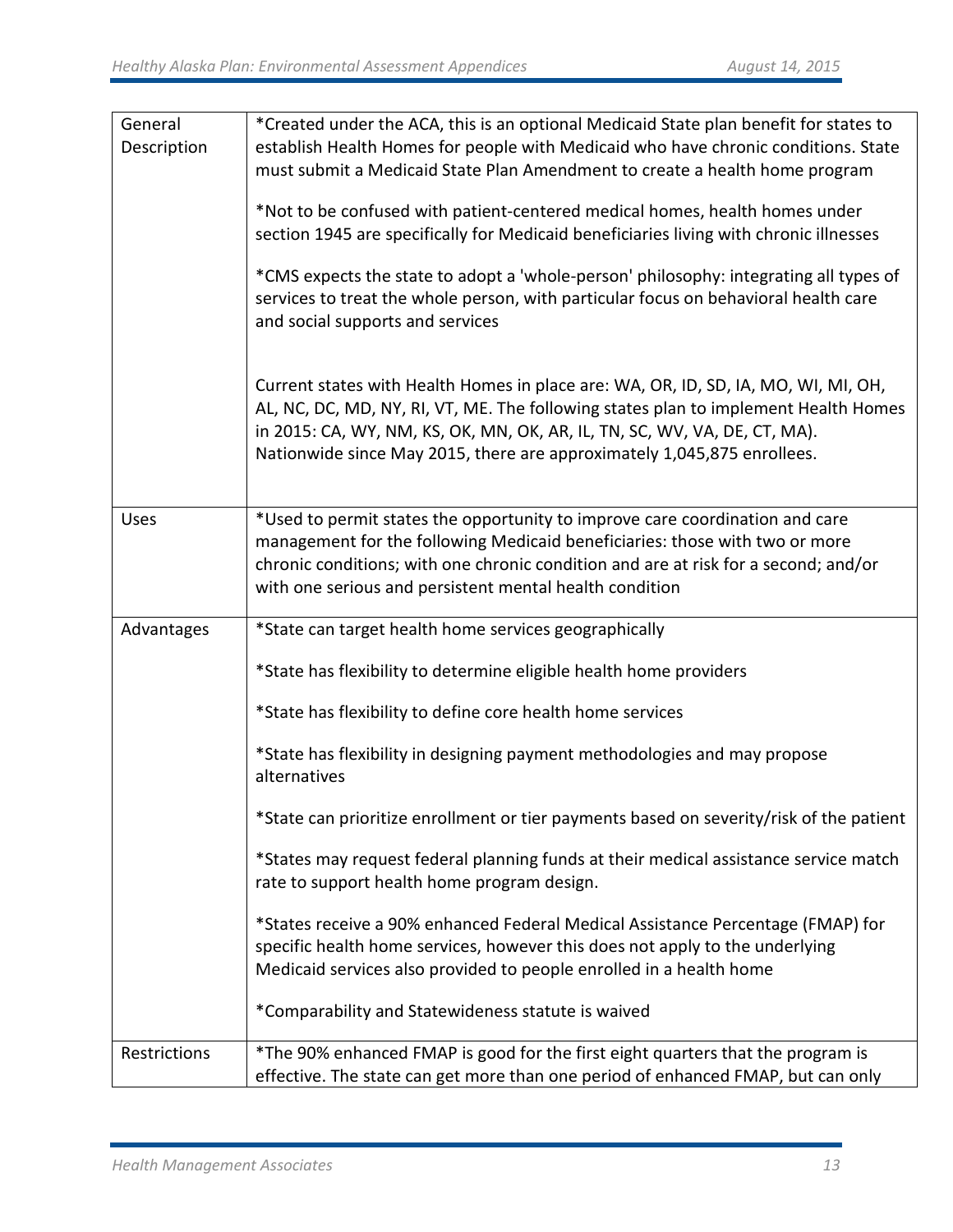|                        | claim the enhanced FMAP for a total of eight quarters for one enrollee. After this<br>period, services are matched at the state's usual rate                                                                                                                                                                                                                                                                                                                                                                            |
|------------------------|-------------------------------------------------------------------------------------------------------------------------------------------------------------------------------------------------------------------------------------------------------------------------------------------------------------------------------------------------------------------------------------------------------------------------------------------------------------------------------------------------------------------------|
|                        | Health Home service providers must report quality measures to the state. States are<br>also required to report utilization, expenditure, and quality data for an interim survey<br>and an independent evaluation                                                                                                                                                                                                                                                                                                        |
|                        | *Mandatory enrollment is not authorized                                                                                                                                                                                                                                                                                                                                                                                                                                                                                 |
|                        | *Dual eligibles cannot be excluded                                                                                                                                                                                                                                                                                                                                                                                                                                                                                      |
|                        | *Comparability requirements only apply to categorically eligible individuals with<br>selected conditions                                                                                                                                                                                                                                                                                                                                                                                                                |
|                        | *As with State Plan Amendment requirement, a public notice is required                                                                                                                                                                                                                                                                                                                                                                                                                                                  |
|                        | *State must take part in an initial impact assessment survey and independent<br>evaluation                                                                                                                                                                                                                                                                                                                                                                                                                              |
|                        | *The following six core services must be offered, linked as appropriate and feasible<br>using health information technology: comprehensive care management; care<br>coordination; health promotion; comprehensive transitional care/follow-up; patient<br>and family support; referral to community & social support services.                                                                                                                                                                                          |
|                        | Alternative Benefit Plans (ABPs) 30 31 32                                                                                                                                                                                                                                                                                                                                                                                                                                                                               |
| General<br>Description | *Authorizes a state's option to provide alternative benefits specifically tailored to<br>meet the needs of certain Medicaid populations, target residents in certain areas of<br>the state, or provide services through specific delivery systems instead of following<br>the traditional Medicaid benefit plan                                                                                                                                                                                                         |
|                        | *In July 2013, the term 1937 Medicaid Benchmark or Benchmark Equivalent Plan was<br>renamed Alternative Benefit Plan                                                                                                                                                                                                                                                                                                                                                                                                    |
|                        | *The state must submit a Medicaid State Plan Amendment to CMS describing the<br><b>ABPs</b>                                                                                                                                                                                                                                                                                                                                                                                                                             |
|                        | Current states using ABPs are: AR, CA, CO, DE, IA, MA, MD, MI, ND, NJ, NH, NM, PA,<br>OH, WA, WV                                                                                                                                                                                                                                                                                                                                                                                                                        |
| Uses                   | *Used by the state to expand eligibility to low-income adults through the benefit<br>options available under Section 1937. The state provides certain groups of Medicaid<br>enrollees with 'benchmark' or 'benchmark-equivalent' coverage by selecting one of<br>three commercial insurance products as the basis for providing Essential Health<br>Benefits (EHB): (1) Federal employees' health benefit plan; (2) State employee<br>coverage; or (3) Health Maintenance Organization plan with the largest commercial |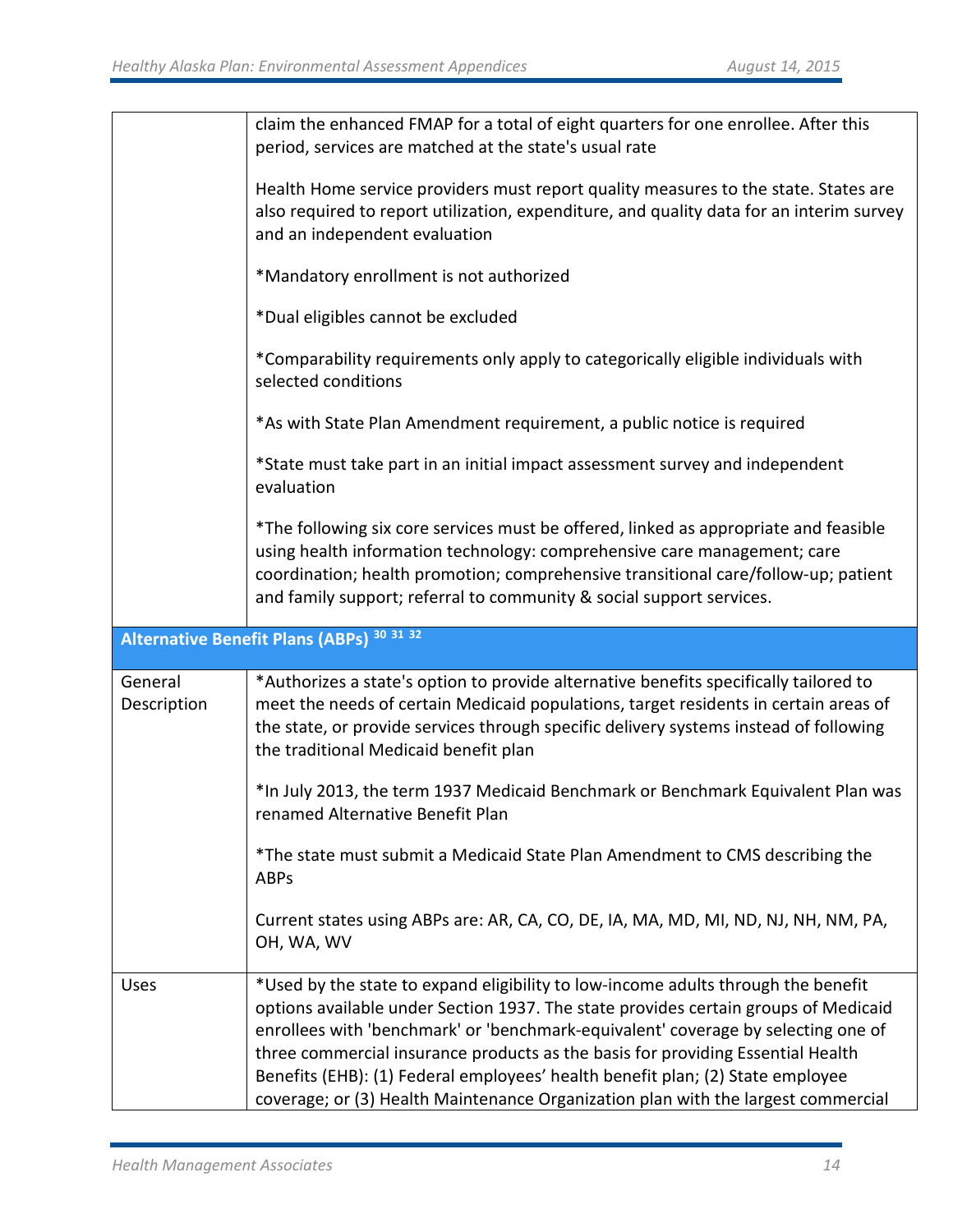|              | enrollment in the state. Alternatively, the Base Benchmark Plan can be based on a<br>fourth product, a 'Secretary-approved' coverage option. Note: 'Benchmark' means<br>that the benefits are at least equal to one of the statutorily specified benchmark<br>plans; 'benchmark-equivalent- means that the benefits included certain specified<br>services, and the overall benefits are at least actuarially equivalent to one of the<br>statutorily specified benchmark coverage packages. |
|--------------|----------------------------------------------------------------------------------------------------------------------------------------------------------------------------------------------------------------------------------------------------------------------------------------------------------------------------------------------------------------------------------------------------------------------------------------------------------------------------------------------|
| Advantages   | *The state can target populations                                                                                                                                                                                                                                                                                                                                                                                                                                                            |
|              | *Comparability of services and statewideness are not required                                                                                                                                                                                                                                                                                                                                                                                                                                |
|              | *State can choose different ABPs for different groups, or use the same plan for<br>multiple groups                                                                                                                                                                                                                                                                                                                                                                                           |
|              | *State can also use its traditional Medicaid benefits package as their ABP as long as it<br>provides coverage of required services. The added costs to the state for adopting a<br>more comprehensive benefit package would be minimal because the federal<br>government is covering nearly all the costs of the Medicaid expansion. In addition,<br>because the state will have only one benefit package to administer, administrative<br>costs might be lower than with other approaches   |
|              | *Allows flexibility for the state to align benefits packages with their Medicaid State<br>Plan or with the most robust plan in the state market place. This will offer consumers<br>a consistency with regard to value and services among private plans and Medicaid.                                                                                                                                                                                                                        |
|              | *The state can include HCBS service and create several ABPs to meet the specific<br>health care needs of certain populations.                                                                                                                                                                                                                                                                                                                                                                |
|              | *Creating plans that are tailored to meet the health care needs of people gaining<br>Medicaid coverage can mean better health for enrollees --- and both higher cost<br>savings and better health in the long run for individuals who gain coverage.                                                                                                                                                                                                                                         |
| Restrictions | *ABPs must cover the ten Essential Health Benefits (EHB) as described in section<br>1302(b) of the ACA, whether the state uses an ABP for Medicaid expansion or<br>coverage of any other groups of individuals                                                                                                                                                                                                                                                                               |
|              | *Individuals in the new adult VII eligibility group only will receive benefits through an<br>ABP (all non-elderly, non-pregnant adults with incomes at or below 138% FPL.                                                                                                                                                                                                                                                                                                                    |
|              | *State is not permitted to offer HCBS or 1915(i) services as part of the benchmark<br>plan benefits, since they are not part of a traditional Medicaid benefit package                                                                                                                                                                                                                                                                                                                       |
|              | *Enrollment caps are not permitted                                                                                                                                                                                                                                                                                                                                                                                                                                                           |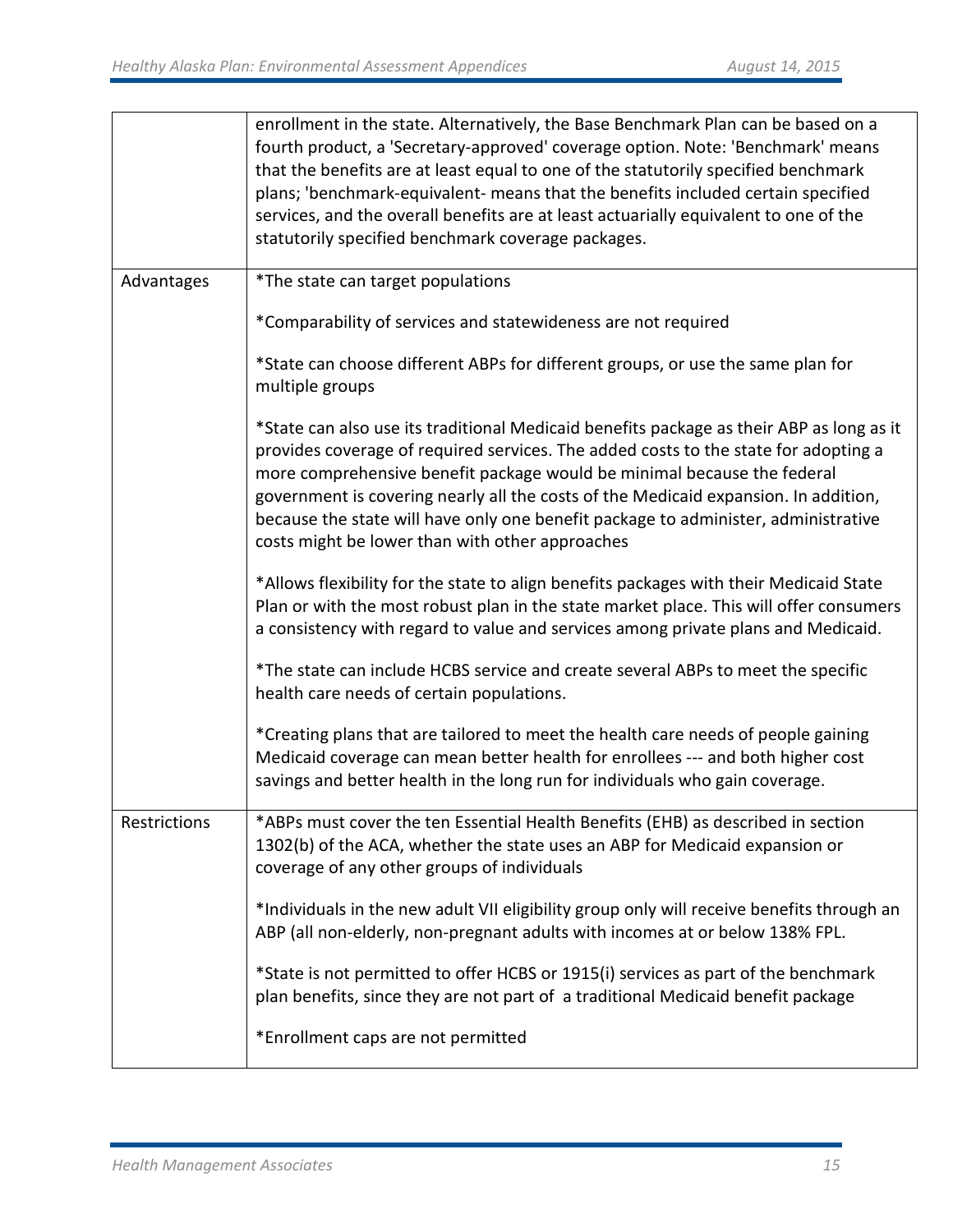|                        | *Certain populations are exempt, such the blind and disabled; also dual eligibles.<br>However members of exempt populations have the option to voluntarily enroll<br>*For children under age 21, state must provide Early and Periodic Screening,<br>Diagnostic, and Treatment (EPSDT) services as part of the benefit package itself or<br>through a combination of the benefit package and additional services<br>*The ten benefit categories which EHBs must cover are: (1) ambulatory patient<br>services; (2) emergency services; (3) hospitalization; (4) maternity and newborn care;<br>(5) mental health and substance use disorder services, including behavioral health<br>treatment; (6) prescription drugs; (7) rehabilitative and habilitative services and<br>devices; (8) laboratory services, (9) preventive and wellness services and chronic<br>disease management; and (10) pediatric services, including oral and vision care<br>*ABP must also comply with the Mental Health Parity and Addiction Equity Act<br>(MHPAEA) |
|------------------------|-----------------------------------------------------------------------------------------------------------------------------------------------------------------------------------------------------------------------------------------------------------------------------------------------------------------------------------------------------------------------------------------------------------------------------------------------------------------------------------------------------------------------------------------------------------------------------------------------------------------------------------------------------------------------------------------------------------------------------------------------------------------------------------------------------------------------------------------------------------------------------------------------------------------------------------------------------------------------------------------------------------------------------------------------|
|                        | * As with State Plan Amendment requirement, a public notice is required, with<br>reasonable opportunity for public comment prior to submitting a SPA to CMS                                                                                                                                                                                                                                                                                                                                                                                                                                                                                                                                                                                                                                                                                                                                                                                                                                                                                   |
|                        | Delivery System Reform Incentive Pool (DSRIP) 33 34                                                                                                                                                                                                                                                                                                                                                                                                                                                                                                                                                                                                                                                                                                                                                                                                                                                                                                                                                                                           |
| General<br>Description | *DSRIP is a Section 1115 Waiver that authorizes the state to reward providers for<br>implementing successful delivery system and payment reform projects by establishing<br>a framework for projects and objectives that CMS approves. This hospital-based<br>effort is financed by redirecting supplemental payments that have traditionally only<br>been available to hospitals for the provision of uncompensated care                                                                                                                                                                                                                                                                                                                                                                                                                                                                                                                                                                                                                     |
|                        | *Funding for DSRIP initiatives varies across states, but can be significant. DSRIP<br>funding is part of broader Section 1115 waiver programs that are required to be<br>budget neutral for federal spending.                                                                                                                                                                                                                                                                                                                                                                                                                                                                                                                                                                                                                                                                                                                                                                                                                                 |
|                        | *States currently using DSRIP waivers are: NJ, KS, MA, CA, TX, NY. Other states in<br>various stages of developing DSRIP waivers or are operating initiatives that share key<br>elements of DSRIP waivers include: FL, NM, OR, AL, IL, NH.                                                                                                                                                                                                                                                                                                                                                                                                                                                                                                                                                                                                                                                                                                                                                                                                    |
| <b>Uses</b>            | *Used to incentivize the innovation of sustainable Medicaid programs that will lead to<br>more efficient and effective health care delivery and better health outcomes                                                                                                                                                                                                                                                                                                                                                                                                                                                                                                                                                                                                                                                                                                                                                                                                                                                                        |
| Advantages             | *Entities eligible for DSRIP funds select targets and approaches from the state's<br>framework and has the flexibility to shape an implementation plan                                                                                                                                                                                                                                                                                                                                                                                                                                                                                                                                                                                                                                                                                                                                                                                                                                                                                        |
|                        | *When hospitals partner with other providers to be eligible for DSRIP funds, a<br>common financial interested and alignment is created to affect change                                                                                                                                                                                                                                                                                                                                                                                                                                                                                                                                                                                                                                                                                                                                                                                                                                                                                       |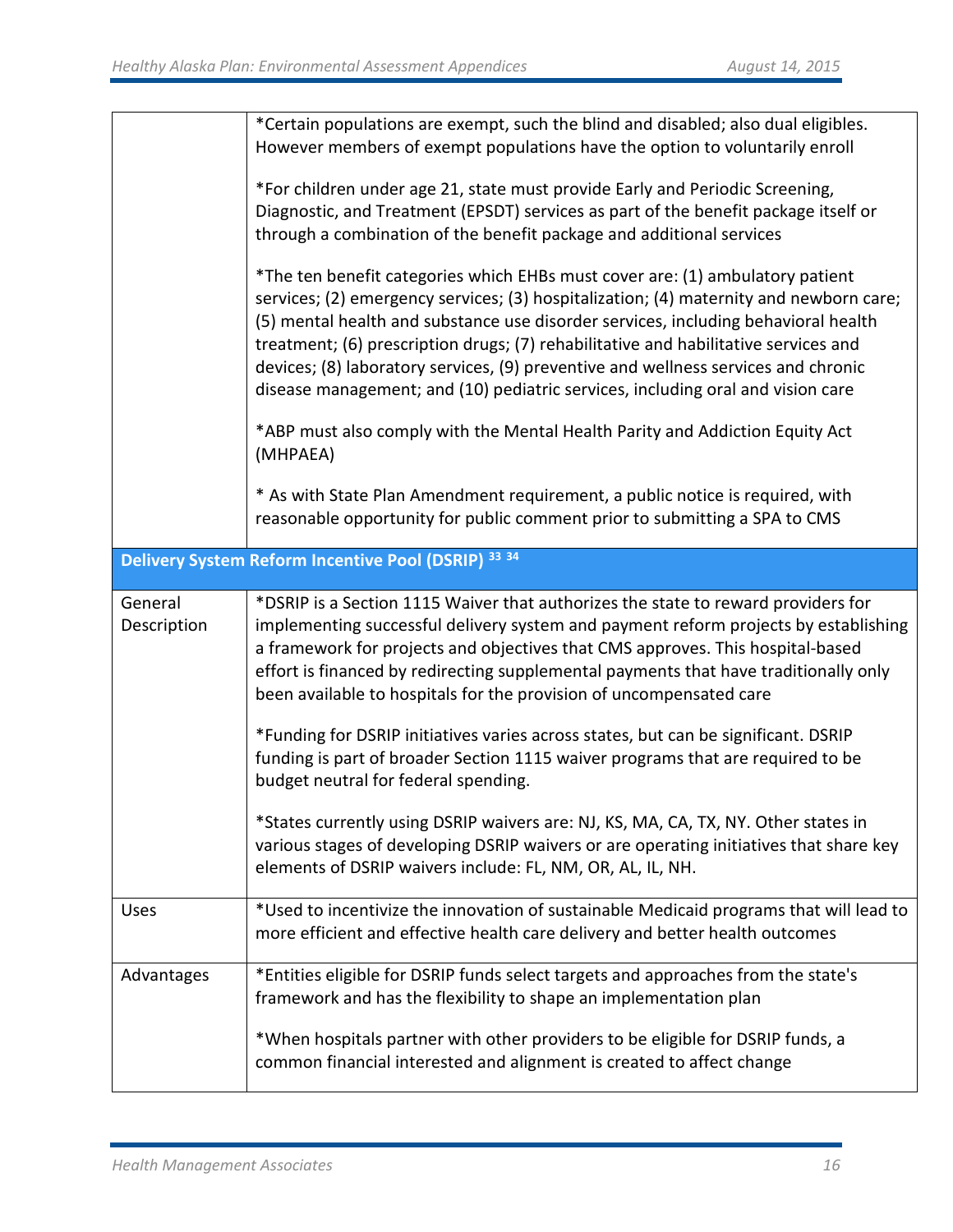| Restrictions           | *The entity's implementation plan is subject to state and federal approval                                                                                                                                                                                                                                                                                                                                                                                                                                                                                                                                                                                                                                                                                                                                                                                                                                                         |
|------------------------|------------------------------------------------------------------------------------------------------------------------------------------------------------------------------------------------------------------------------------------------------------------------------------------------------------------------------------------------------------------------------------------------------------------------------------------------------------------------------------------------------------------------------------------------------------------------------------------------------------------------------------------------------------------------------------------------------------------------------------------------------------------------------------------------------------------------------------------------------------------------------------------------------------------------------------|
|                        |                                                                                                                                                                                                                                                                                                                                                                                                                                                                                                                                                                                                                                                                                                                                                                                                                                                                                                                                    |
|                        | *DSRIPs must be created through Section 1115 waivers only                                                                                                                                                                                                                                                                                                                                                                                                                                                                                                                                                                                                                                                                                                                                                                                                                                                                          |
|                        | *The long-term viability is unclear--CMS hasn't provided guidance on DSRIPS                                                                                                                                                                                                                                                                                                                                                                                                                                                                                                                                                                                                                                                                                                                                                                                                                                                        |
| 1916(f) Waiver         |                                                                                                                                                                                                                                                                                                                                                                                                                                                                                                                                                                                                                                                                                                                                                                                                                                                                                                                                    |
| General<br>Description | *Section 1916(f) allows for a state to impose higher cost sharing than otherwise<br>allowed under federal law (for instance, Section 1115 waiver authority does not<br>extend to Medicaid cost-sharing requirements; to impose cost sharing charges<br>beyond what Medicaid rules already allow, the state must meet the criteria for a<br>Section 1916(f) waiver). The final regulations released in July 2013 simplify rules<br>around premiums and cost-sharing in Medicaid, increased allowable cost-sharing<br>amounts for non-preferred drugs, and non-emergency use of the emergency room.<br>*Indiana gained approval for a two-year Section 1916(f) waiver. Under this waiver,<br>beneficiaries are subject to an \$8 co-pay for their first non-emergency visit to an<br>emergency room and \$25 for each subsequent non-emergency visit.<br>*Section 1916(f) waivers are approved in IN, and are proposed in TN and UT. |
| Uses                   | *Used to permit a state to seek a demonstration waiver to charge cost sharing above<br>otherwise allowable amounts if the state meets specific requirements, including<br>testing a unique and previously untested use of copayments and limiting the<br>demonstration to no longer than two years.                                                                                                                                                                                                                                                                                                                                                                                                                                                                                                                                                                                                                                |
| Advantages             | *Cost sharing waivers may be imposed under demonstration projects.                                                                                                                                                                                                                                                                                                                                                                                                                                                                                                                                                                                                                                                                                                                                                                                                                                                                 |
| Restrictions           | *For CMS approval, the waiver must test a unique use of copayments                                                                                                                                                                                                                                                                                                                                                                                                                                                                                                                                                                                                                                                                                                                                                                                                                                                                 |
|                        | *The waiver must provide benefits to Medicaid recipients which can be reasonably<br>expected to be equivalent to the risks to the recipients.                                                                                                                                                                                                                                                                                                                                                                                                                                                                                                                                                                                                                                                                                                                                                                                      |
|                        | *The waiver must demonstrate that it is based on a reasonable hypothesis which the<br>demonstration is designed to test in a methodologically sound manner.                                                                                                                                                                                                                                                                                                                                                                                                                                                                                                                                                                                                                                                                                                                                                                        |
|                        | *The waiver is limited to a two-year period or less                                                                                                                                                                                                                                                                                                                                                                                                                                                                                                                                                                                                                                                                                                                                                                                                                                                                                |
|                        | *The waiver is either voluntary or makes provision for assumption of liability for<br>injury to the health of beneficiaries that results from involuntary participation.                                                                                                                                                                                                                                                                                                                                                                                                                                                                                                                                                                                                                                                                                                                                                           |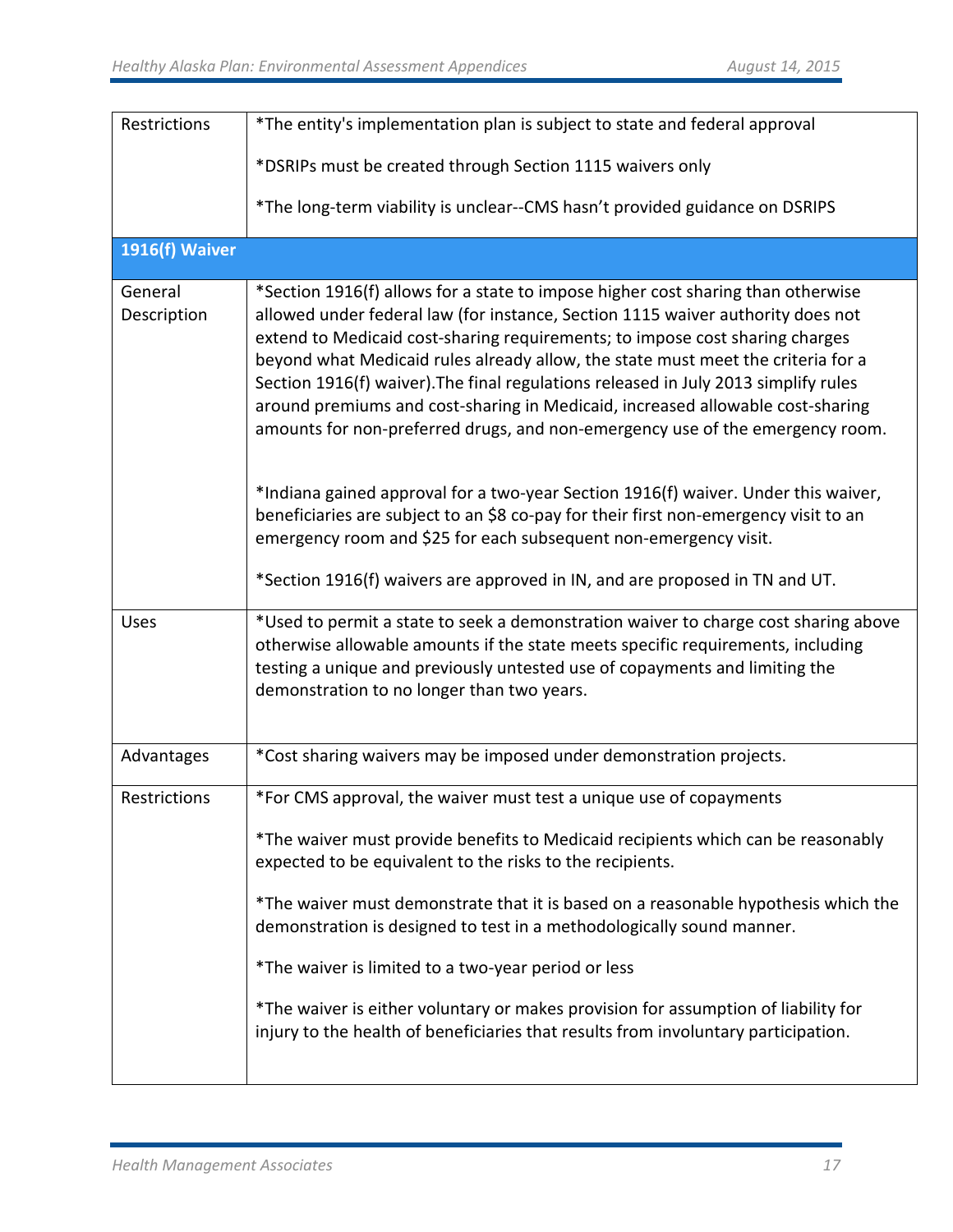# **APPENDIX B: Care Model Detail[35](#page-56-17)**

This appendix includes more detailed descriptions of the different models of care and the reimbursement methodologies states commonly use with each of them. For each of the care frameworks we have included:

- How the models generally are structured.
- The types of data that are required to ensure the model can work effectively.
- Unique issues related to changing provider cultures when states or other payers have implemented these models.
- What payment methodologies states typically use with the model, and how Alaska might use other innovative payment structures for each model.
- Some available outcome data from states that have implemented a form of the model.

# Primary Care Case Management Model (PCCM)

# *Structure*

CMS defines a PCCM as "a provider (usually a physician, physician group practice, or an entity employing or having other arrangements with such physicians, but sometimes also including nurse practitioners, nurse midwives, or physician assistants who contracts directly with the state to locate, coordinate, and monitor covered primary care (and sometimes additional services)." PCPs participating in PCCM programs are expected to "manage" beneficiaries' care by monitoring and approving utilization of services against criteria set by the state. For example, PCPs conduct minimal care coordination and ensure that beneficiaries get referrals for certain specialty care, as well as prior authorizations for high-cost services or medications.

PCCMs are the easiest coordinated care model to implement in rural areas because they do not require significant provider or state infrastructure or staff investments. PCCMs also are relatively easy for states to administer, although some states contract with vendors to oversee provider management and reporting functions. PCCMs do not require that states get a waiver from CMS or make major changes to their State Plan Amendments (SPAs). However, new proposed managed care rules from CMS include additional managed care requirements states with "enhanced PCCMs" will need to meet. In the NPRM, CMS distinguishes between PCCMs that use individual providers to manage a basic level of care vs. PCCM programs that use care management entities ("PCCM entities") to oversee a more robust set of administrative functions similar to those of managed care organizations. CMS proposes to require PCCM entities to meet the same standards and rules as PAHPs and PIHPs for some things such as contract reviews, and the same standards and rules as full-risk MCOs for other things such as enrollee information and customer service.<sup>[36](#page-56-18)</sup>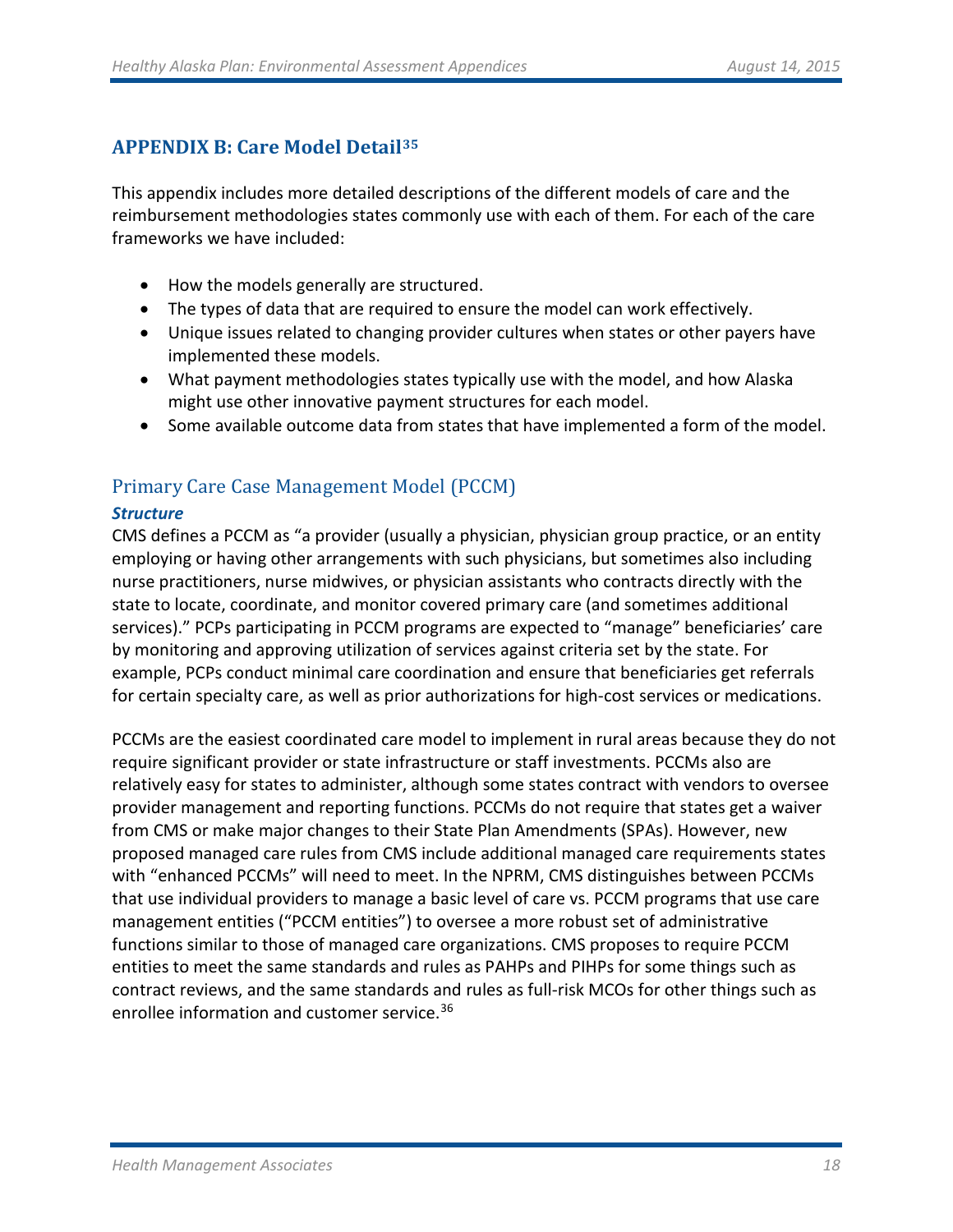

**Figure 1: Kaiser Family Foundation Medicaid Enrollment in Managed Care by Plan Type[37](#page-56-19)**

# *Data Needs*

Generally, states do not require PCCM providers to collect and report many quality or outcome data; they rely primarily on existing claims data for program performance analysis. Therefore, providers do not need to have sophisticated electronic health records (EHRs) or systems to participate as PCPs in these programs. More recently, states with enhanced PCCM programs or that use PCCM entities, are asking more from providers in order to track how providers are performing vis-à-vis other providers, see outcomes for beneficiaries, create quality improvement initiatives and structure additional pay-for-performance incentives or performance rewards.

# *Provider Culture Change*

Implementing a standard PCCM program does not have a significant impact on participating providers' existing practice operations, staff or systems. Often the most complicated aspect of the program is the assignment of beneficiaries to PCPs, which can be either mandatory (with options to change) or voluntary. PCPs oversee beneficiaries' primary care, preventive care, and offer some minimal care management (as noted above). They make referrals and obtain authorizations when beneficiaries need hospital and specialty care. With enhanced PCCMs and PCCM entities that include more care coordination and care management services, providers must make additional adaptations or have more advanced data collection and reporting capabilities.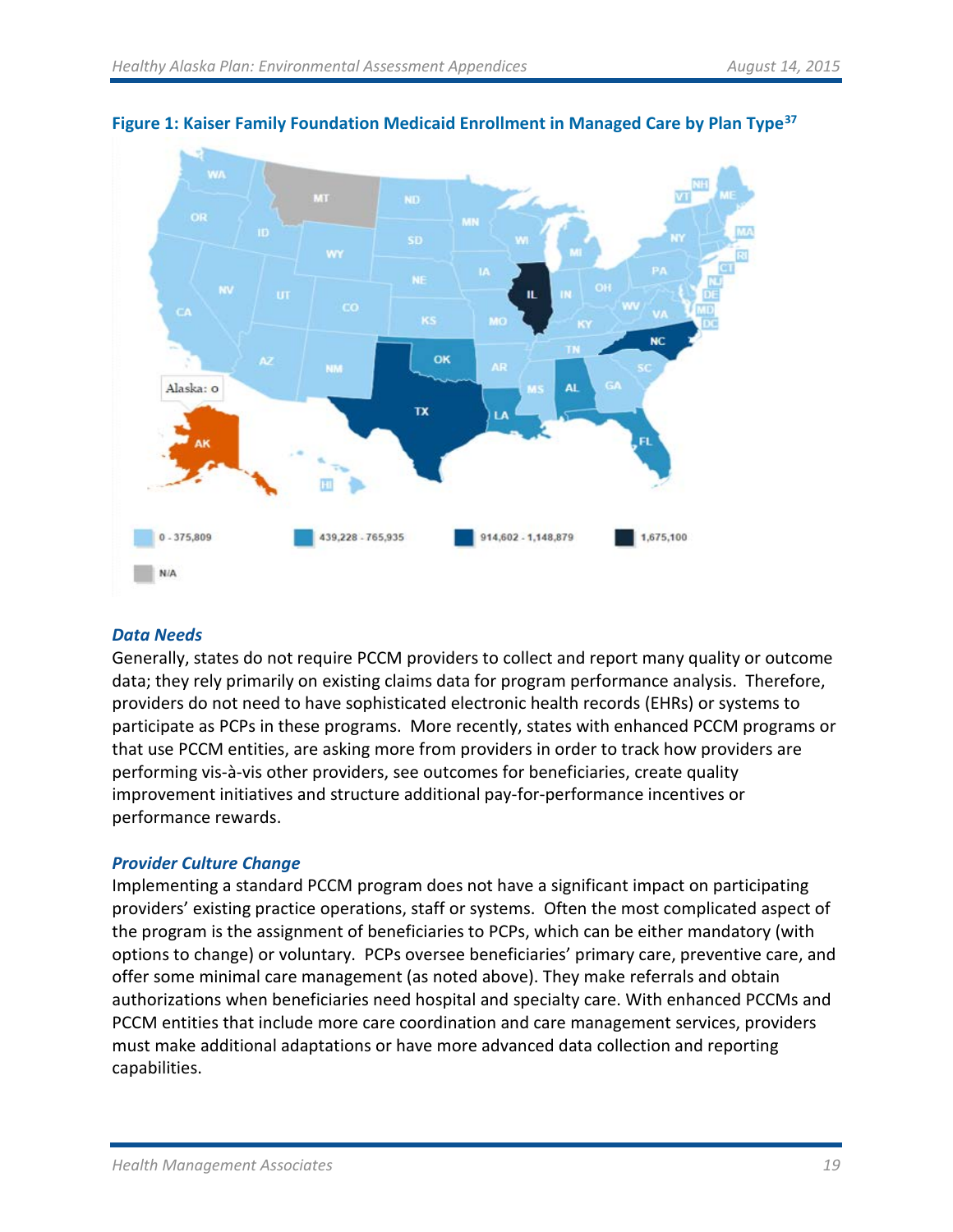#### *Payment Methodologies*

PCCMs use the FFS payment model for most benefits and services, but pay a small monthly per member per month (PMPM) for care coordination. Typically, such PMPM fees range \$2 and \$5 depending on the state's expectations of participating PCPs. As noted above, some states are implementing enhanced PCCMs that include pay-for-performance, quality incentives, and even shared savings reimbursement models. CMS has identified these as PCCM entities and is proposing that they meet most of the same managed care requirements as full-risk MCOs. For example, Colorado's Medicaid Accountable Care Collaborative (ACC) pays a PMPM fee to Regional Care Collaborative Organizations (RCCOs) to "manage" care coordination supports and services in a specific geographic region; but providers contract with the state and are paid a FFS rate by the state. Some RCCOs have entered into agreements with providers to share part of their PMPM payment in exchange for helping the RCCO to meet care coordination and cost saving goals.

#### *Savings and Quality Improvement*

There is limited research on savings and improved quality of care in PCCM programs. An evaluation of Iowa's program concluded that it generated savings of 3.8 percent (\$66 million) between 1989 and 1997.<sup>[38](#page-56-20)</sup> For the study, researchers compared PMPM actual costs with expected costs in the absence of the PCCM program. Use of the PCCM program was associated with increases in outpatient care and pharmaceutical expenses, but a decrease in hospital and physician expenses. A synthesis report by the Robert Wood Johnson Foundation on managed care's impact on cost and access concluded that this study's findings are limited by use of older data and focus on only one state.<sup>[39](#page-56-21)</sup>

Other studies on both MCOs and PCCM models found little evidence of improved access in PCCM models. A study across multiple states found that "children in PCCM had higher rates of unmet needs and more were without usual sources of care as compared to FFS.<sup>["40](#page-56-22)</sup> Recently, some states have been transitioning away from the PCCM model to more comprehensive models such as risk-based capitation (Delaware, Florida, Georgia, Kentucky, Illinois, Nebraska, New York, Pennsylvania, Texas and Virginia), while others are retaining the PCCM model but requiring more from their existing programs.

# Patient Centered Medical Homes (PCMH)

# *Structure*

The primary focus of a PCMH is on "whole person care" and serving individuals with a coordinated, integrated approach to care delivery that promotes access to and coordination with all needed services – medical/health and social. The PCMH model generally builds on a PCP practice or clinic. PCMH providers are expected to establish team-based care and offer services and supports beyond the basic coordination of medical services, such as after-hours access for patients, maintaining electronic health records and tracking quality metrics, conducting comprehensive health assessments for all new patients and proactively managing and reducing barriers for high-risk patients<sup>41</sup>. Many Federally Qualified Health Centers (FQHCs),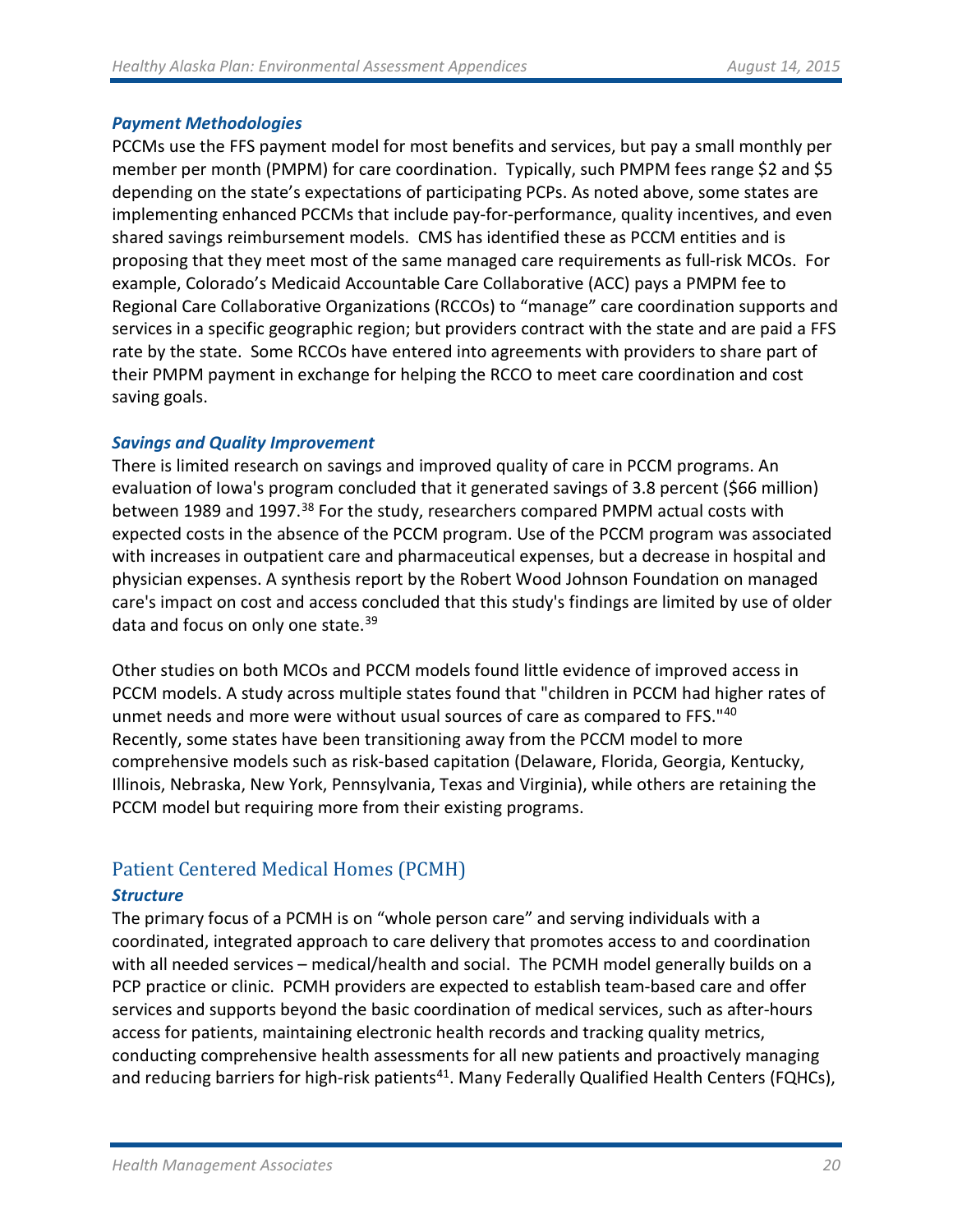Community Health Centers (CHCs), and other large primary care practices have made the transition to become PCMHs.

Although the concept of PCHMs has been around since the 1960s, it was not until 2007 that the American Academy of Family Physicians, the National Committee for Quality Assurance (NCQA), and three other medical associations issued guiding principles for PCMHs that standardized criteria for recognition and certification of practices as PCMHs. For example, NCQA has three levels (three being the highest) of PCMH certification, each of which has increasing requirements for team-based practice and care coordination services. Some state require NCQA or other evidence-based certification before they will recognize a practice as a PCMH, but often will provide assistance (financial and technical) for practices to achieve certification. More states have become interested in PCMHs for both Medicaid and Medicare beneficiaries, even those covered in full-risk managed care plans. Many private payers also have invested in developing PCMHs in their provider networks for commercial members.

The PCMH has been a good care model for practices in rural areas, particularly those with more robust primary care structures already in place, such as FQHCs and Rural Health Clinics (RHCs). Indeed, Alaska has had three PCMH pilot projects in place since 2011:

- Tri-State Children's Health Improvement Consortium (TCHIC): a three-state (AK, OR, WV) demonstration to improve children's health and health care quality measurement, integrate HIT systems, and develop the best models of health care delivery for children and adolescents enrolled in Medicaid and Denali Kid Care.
- The Alaska PCMH-I project seeks to increase implementation of the PCMH practice/delivery model among Alaska's primary care providers. Phase I in 2014 funded one round of sub-recipient awards to Alaska primary care providers, while Phase II is being developed with the Alaska Primary Care Association (APCA), the Alaska Mental Health Trust Authority, and DHSS.
- The DHSS DPH Section of Women's, Children's & Family Health (WCFH), Perinatal and Early Childhood Health Unit, has specifically focused on PCMH model access for children and youth with special health care needs and condition (CYSHCN) since 2011. DHSS staff piloted care coordination for CYSHCN on-site for two clinical practices in Southcentral Alaska and WCFH staff worked with the All Alaska Pediatric Partnership, the University of Alaska-Anchorage (UAA), the American Academy of Pediatrics, and Boston Children's Hospital to adapt a nationally developed pediatric care coordination training curriculum.

PCMH has worked in other states with large rural areas, as well. For example, in 2011, Nebraska conducted a two-year pilot PCMH project comprised of two rural practices with 7,000 Medicaid members. The goals of the project included transforming the two practices into recognized (NCQA-certified) PCMHs to 1) improve health care access and health outcomes for patients and 2) contain costs. A November 2013 final report of the Nebraska PCMH pilot prepared for the Governor and legislature concluded that: "This pilot demonstrated improved patient satisfaction, marked efficiencies with the modification of office practices, improvements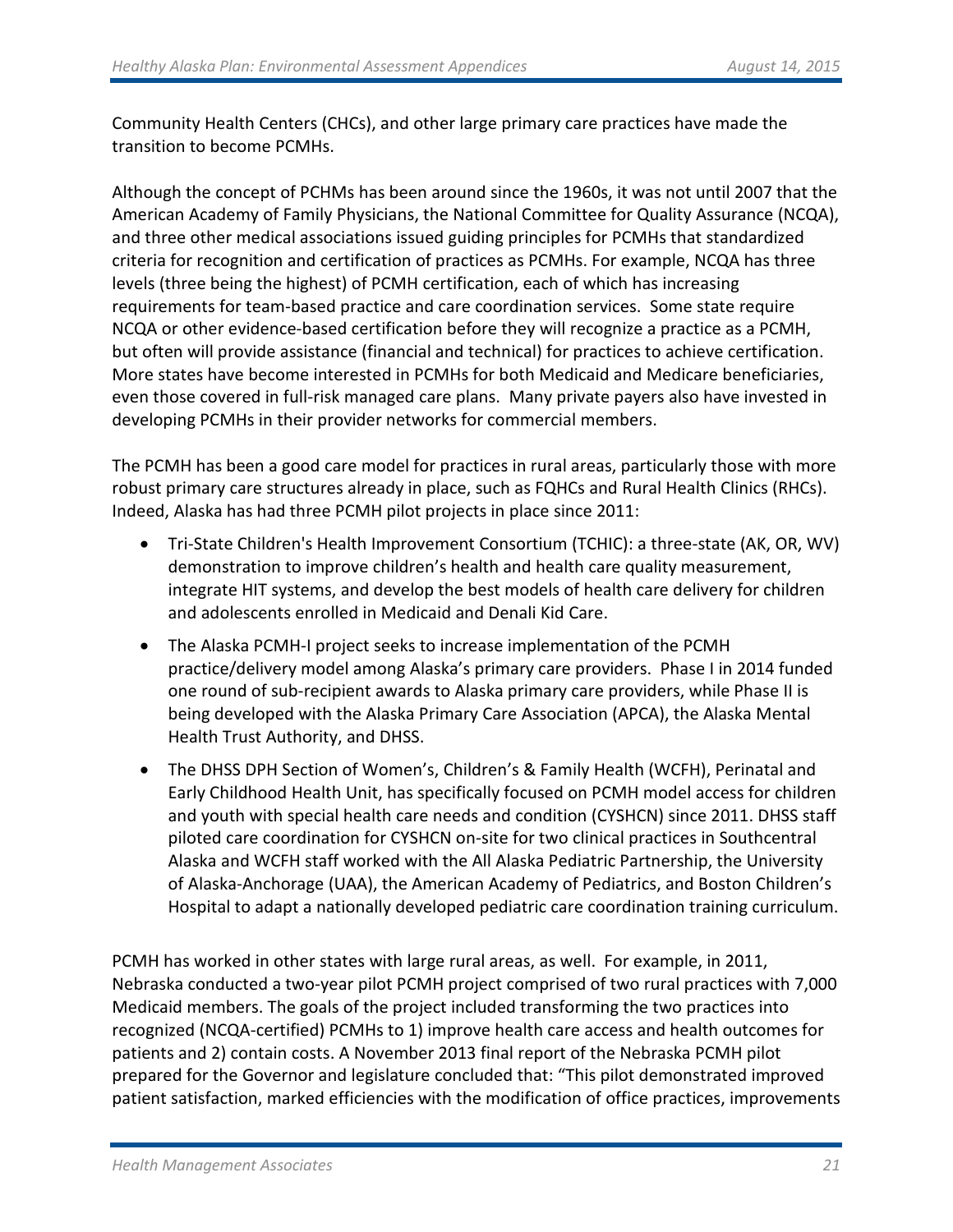in patient health through care coordination and patient education, and indicators showing potential for containment of costs."[42](#page-56-24)

#### *Data Needs*

According to Health IT in the Patient Centered Medical Home,<sup>[43](#page-56-25)</sup> a compendium of information of HIT best practices for PCMHs, HIT is a critical component for PCMHs to successfully engage patients and measure patient outcomes. A solid HIT infrastructure allows PCMHs to:

- Collect, store, manage and exchange relevant patient health information, including patient-generated data.
- Enhance or facilitate communication among providers and options for delivering care to patients.
- Measure, analyze and report on quality and other outcomes.
- Communicate with patients via mechanisms such as web portals and telemedicine.

# *Culture Change*

Despite the promise of PCMHs, there are still limitations, as well as challenges with implementation. PCMHs are largely an expanded primary care medical model and don't always effectively coordinate with non-medical services. Becoming a PCMH requires most practices to shift fundamentally how they deliver care. It can be particularly hard for small, rural practices with limited staff resources to meet some of the certification requirements such as more coordinated referrals and care management across providers (specialists, hospitals, behavioral health, etc.), and for any social services they also may need. Practices are at varying levels of readiness, so a state's approach must account for these different circumstances. Achieving the different levels of certification under NCQA also can be difficult. For example, the investment in staff changes and infrastructure necessary to meet the more stringent requirements for Level 3 NCQA certification (the highest level), which generally comes with increased reimbursement, may be too much for some smaller practices without significant support.

As an example, when the two practices that participated in the Nebraska PCMH pilot project were asked if they would do it again, staff from one PCMH responded they absolutely would, while staff from the other PCMH said that given the reluctance of some of the providers in the practice, they probably would not. A key lesson learned from that pilot was that practices need time and support for change management.<sup>[44](#page-56-26)</sup> Similarly, the Alaska PCMH pilot for CYSHCN at two clinical practices in Southcentral Alaska found that it was not able to sustain the two care coordination positions after the initial grant funding ended because the current payment structure does not cover care coordination services and clinic organizational changes.

# *Payment Methodologies*

Many states are building on their existing PCCM infrastructures to establish PCMHs. In 2013, at least half of the states reported having a Medicaid/CHIP PCMH.<sup>[45](#page-56-27)</sup> The majority of states pay providers FFS plus a PMPM care management fee. These fees vary considerably from state to state and are often adjusted for patient age, acuity and PCMH NCQA accreditation level. Some states offer start-up assistance, and 14 states use performance-based payments. One of the key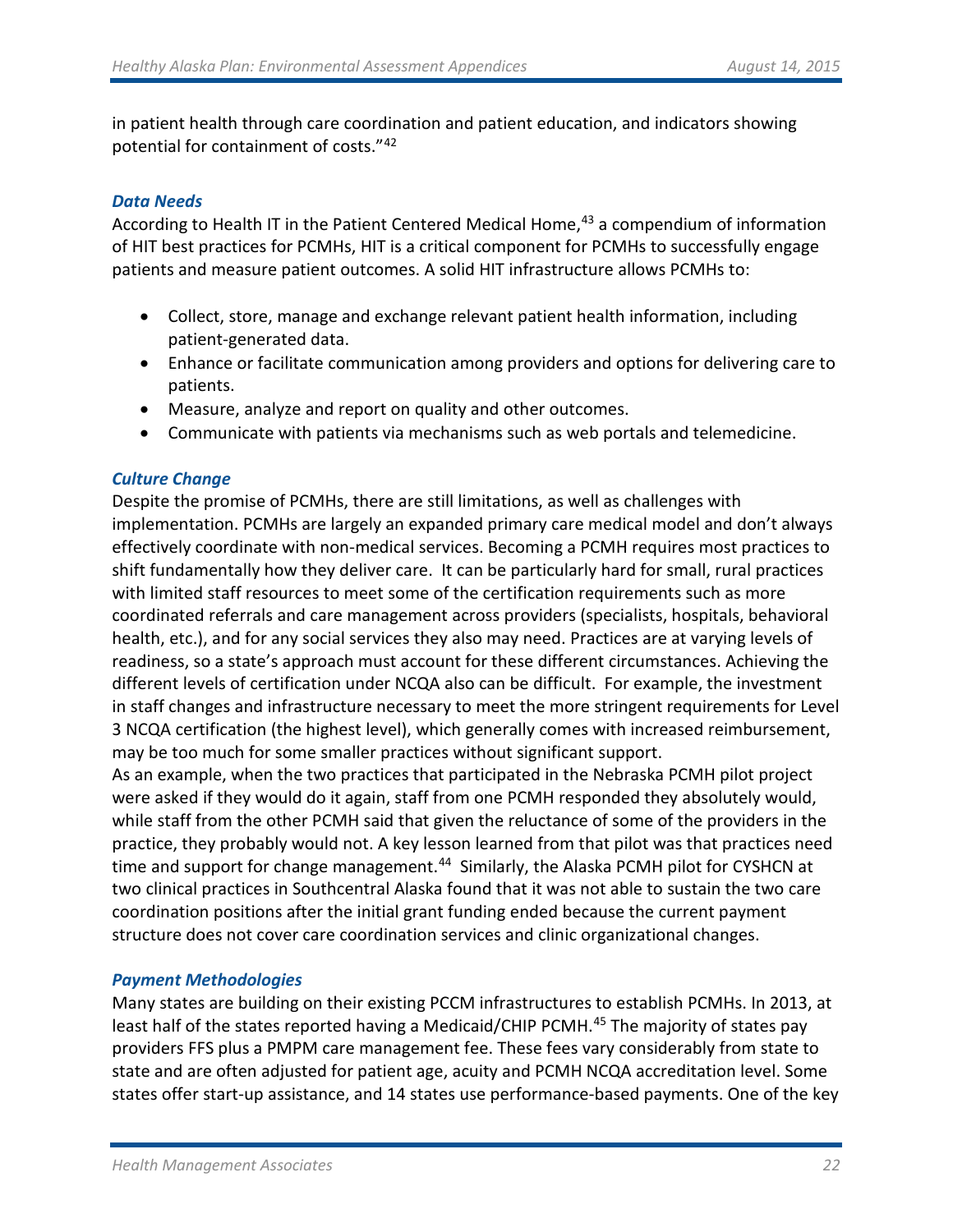recommendations in the final report of the Nebraska PCMH pilot was that the state should consider "linking payment rates to the quality of care and realigning provider incentives away from promoting utilization and toward efficiency and improved health outcomes."[46](#page-56-28)

In the same vein, the Alaska PCMH-I pilot found that sustainability given the current payment structure was difficult and warranted continued exploration of more viable payment models. "Primary care practices incur significant ongoing costs to sustaining the PCMH model of care. Phase II of PCMH-I will focus on sustainability and alternatives to fee for service and per-visit payments, as current payment models do not address care coordination for patients with chronic conditions or integration of behavioral health into primary care – both of which affect some of our highest consumers of health care in Alaska. While the recognition of PCMH is foundational, supporting delivery models for coordination of services, provision of behavioral services and self-management is a critical component in improving health outcomes and system savings, especially for patients with special health care needs."[47](#page-56-29)

As PCMHs become more established, there will be opportunities for additional or expanded value-based payment models such as risk-adjusted PMPMs, shared savings/risk and bundled payments for certain kinds of care services. Building on these various value-based payment structures also can help to create the foundation to expand PCMHs into more advanced care systems with more shared risk, such as ACOs.

#### *Savings and Quality Improvement*

It is hard to find information on cost savings and improvements in care and health status from PCMH models that have been implemented so far. The February 25, 2014, *Journal of the American Medical Association* (*JAMA*), includes an evaluation of a three-year medical home pilot in Pennsylvania – the Southeastern Pennsylvania Chronic Care Initiative - one of the first multi-payer medical home programs in the country.<sup>[48](#page-56-30)</sup> This study evaluated changes in care quality, utilization, and costs for 32 primary care practices with NCQA certification as medical homes, compared with 29 practices that did not receive NCQA certification. The outcome of the study suggested that the program was not associated with significant improvements in quality of care or cost reductions.

However, a separate American Journal of Managed Care study evaluated these same Pennsylvania PCMHs from a different perspective, looking for differences between the total PCMH patient population vs. a pool of the highest-risk patients in those PCMHs. "PCMH model adoption was shown to lead to a significant relative reduction in total costs in years 1 and 2, and significantly lower numbers of inpatient admissions in all 3 years [2008-2010]."<sup>[49](#page-56-31)</sup> Along the same vein, a Health Affairs article published in January 2015 highlighted the limited effects of whether obtaining NCQA PCMH certification made a difference in higher quality care and lower costs for Medicaid beneficiaries enrolled in them.<sup>50</sup> This study found that having NCQA certification had a minimal effect on whether a PCMH improved care quality and cost; however, where researchers did see improvements were in those certified PMCHs with large percentage of chronically ill patients. These studies indicate that the types of beneficiaries that states enroll in PCMHs, or how they evaluate the effectiveness of PCMHs based on their beneficiary mix, can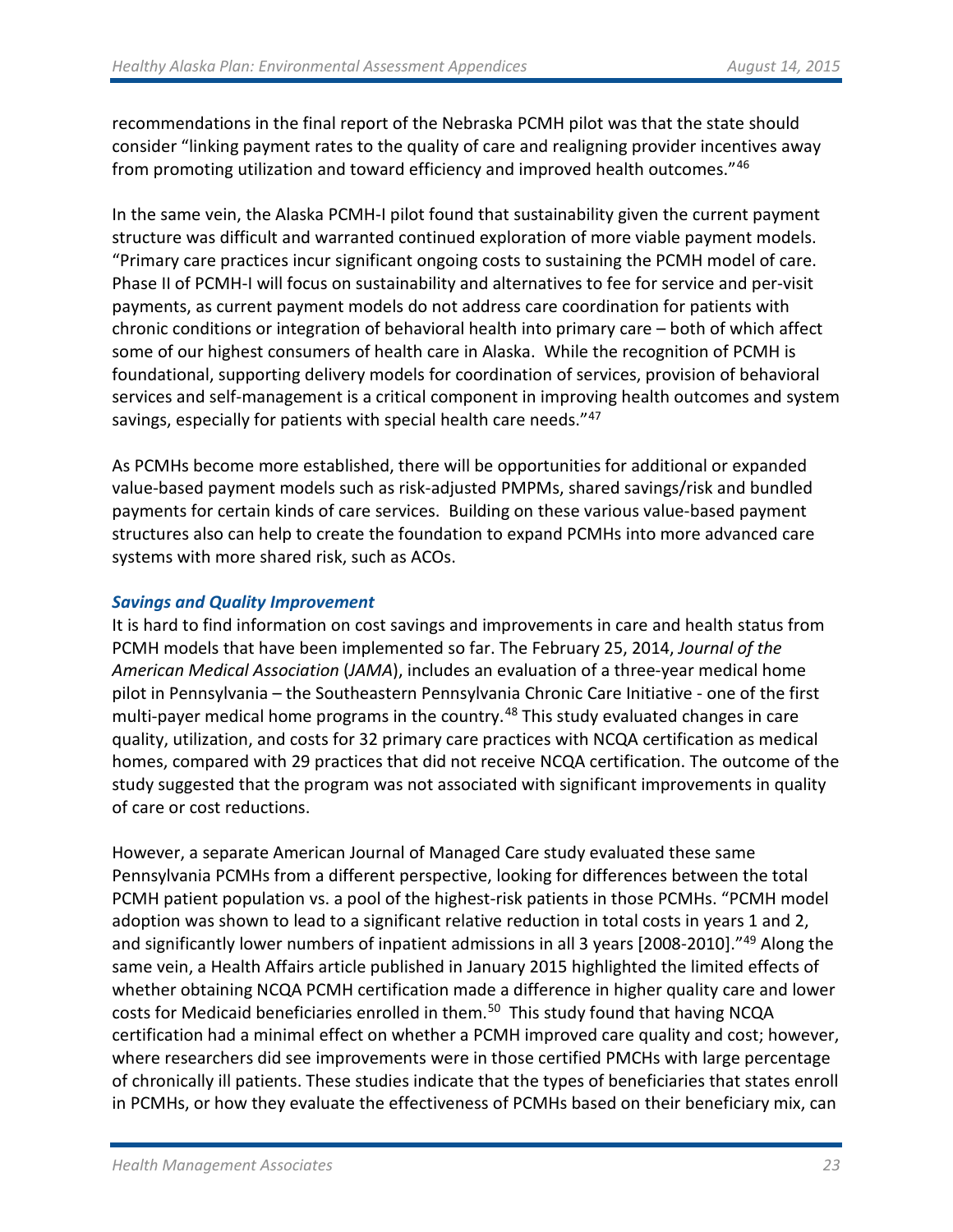be very important. For example, the authors of the American Journal of Managed Care study point out that based on this method of evaluation of PCMH effectiveness, it appears the model can and does have the intended effect of reducing cost through better patient care coordination. They note that even though their study found a decrease in the total costs of patient care of \$107 and \$75 (2009 and 2010, respectively) there were increased costs and utilization for specialist care. However, that increase was offset by the decrease in inpatient hospitalization. This, they suggested, is likely the result of better information sharing and coordination among providers and a focus on earlier and more appropriate interventions. The PCMH model may not necessarily improve care and cost for all individuals enrolled, but it does show promise for significantly improving care and cost for high-risk individuals who are enrolled.

Both the 2015 Health Affairs study and at least one other health policy expert also noted that as the PCMH model has evolved significantly over the last several years, it has become clear that reimbursement structures need to evolve also to reward cost savings, as well as quality improvement. For example, the [Capital District Physicians Health Plan](http://content.healthaffairs.org/content/30/3/397.full.pdf+html?sid=3ace3ea2-7ddf-4dbf-adb5-0f2d41543ea1) innovation in Albany, NY, which started in 2008, is testing payment models that reward reductions in unnecessary care utilization, increased cost savings, and improvements in quality. Early result show significant improvements in these areas.<sup>[51](#page-56-33)</sup> Similarly, the Nebraska PCMH pilot project found mixed results, with improvements in reductions in high-cost imaging, reductions in the number of prescriptions per 1,000 members, reduced ED utilization, and improved patient satisfaction. However, there was a slight increase in overall inpatient admissions, no measurable difference in ED re-visits for the same complaint, and fluctuations in the levels of provider satisfaction over the course of implementation.<sup>[52](#page-56-34)</sup>

These results can be useful to Alaska as it evaluates its current PCMH initiatives, in particular for CYSHCN and as the State begins to integrate behavioral health more into primary care settings.

# Health Homes<sup>[53](#page-56-35)</sup> *Structure*

Health Homes are a newer delivery system and payment model authorized by Section 2703 of the Affordable Care Act (ACA). The program was designed to focus on enrollees with mental health and substance abuse issues, as well as multiple chronic conditions. There are specific statutory requirements for the target populations that can be enrolled and the services that must be provided, although CMS has allowed states some room to identify other conditions to include and definitions of the services their Health Homes will provide; these then must be detailed in the State Plan Amendment.

Target populations for Health Homes are Medicaid enrollees with:

- Multiple chronic conditions
- One chronic condition and at risk for another
- One serious and persistent mental health condition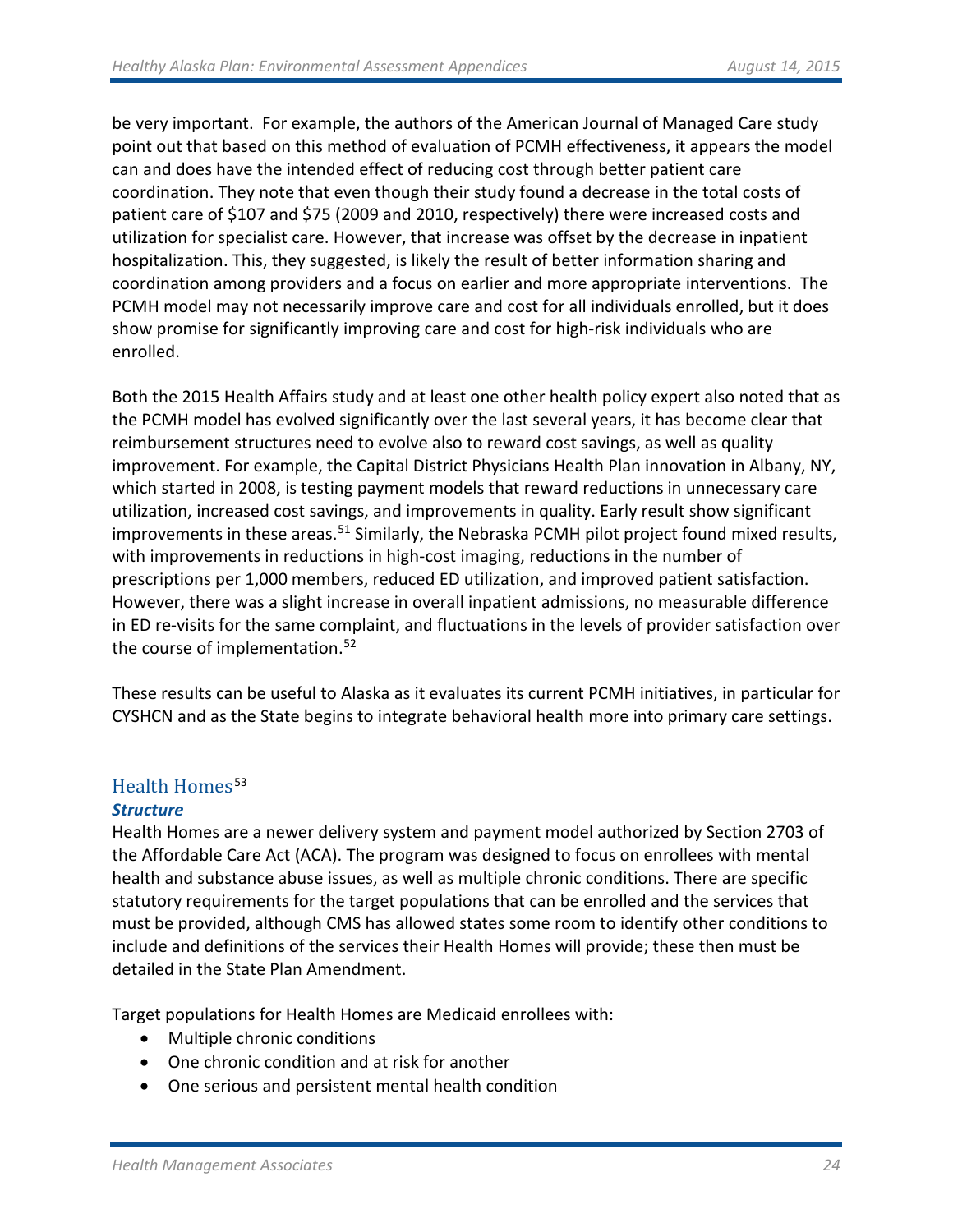- A mental health condition
- A substance use disorder
- Asthma, diabetes, heart disease, and a body mass index (BMI) over 25

States must provide the following services in their Health Homes:

- Comprehensive care management
- Care coordination and health promotion
- Comprehensive transitional care from inpatient to other settings
- Individual and family support services
- Referrals to community and social supports
- Use of health information technology to link services, as feasible and appropriate

With 2703 Health Homes, States may target geographic areas for focus, and unlike other Medicaid programs which must be implemented statewide, no waiver is needed for geographic implementation. To encourage states to pursue this model and to ensure sufficient funding is available, states can receive a 90 percent federal match for the first eight quarters of their program. Each time a state expands geographically or includes new conditions, eight more quarters of enhanced match are available to those individuals meeting the new criteria. Many of the early Health Home states built on existing structures and programs and aligned them with other reform initiatives. Several states integrated their Health Homes with their MCOs, such as New Mexico and Missouri.

According to a report released in 2014 by the Urban Institute on behalf of the U.S. Department of Health and Human Services (HHS) Assistant Secretary for Planning and Evaluation (ASPE), Office of Disability, Aging and Long-Term Care Policy, which is charged with evaluating the 2703 Health Homes program, states have created essentially three types of Health Homes: specialty provider-based models, medical home-based models, and care management networks.[54](#page-56-36) Specialty providers consist of entities that have traditionally served special populations and now also are integrating specialized care with primary care. The model based on the patientcentered medical home extends to include specialty and other providers beyond the traditional primary care practice, while care management networks have a lead organization or administrative entity that oversees a coalition of physical and mental/behavioral health care providers, care coordination entities, social services agencies, and other community organizations.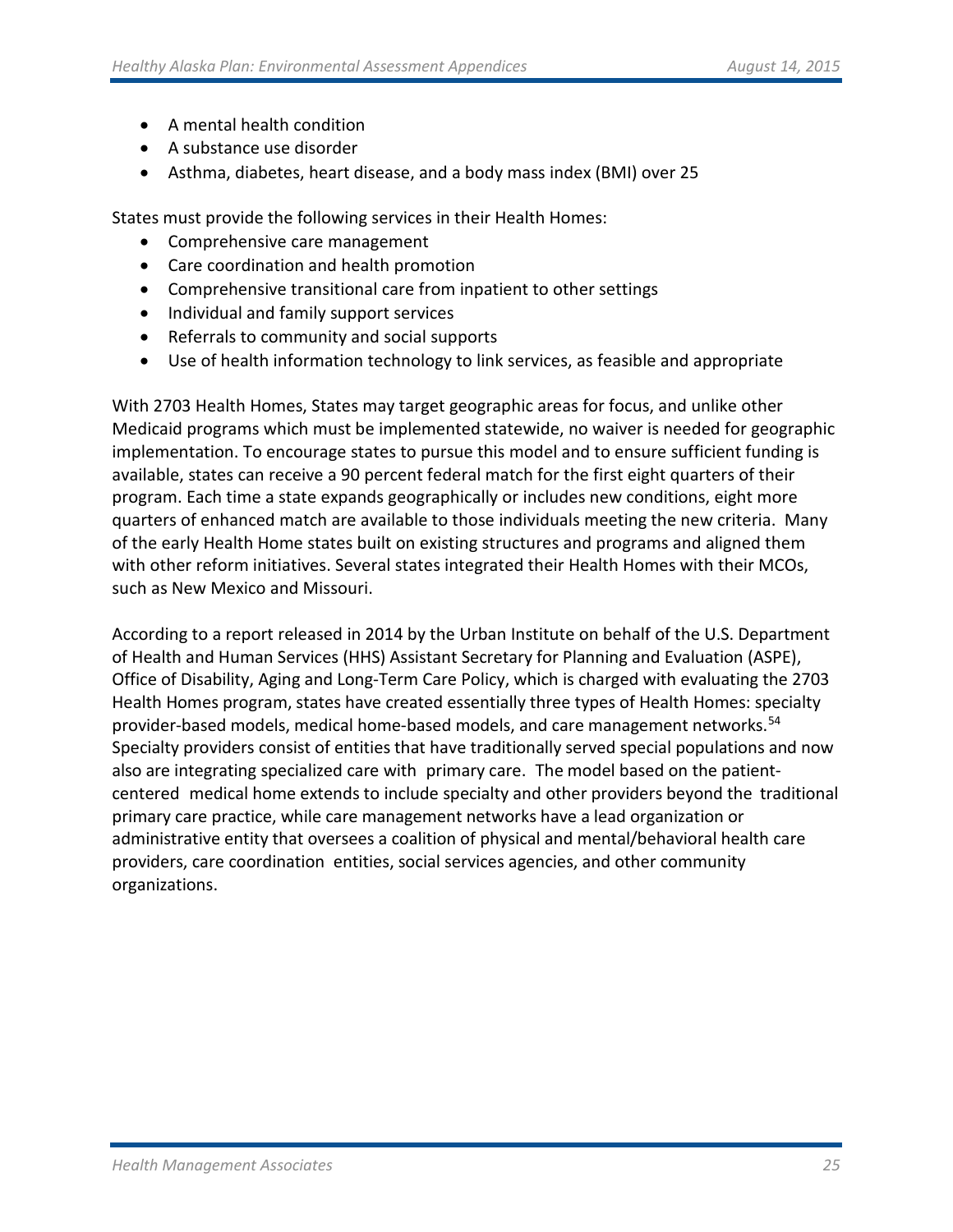S



# **Figure 2: CMS Approved 2703 Health Home SPAs, as of 6/201[555](#page-56-37)**

Fundamentally, Health Homes differ from PCMHs in several ways as detailed below in Table 2.

|  |  |  | <b>Table 2: PCMH vs. Health Homes Comparison</b> |  |
|--|--|--|--------------------------------------------------|--|
|--|--|--|--------------------------------------------------|--|

|           | <b>PCMHs</b>                                                                                                      |           | <b>Health Homes</b>                                                                                   |
|-----------|-------------------------------------------------------------------------------------------------------------------|-----------|-------------------------------------------------------------------------------------------------------|
|           | May not be required to integrate<br>physical and behavioral health<br>care services                               | $\bullet$ | Must integrate physical and behavioral health<br>care services                                        |
| $\bullet$ | Provides care to anyone a state<br>chooses to assign                                                              | $\bullet$ | Targeted to specific high-risk enrollees with<br>chronic conditions                                   |
| $\bullet$ | Not necessarily required to extend<br>coordination beyond medical<br>services to social and community<br>supports | ٠         | Required to extend coordination beyond medical<br>services to social and community supports           |
| $\bullet$ | Based in a medical setting,<br>generally primary care providers                                                   |           | Variety of providers, including behavioral health<br>and non-traditional providers such as supportive |
|           |                                                                                                                   |           |                                                                                                       |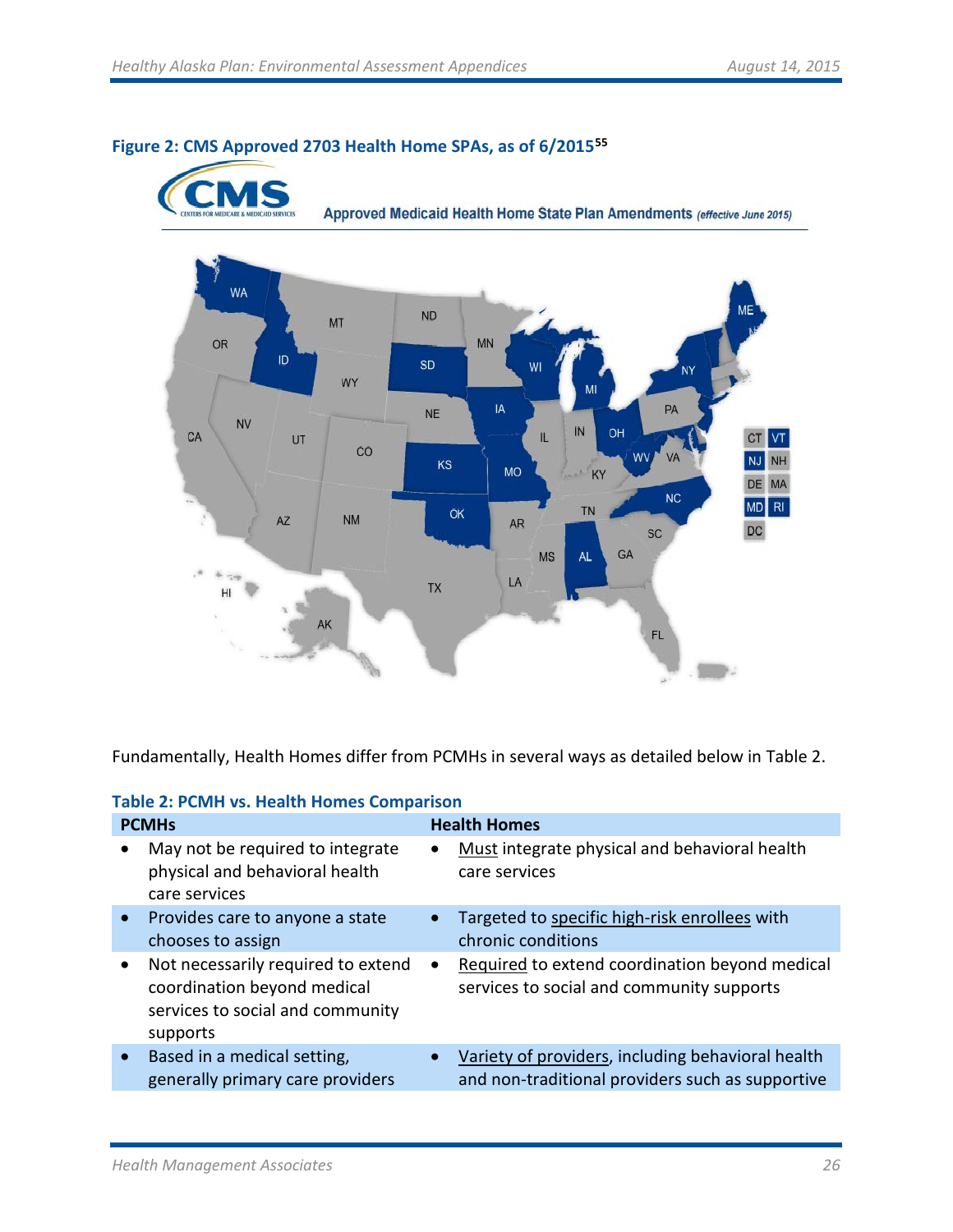#### housing programs; a priority focus on integrating multiple services

# *Data Needs*

According to a CMS Technical Brief in 2012 on Health Homes,<sup>[56](#page-56-38)</sup> at minimum, states should consider the following data needs for establishing and monitoring Health Homes under Section 2703:

- Cast the Net Widely As a starting point, identify all enrollees who meet the eligibility requirements under Section 2703.
- Stratify Beneficiaries into Sub-Populations The eligible population will be heterogeneous. Stratification of the population can develop more homogenous subgroups and, therefore, help define the array of services that need to be included in Health Home design.
- Understand High-Cost Enrollees Analyze service use and cost patterns for enrollees who comprise the top 5, 10 or 20 percent of Medicaid costs. Identify what services they are receiving, who is providing their care, and how much opportunity there is to avoid high-cost services with strong care management supports.
- Identify Enrollees Who Have a High Medical Risk If a state does not use predictive modeling, it can identify individuals with several diagnoses and sort the population by the number of conditions or utilization or cost metrics. Data from health risk assessments are also valuable in identifying people at high risk.
- Understand Where Enrollees Live Identify "clusters" where a sufficient critical mass of eligible enrollees resides.
- Consider Including Sub-Populations When stratifying and targeting eligible subpopulations, identify the: (1) total number of enrollees in each subpopulation; (2) total Medicaid expenditures; (3) average PMPM costs; and (4) rate of potentially avoidable and costly services.
- Differentiate Emergency Department Visits Outpatient ED visits may lead the Health Home to focus on building a connection between the enrollee and his/her primary care provider (PCP), while ED visits that result in inpatient admissions may demand a strong focus on care transitions, discharge planning, and follow up with the PCP.
- Define Care Providers Used by the Target Population Identify whether the target population has a usual source of care and whether that source of care is appropriate.
- Identify Missing Links to Primary Care Providers It is important to identify and address missing linkages to primary care, particularly for Health Homes programs that "reside" in the behavioral health care delivery system.
- Understand Who Manages the Care of the Target Population If an enrollee has an existing relationship with a care management program, the state should build on those services, replace them, or target Health Home services to a population not already receiving care management.
- Complete, timely, and accurate data is important both for Health Home services case management, care coordination, and care transitions – and for program evaluation.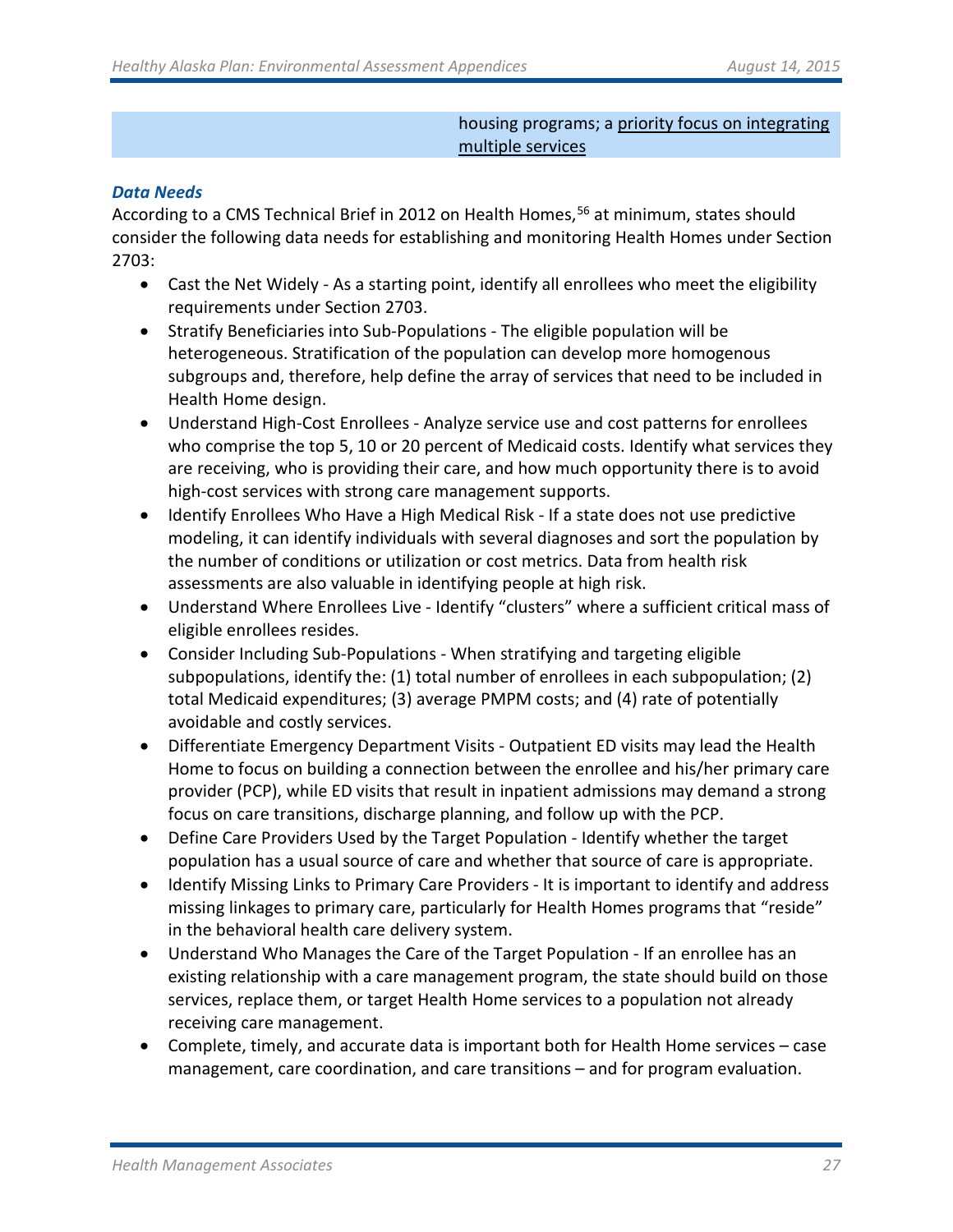Following these guidelines is important, as CMS mandates that states meet a variety of reporting requirements for their Health Homes. The Urban Institute is currently conducting a five-year evaluation of Health Homes for a report due to Congress in 2017 and will include these kinds of quantitative and qualitative data.

# *Provider Culture Change*

A number of Health Homes have now been in place long enough to start seeing common themes and trends emerge, although it still is difficult to obtain much outcome data. The Urban Institute Year Two Health Home evaluation notes a number of key issues states have identified so far in their Health Home experiences:<sup>[57](#page-56-39)</sup>

- The states' health care context for implementing Health Homes matters. For example, decisions about the appropriate health home model to fit within each state's broader policy goals, what kind of existing health system infrastructure a state already had, and where Health Homes fit into each state's overall reform efforts all impacted what kind of Health Homes.
- Treating the whole patient through teamwork and collaboration with providers not accustomed to working together requires a major cultural change. Particularly for primary care practices incorporating behavioral health, it is challenging to achieve real care integration.
- Real-time and thorough communication is essential but also technically, legally, and operationally complex. Facilitating communication through technology requires:
	- o Upfront investments in systems and staff training
	- o Addressing design limitations and high cost of EHRs and other technology requirements to share information across systems and providers
	- o Motivation of providers who lack financial or other incentives to reduce hospitalizations and use of unnecessary services.
- The way a state pays its Health Homes is a significant factor in how successful their health homes are. Except for a specialized children's Health Home in Rhode Island, states reimburse Health Homes with a PMPM rate; Wisconsin's also pays a flat fee to cover initial assessment and care plan development, which providers can bill annually. These different payment structures and amounts affect providers differently, through a variety of different data reporting requirements and levels of administrative complexity and costs.
- Identifying beneficiaries to enroll in Health Homes is not easy. Whether eligibility is managed centrally by the state, or through providers, many individuals who would benefit from being in a Health Home fall through the cracks because they are not being systematically identified and enrolled. States have started using a combination of both centralized and provider-based processes, to increase the number of beneficiaries who get enrolled in Health Homes.
- Changes in beneficiary Medicaid eligibility complicate the work of Health Homes. When individuals go on and off of coverage, which is common in Medicaid, they don't receive consistent coordinated care, even if they are enrolled in a Health Home.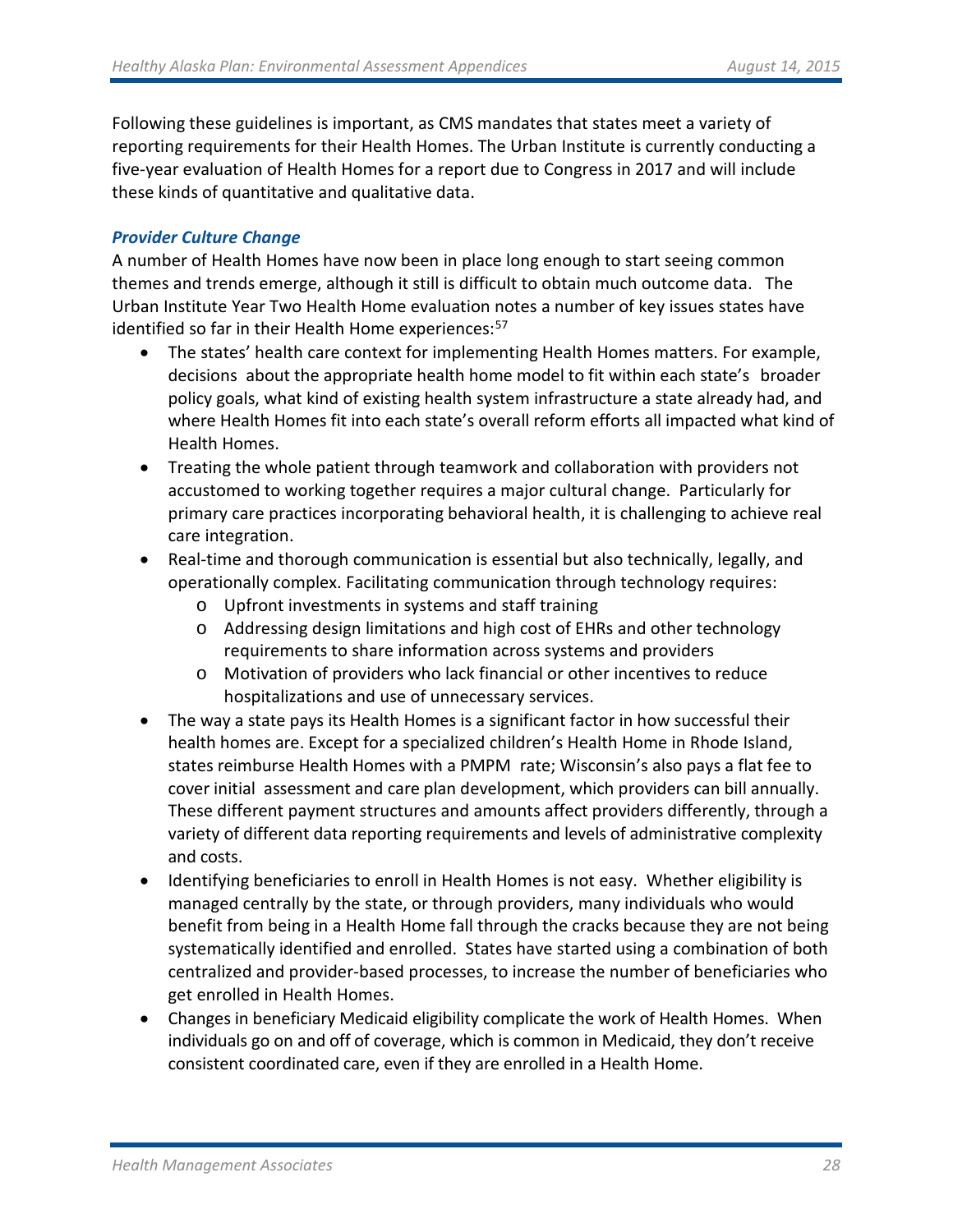• Establishing the benefit of Health Homes is administratively challenging. Generally, Health Homes are implemented as only one of multiple initiatives, and it is difficult for both states and providers to identify definitively the specific outcomes and benefits related to Health Homes alone.

#### *Savings and Quality Improvement*

In 2012, Missouri launched a Health Home initiative in 28 community mental health centers (CMCHs) for adults with Serious Mental Illness (SMI) and children with Serious Emotional Disturbance (SED). Between February 2012 and June 2013, these CMCH Health Homes reported a 12.8 percent reduction in inpatient hospital admissions and an 8.2 percent reduction in ED visits among the 12,105 individuals continuously enrolled during that time. This resulted in a savings of \$217.55 PMPM; after subtracting the \$78.74 PMPM payment the state made to the CMCHs, the state realized a total cost savings of \$48.81 PMPM just on the reductions in hospital admissions and ED visits. Nearly 6,000 of the enrollees were Medicaid-only (non-dual eligible), and the state calculated that it saved a total of \$2.4 million in the cost of their care over the year before they were enrolled in the CMHC Health Home. In addition to the cost savings, however, the state noted that: "CMCH Health Homes have made remarkable progress in improving clinical outcomes and impacting the service delivery system."[58](#page-56-40)

Early indications from New York's Health Home projects are that at least for a subset of the Health Home population, there was an increase of 14 percent in primary care visits, but a decrease of 23 percent in inpatient admissions and emergency department visits.<sup>[59](#page-56-41)</sup>

# *Payment Methodologies*

As noted above, most states pay a PMPM for Health Home services. However, a few states are beginning to experiment with other kinds of reimbursement models. For example, Missouri, the first state to receive federal approval for Health Homes, established its PMPM by estimating the costs required for Health Home providers to develop necessary clinical and administrative capability. Missouri currently is exploring shared savings strategies and performance incentive payments. Iowa has built risk adjustment and pay for performance into its model, and New York has committed to sharing with its Health Home providers any savings gained through reductions in Medicaid expenditures. There is much interest in continuing to explore ways to align payment structures to better support the efforts of Health Home providers in meeting the increased demands for integrated care, more sophisticated data reporting, and improved data sharing with other providers. There is opportunity for shared savings and potentially shared loss models, as well as bundled payments for certain kinds of services. For example, the alternative payment methodology Rhode Island uses in its CEDARR Health Home for children with SMI/SED and other special health care needs, which uses a rate based on level of effort required plus a market-based hourly rate for services.

# Accountable Care Organizations (ACOs)

# *Structure*

An ACO is an entity consisting of health care providers that agree to share responsibility for the delivery of care and the health outcomes of a defined group of people, as well as for the cost of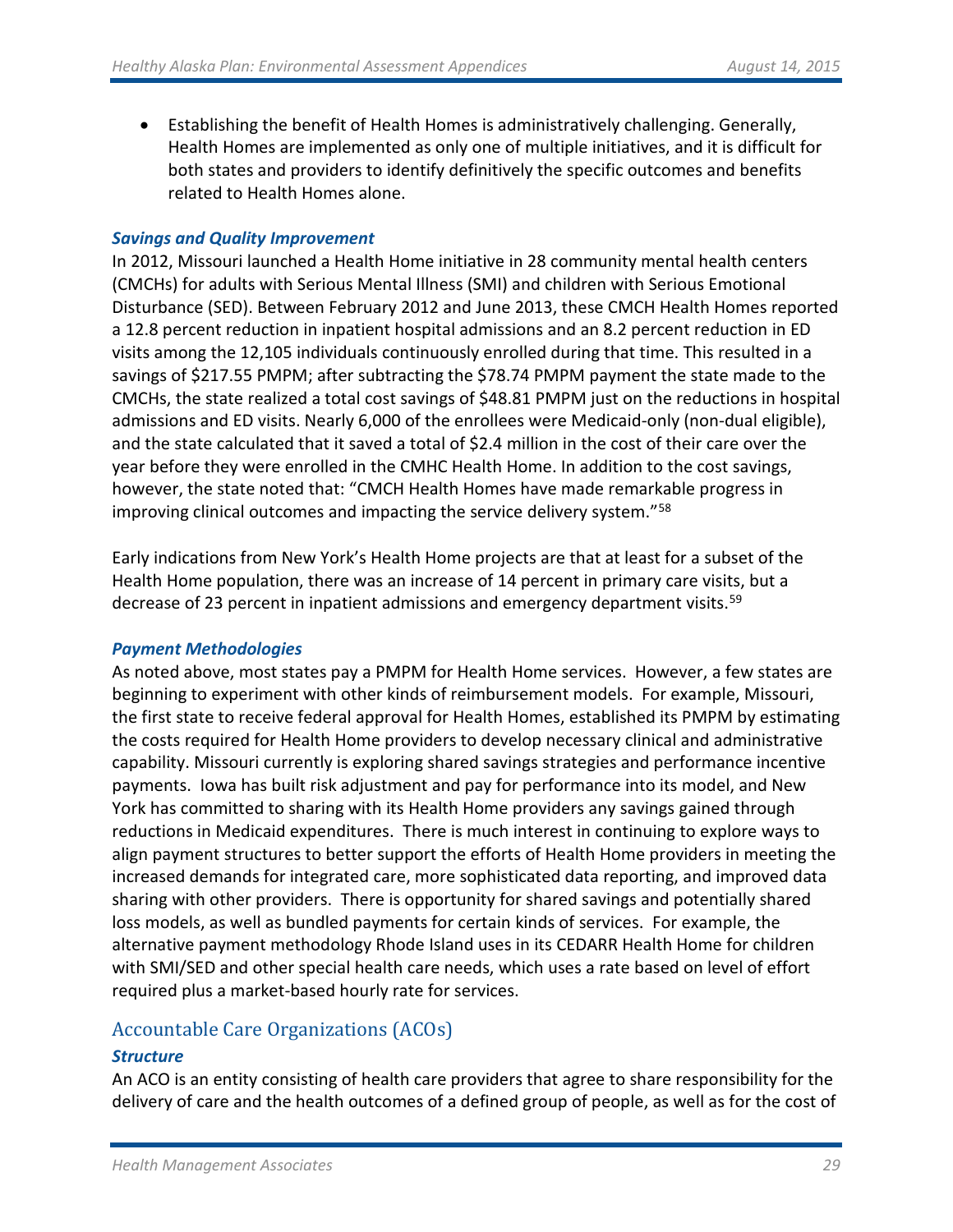the care delivered. In most cases, the ACO is a provider-based organization, but in some cases, it is a managed care organization. The ACO model is most often associated with Medicare or, to a certain extent, the commercial market. As of August 2015, nine states have implemented Medicaid ACOs and another 10 have plans to do so.<sup>[60](#page-56-42)</sup> The states may have different names for their ACO models – Coordinated Care Organization (CCOs, Oregon), Regional Care Organization (RCOs, Alabama), Accountable Care Collaborative (ACC) and Regional Collaborative Care Organizations (RCCOs, Colorado), and Integrated Health Partnerships (IHPs, Minnesota) – but they all have the same goal: improve population health and reduce spending, while providing care in a more coordinated and efficient manner.

# **Figure 3: Center for Health Care Strategies map of state Medicaid ACOs, as of August 2015**



**Medicaid Accountable Care Organizations by State** 

The organizational structure of Medicaid ACOs differs from state to state and even within a state, depending on benefits, as well as participating providers and partners. Many ACOs are provider- or community-based, while others are built entirely on traditional Medicaid managed care organizations. Illinois, Iowa, Maine, Minnesota, New Jersey and Vermont all use providerled Medicaid ACOs, while Oregon's and Utah's models are payer-based. In Colorado, it is a mix, with both providers and payers who are regionally-based, including:

• A managed care organization with CHIP and Medicare lies of business, as well as Qualified Health Plans in the State's exchange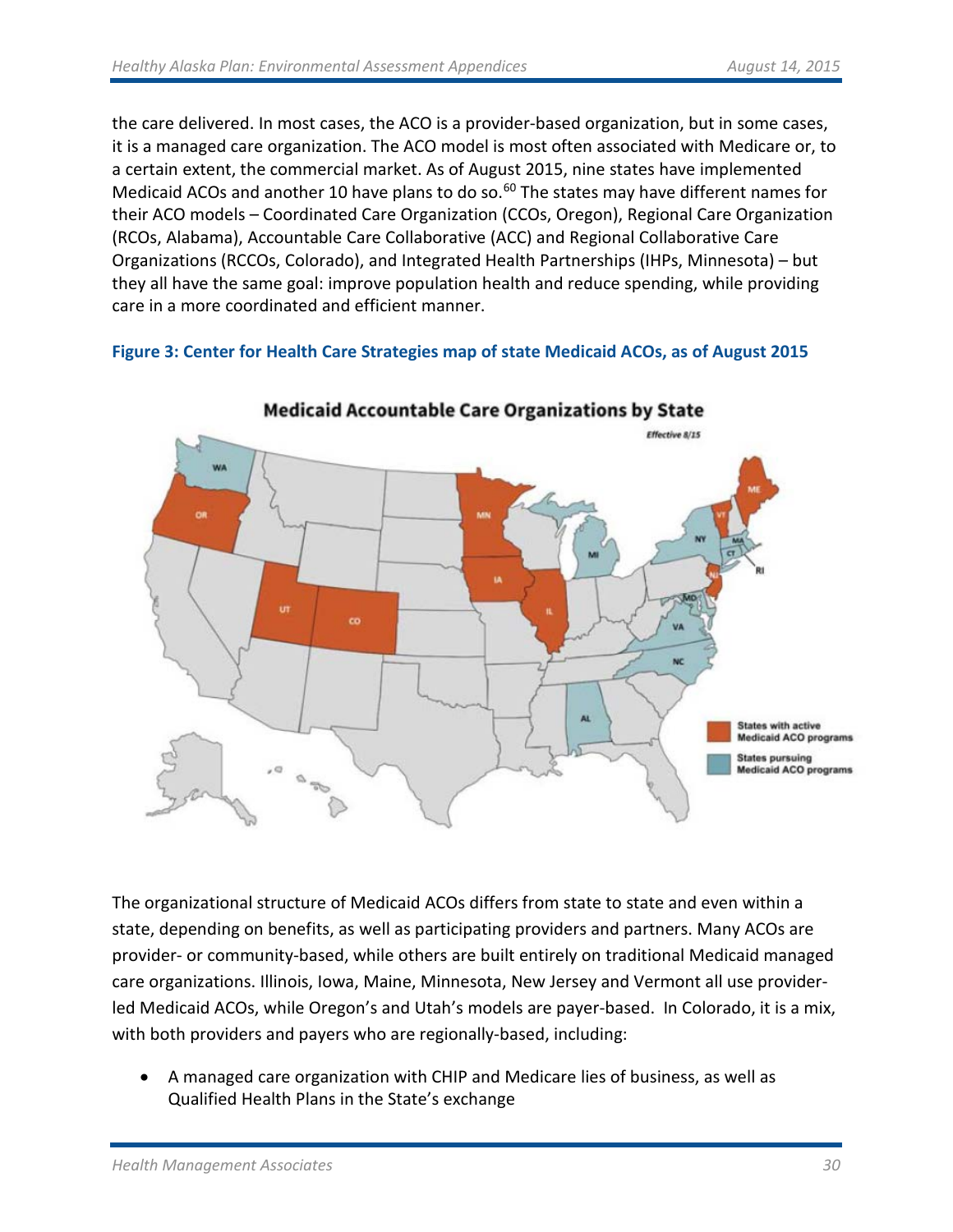- A prepaid inpatient health plan that has commercial, Medicare and Medicaid lives
- A joint venture between a hospital system and a physician managed services organization
- A community-based coalition of providers
- A partnership between a national administrative service organization and five Coloradobased service delivery organizations

States also are including more community involvement in their ACO structures. For example, New Jersey requires that at least two members of an ACO's governing board be from community organizations that represent populations served by the ACO. In Vermont there must be at least one Medicaid beneficiary on the governing board, and Minnesota's IHPs have to demonstrate how they partner with community organizations and social service agencies to integrate their supports into beneficiaries' care.<sup>[61](#page-56-43)</sup>

Despite these differences, in all cases, states have built their ACOs on the existing delivery system, including well-established PCCM programs, PCMH/Health Homes, or MCOs. Having these existing programs with experience coordinating care and with some of the necessary infrastructure is a pre-requisite to building a successful ACO.

# *Data Needs*

Nearly all the reports and analyses, whether from the commercial, Medicare or Medicaid environments, emphasize the critical need for timely, complete, and actionable beneficiary data to the success of any ACO. States that have pursued this model have developed innovative solutions to make needed data available to both agency staff and providers. For example, Colorado's Statewide Data Analytics Contractor (SDAC) delivers secure electronic access to clinically actionable data to the RCCOs and Primary Care Medical Providers (PCMPs). The data includes Medicaid paid claims information, clinical risk group (CRG) identifiers and predictive risk scores, and Behavioral Health Organization managed care encounter data. The state, RCCOs and PCMPs can access a variety of reports, including profiles of individual clients based on predictive modeling, identification of areas for clinical process improvement at the client, provider and RCCO levels, and aggregate reporting of cost and utilization performance indicators.[62](#page-56-44)

Most states require ACOs to meet quality metrics, key performance indicators and/or performance goals to participate in shared savings plans. This requires that both states and providers have the capability to capture, manage and report a lot of clinical as well as administrative information. ACOs that integrate across provider types such as primary care, specialty care and hospitals need business processes and technical systems that support data sharing and yet still meet stringent privacy, confidentiality and security regulations. This can be costly for ACOs and may present a barrier for some providers to participate. States could consider offering up-front financial support to help ACOs establish the needed health information technology to ensure adequate data management needs.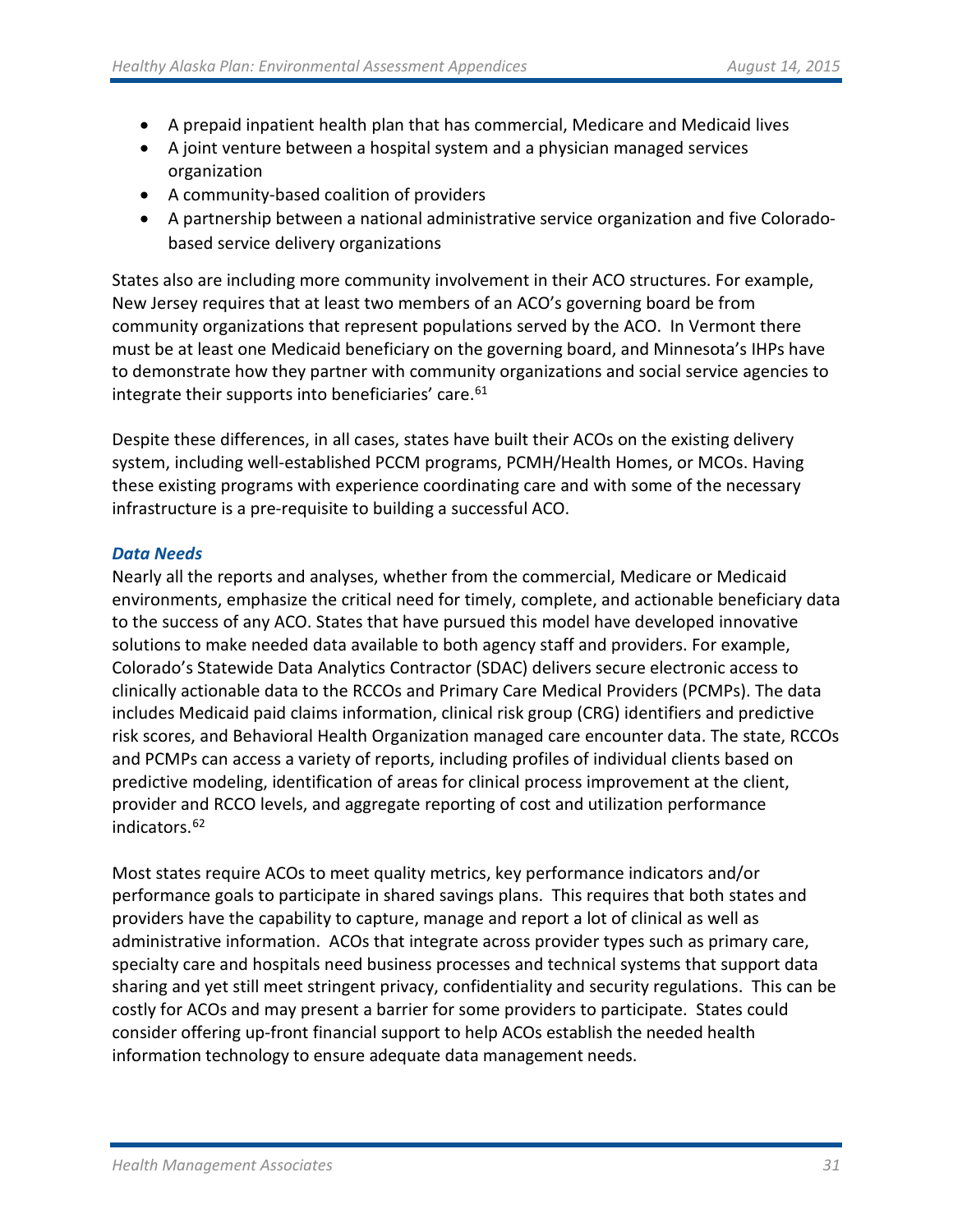However, too much data can become overwhelming for providers in an ACO structure. Here are ways in which an ACO can prevent provider data overload:

- Determine which data really are the most useful and actionable for providers.
- Share targeted or filtered information with provider they can use at their practice level.
- Make available to providers analytic and care coordination tools through easy to access and use data management systems.
- Encourage providers to dedicate personnel to data management, such as a data coordinator.[63](#page-56-45)

# *Provider Culture Change*

ACOs require a major change in culture among providers, which involves significant outreach, education, and support. Most states with ACOs have built on existing care delivery initiatives such as PCMHs and Health Homes, expanding those efforts into ACOs that shift more of the risk to providers. Generally, providers already operating as a PCMH or Health Home have achieved some success in taking a more team-based approach to care delivery and already are beginning to integrate primary care with behavioral health and social services providers. It is essential that providers understand the level of risk they are being asked to take on within an ACO, particularly if they are expected to participate not only in shared savings but in shared losses. They also must have clear guidance on the performance metrics related to their level of risk and how they can meet those goals. Establishing value- and outcome-based payment mechanisms requires a thoughtful and deliberative process so providers who have little or no experience with these mechanisms can learn to operate within a new paradigm. Most providers still do not have a lot of experience being held accountable for the cost of care they deliver. For example, in August 2015, The Commonwealth Fund and Kaiser Family Foundation (KFF) published results of a primary care provider survey reported that 29 percent of all primary care physicians said they participate in an ACO arrangement with Medicare or private insurers. Fewer than 18 percent of nurse practitioners and physician assistants reported currently participating in an ACO, and a substantial percentage of providers (28% of physicians and 56% of nurse practitioners and physician assistants) reported they were unsure whether their practices participate in ACO arrangements. Physicians were also more likely to see the growth in the number of ACOs as having a negative vs. positive impact on quality of care (26% vs. 14%); nurse practitioners and physician assistants were more evenly split in their views of ACOs (16% negative vs. 17% positive)<sup>64</sup>

Although the Commonwealth Fund/KFF primary care provider survey summarized that primary care providers don't like the financial penalties and increase in quality and performance metrics they are seeing, the trend toward such accountability for providers is not likely to slow. As the report notes, "*In early 2015, the Centers for Medicare and Medicaid Services announced that 85 percent of Medicare FFS payments should be tied to quality or value by 2016. And, by the end of 2018, 50 percent of all Medicare payments should be tied to quality or value through specific alternative payment models, like ACOs and bundled payments. Dissatisfaction with new models*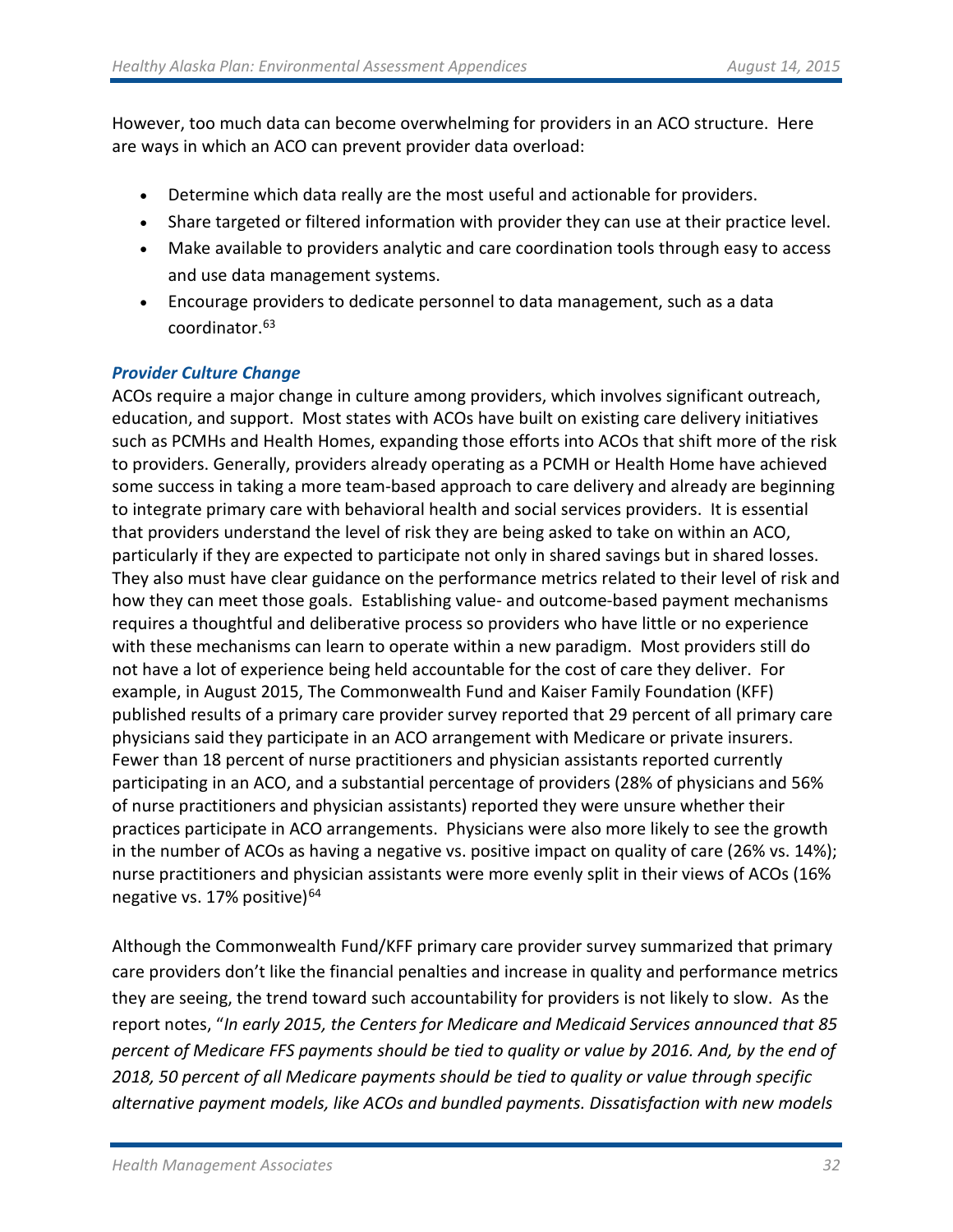*may not be solely attributable to a difficult transformation process; larger culture change within the practice of medicine may be a necessary first step before delivery system reforms such as ACOs and medical homes are fully accepted on the ground.*"[65](#page-56-47)

#### *Savings and Quality Improvement*

The cost savings potential of ACOs is still not certain, yet some of the states that were early adopters of the ACO model are beginning to show positive trends:

- During the 2013-2014 SFY, Colorado's ACC reported a \$30 million net savings for Colorado Medicaid, with more than 700,000 of the State's Medicaid beneficiaries enrolled. Colorado began enrolling dual eligibles (Medicaid/Medicare) in RCCOs in the fall of 2014 and expects to start seeing savings from better management of these complex individuals. Most savings to date have resulted from reductions in emergency department (ED) visits, high-cost imaging, and hospital readmissions for adult patients who have been enrolled in the program for more than six months. Also in 2014, the ACC launched a pilot with the RCCO administered by Rocky Mountain Health Plans on the Western Slope of the state, which is designed to test a full-risk capitation payment model that includes integration of Primary Care Medical Providers and Community Mental Health Clinics in shared savings opportunities.<sup>[66](#page-56-48)</sup>
- Minnesota Governor Mark Dayton in a 2014 press release noted that through the State's IHPs, six health care providers serving 100,000 Minnesotans spent \$10.5 million less than projected within the program's first year.  $^{67}$  $^{67}$  $^{67}$  By year two, the state had revised the first year savings to more than \$14 million and achieved a total of \$61.5 million in savings across nine provider groups serving 165,000 Minnesotans. Based on initial 2014 data, all nine provider groups were eligible for shared savings. Minnesota's IHPs generated these savings through innovations such as providing more intensive primary care services and integrating mental health and community resources; employing community health workers to support beneficiaries' social services needs such as housing and transportation.<sup>[68](#page-56-50)</sup>
- Oregon reported that so far, it has achieved its goal of a 2 percent annual growth target for CCOs, in part through reduced ED visits (down 21%) and fewer inpatient admissions for asthma and COPD (down 48%). [69](#page-56-51) A qualitative evaluation of Oregon's CCOs, conducted by Lauren [Broffman](http://healthaffairs.org/blog/author/broffman/) and Kristin [Brown](http://healthaffairs.org/blog/author/kbrown/) in early 2015, also found several interesting takeaways two years into the ACO program. "First, when it comes to accountable care, legislative and market forces are still the most powerful drivers of collaboration among traditional competitors. Second, tensions between those traditional adversaries can be smoothed out over time if all partners, including the state, are invested in the success of the model. And third, the shift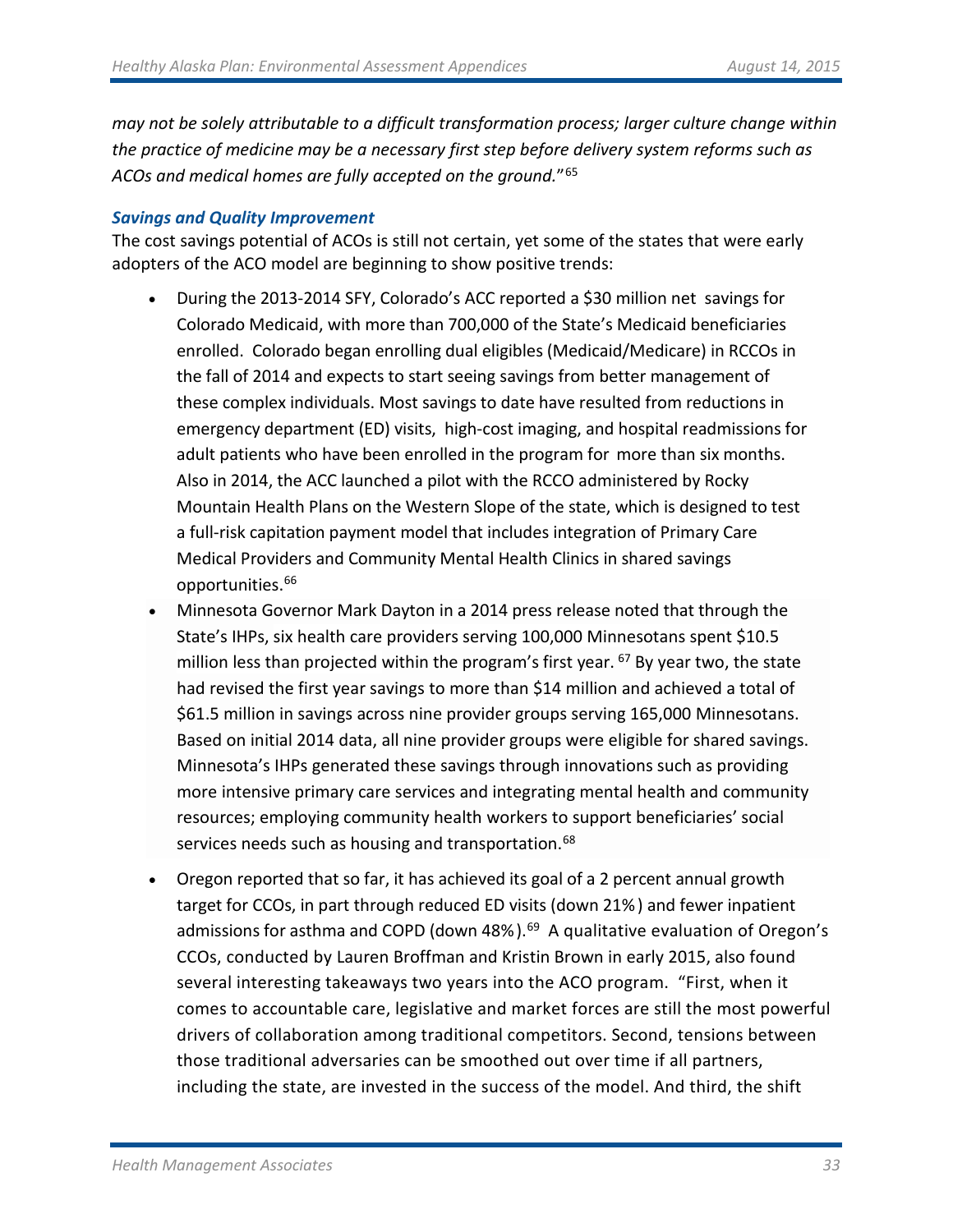from extrinsic (they're requiring us to do it) to intrinsic (we believe we should do it) motivation is facilitated by an organization's ability to maintain strong financial health."[70](#page-56-52)

Among Medicare ACOs, some of the first to launch, there also has been encouraging news. CMS reports that in 2013, many ACOs had higher quality and better patient experience than published benchmarks and that most had significant improvements in quality and patient experience measures. Combined, Medicare Pioneer ACOs and Medicare Shared Shavings Program (Shared Savings Program) ACOs generated more than \$417 million in savings, while qualifying for \$460 million in shared savings payments. [71](#page-56-53) CMS is expected to release 2014 Medicare ACO outcome data and analysis soon.

#### *Payment Methodologies*

One of the ways that providers are encouraged to work together in ACOs is through alignment of financial incentives. Medicaid ACOs use a variety of payment mechanisms to incentivize coordinated, high quality care, including fully capitated and global budgets, but the most common is shared-savings or shared-savings and losses.

Shared savings typically pay providers FFS and a bonus payment if they deliver care under an established threshold budget and meet established quality requirements; the bonus payment is usually a percentage of the amount below the threshold (i.e., the savings).

With shared losses, providers are usually paid FFS and are required to pay back a portion of any expenditures above an established threshold budget; the payment is generally a percentage of the amount above the threshold (i.e., losses). The pay back amount often is tied to quality performance - the better the quality, the lower the percentage to be paid back.

However, models such are Oregon's CCOs, which use a global budget, and Colorado's RCCO pilot with Rocky Mountain Health Plan that employs a full-risk capitated payment offer opportunities to test how well the ACO model can support states and providers in assuming additional risk and still achieving desired Medicaid beneficiary outcomes.

ACOs demonstrate the value of connecting providers' reimbursement to beneficiary health outcomes and cost savings rather than the volume of services, as in the traditional FFS model. Although the model continues to evolve, ACOs offer significant potential for positive change at the provider level to support a healthier population at lower cost.

# **Prepaid Inpatient or Ambulatory Health Plans**[72](#page-56-54)

#### *Structure*

#### *Prepaid Health Plan*

Prepaid health plans (PHPs) provide either comprehensive or non-comprehensive benefits to Medicaid enrollees through risk-based contracts with the state Medicaid agency. Medicaid managed care organizations are comprehensive PHPs, while prepaid inpatient health plans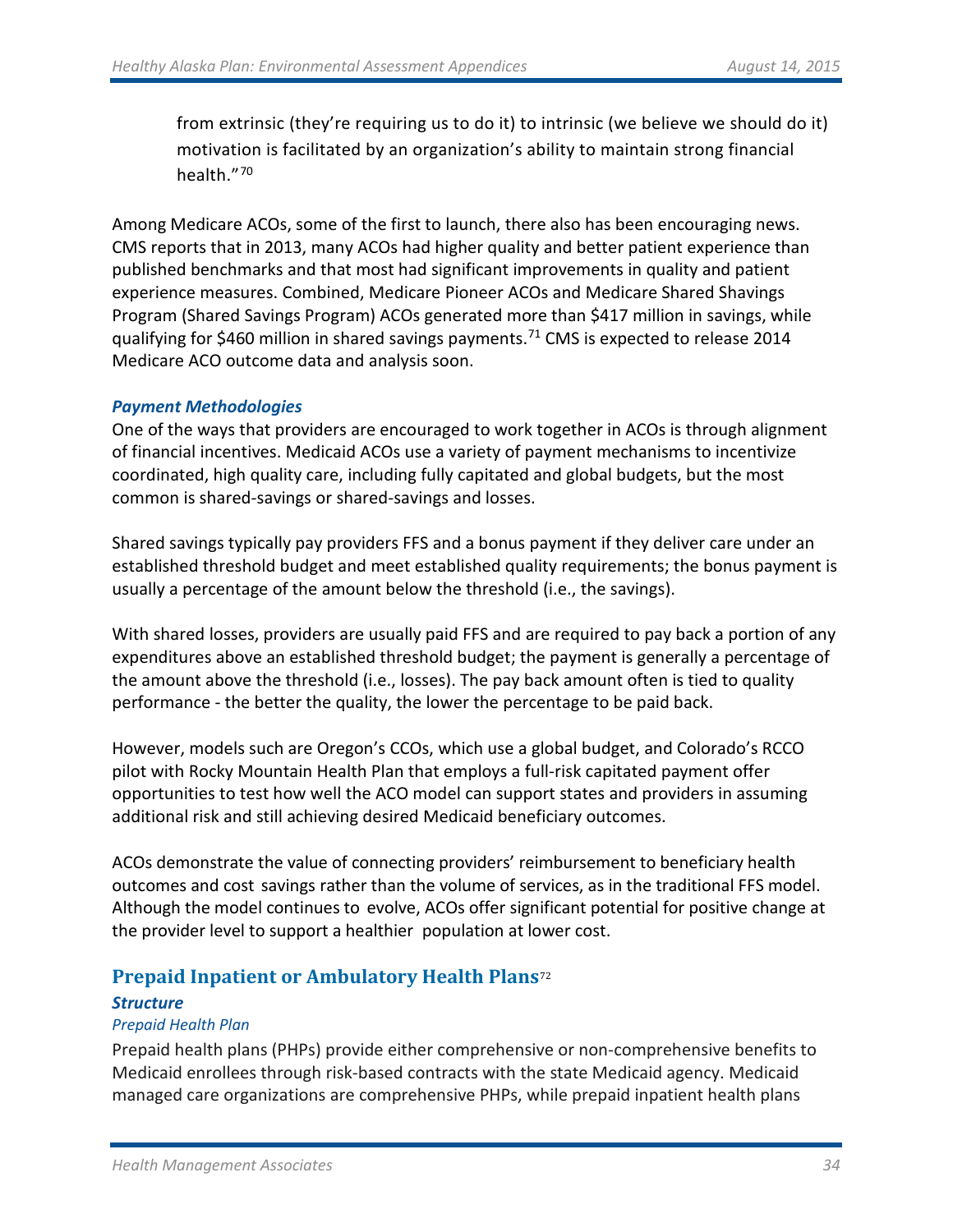(PIHPs) and prepaid ambulatory health plans (PAHPs) are non-comprehensive PHPs. PAHP and PIHP contractors frequently offer services that are carved out of the responsibilities of MCO contractors.

#### *Prepaid Ambulatory Health Plan*

A prepaid ambulatory health plan (PAHP) is a non-comprehensive prepaid health plan that provides only certain outpatient services, such as dental services or outpatient behavioral health care. PAHPs provide no inpatient services and are paid on an at-risk or capitated basis.

**Figure 4: Prepaid Ambulatory Health Plan enrollment, 2011, Kaiser Family Foundation**[73](#page-56-55)



#### *Prepaid Inpatient Health Plan*

A prepaid ambulatory health plan (PIHP) is a non-comprehensive prepaid health plan that offers only inpatient or institutional services, such as inpatient behavioral health care. PIHPs received fixed PMPM payments and are at risk of financial overruns[.74](#page-56-56)

#### **Figure 5: Prepaid Inpatient Health Plan enrollment, 2011, Kaiser Family Foundation**[75](#page-56-57)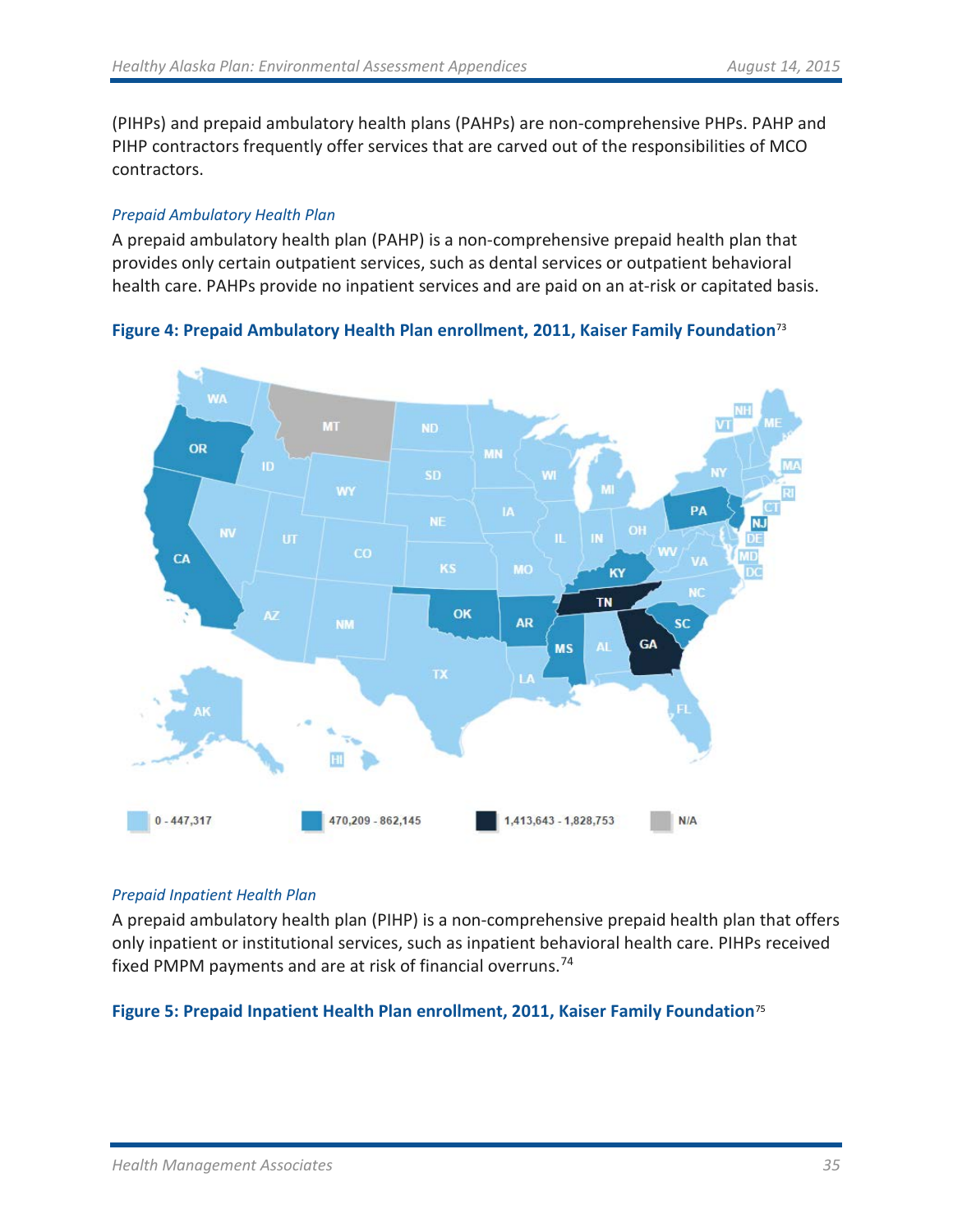

# *Data Needs*

States generally pay PHPs a PMPM capitated rate for a specific set of services accessed by a specific set of beneficiaries. CMS considers PHPs as "managed care" entities and in the recent Notice of Proposed Rule Making (NPRM) document it released in May 2015 added clarifications that for many regulations, it regards PCCMs, PAHPs and PIHPs similarly to managed care organizations (MCOs). PHPs are expected to meet similar provider network adequacy criteria, encounter data reporting requirements, beneficiary enrollment and provider choice rules, and quality standards. <sup>[76,](#page-56-58) [77](#page-56-59)</sup> This requires that PHPs have the capability to capture and report specific data and information related to the benefits and services they provide. They also are increasingly being held to higher standards for care coordination and care management, particularly for transitions of beneficiaries between care settings such as a hospital and home, or home and a nursing facility or inpatient treatment facility.

# *Provider Culture Change*

As with managed care in general, providers must acclimate to the additional oversight of a PHP, such as quality and performance metrics (particularly if tied to payment), and increase emphasis on care coordination across providers (for example, with transitions of care). Yet the nature of PIHPs and PAHPs is such that if they have very limited benefits or populations, they may not experience the same level of cultural change as providers working in PCMH/Health Homes, ACOs or broader MCO networks. For example, transportation providers or dental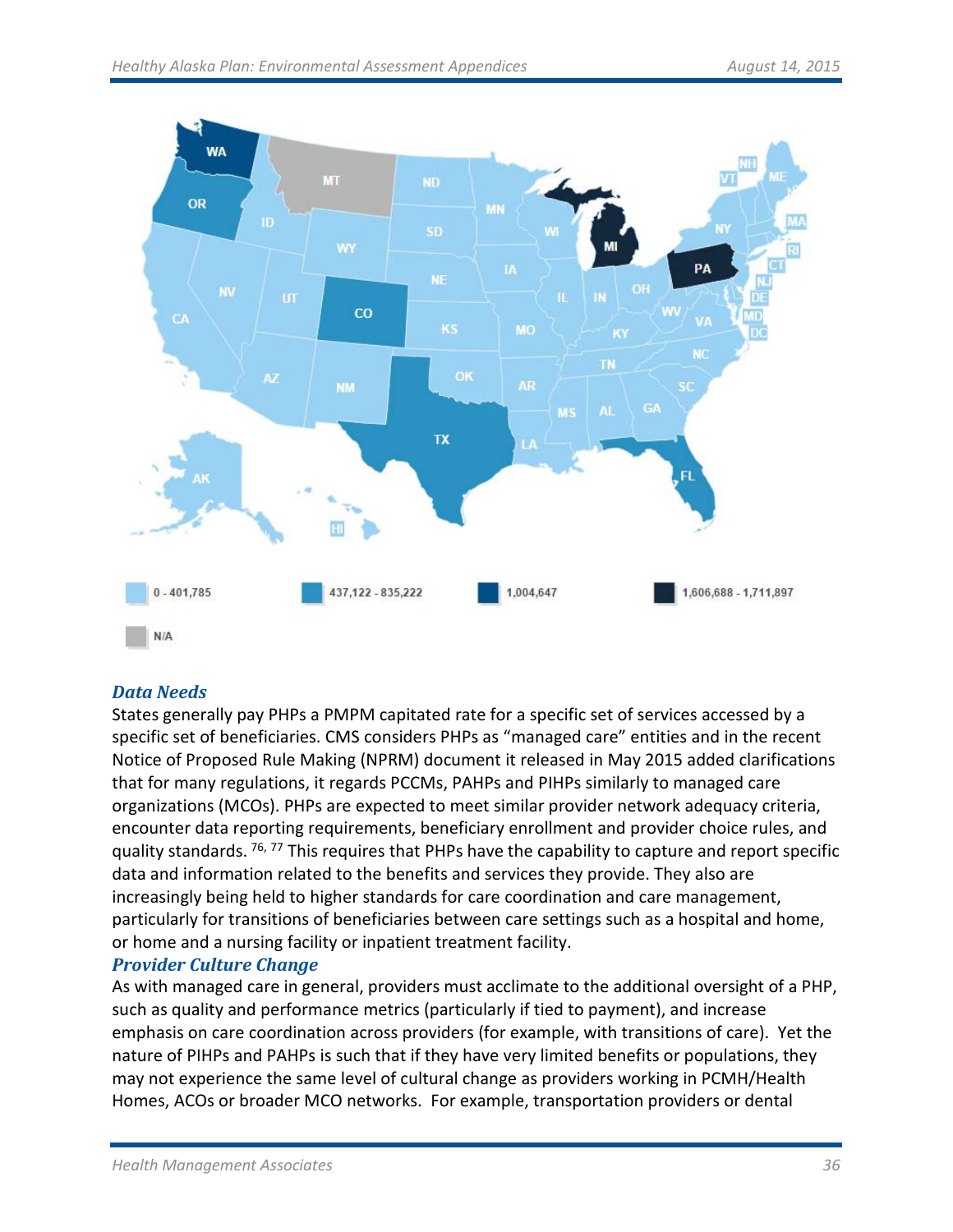providers may not feel as much pressure to change their practices, since they are responsible for very specific services. As is true with many of the care coordination models, the level of provider cultural change is a function of the breadth and depth of the risk assumed by providers and the requirements on those providers to comply with new value-based purchasing structures.

#### *Savings and Quality Improvement*

During the advent of the managed care era, PHPs were initially exempt from most Medicaid managed care regulations. However, this changed in 2001 and PHPs were recognized as managed care entities and required to comply with the same standards of care, consumer safeguards and external review requirements as managed care entities.<sup>[78](#page-56-24)</sup> These same federal rules made the distinction between PHIPs and PHAPs, noting the PHIPs include inpatient care in the limited risk-based contracts and thus was more similar to managed care entities than PHAPs, which insure a scope of services that doesn't include inpatient care. Through this designation, CMS placed tighter restrictions that mirrored those placed on MCOs, compared to PHAPs. Under the federal guidelines, PHAPs are eligible for exemptions from requirements for quality improvement, grievance systems and program integrity.<sup>[79](#page-56-60)</sup>

#### *Payment Methodologies*

PHPs are very similar to MCOs in that they must develop adequate networks of providers to support the benefits and services for which they are contracted to deliver. They have flexibility in how they pay providers and may either pay FFS, pass through a part of the PMPM they receive, or develop other payment structures such as pay-for-performance, shared savings/losses, and bundled payments. PHP rates must be actuarially sound and states must submit actuarial certification documents for PHP rates.<sup>[80](#page-56-61)</sup> These rates will of course vary by the scope of services included in the partial-capitation structure.

# **Full-Risk Managed Care**

# *Structure*

Full-risk, capitated managed care programs are the most common type of Medicaid managed care. Currently, 37 states use this model for some or nearly all of their Medicaid enrollees and for some or nearly all benefits and services. While CMS broadly defines managed care to include PCCMs and prepaid health plans, full-risk capitated managed care is typically what people think of when talking about "managed care."

**Figure 6: Total number of Medicaid MCOs in the United States, Kaiser Family Foundation, 2014[81](#page-56-25)**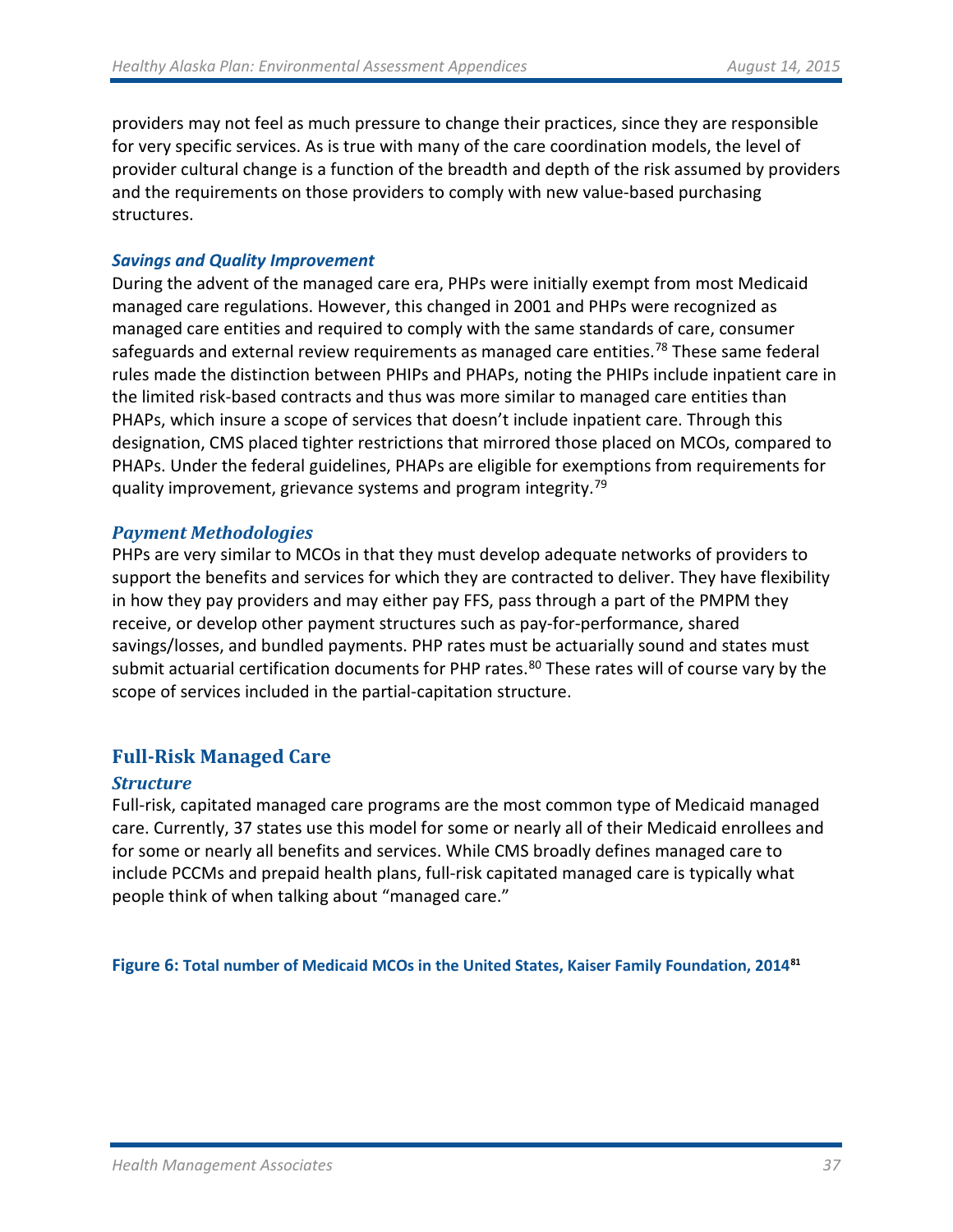

States contract with health plans, today commonly called Managed Care Organizations (MCOs), for the delivery of services to Medicaid beneficiaries. These health plans are responsible for providing the services articulated in a contract to the specific populations identified in that contract. Features of full-risk, managed care programs are described in Table 3 below. This is not an exhaustive list, but rather a high-level overview.

# **Table 3: Features of full-risk managed care programs**

| <b>Feature</b>              |                                                                                                                                                                                                                                                                                                                                                                                                                                                                                                                                                                                                                                                                                                                                                                                                                                                                                                                       |
|-----------------------------|-----------------------------------------------------------------------------------------------------------------------------------------------------------------------------------------------------------------------------------------------------------------------------------------------------------------------------------------------------------------------------------------------------------------------------------------------------------------------------------------------------------------------------------------------------------------------------------------------------------------------------------------------------------------------------------------------------------------------------------------------------------------------------------------------------------------------------------------------------------------------------------------------------------------------|
| <b>Populations Included</b> | Traditionally included primarily women and children, commonly referred to<br>as "TANF," since many are also enrolled in the Temporary Assistance for<br>Needy Families program. For these populations, managed care is a dominant<br>form of service delivery in many states today.<br>States have been slower to move their aged, blind, disabled (ABD) and long-<br>term care (LTC) populations into full-risk managed care, although this trend<br>is beginning to change rapidly. It can be a challenge to develop<br>comprehensive networks, difficult to set capitation payments and engage<br>beneficiaries and stakeholders in making the change to a different model of<br>receiving services. These populations often are very vocal and have well-<br>organized advocacy at the state and federal levels, which has made it harder<br>for states to move them into managed care. In 2008, eight states had |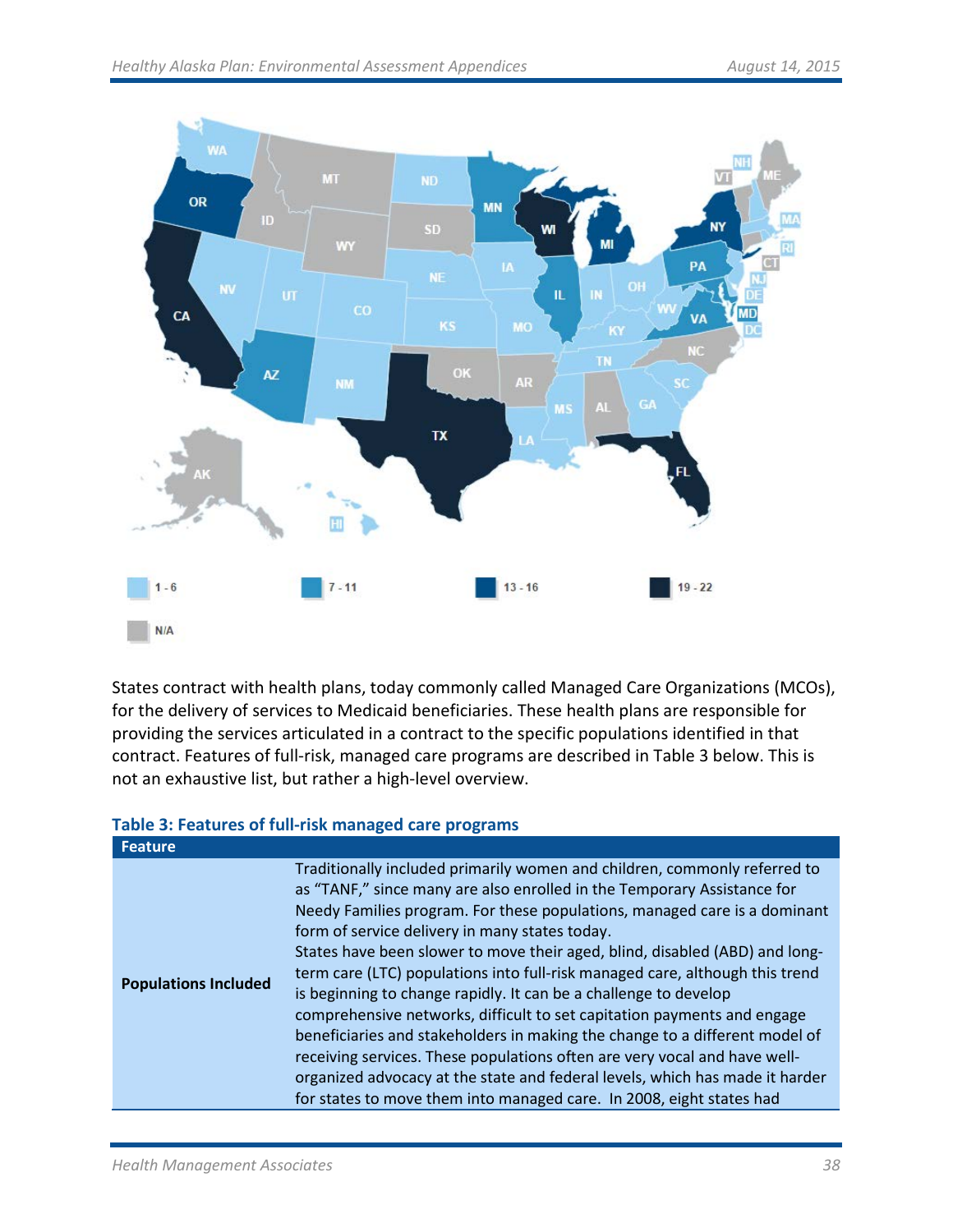|                             | managed care contracts for long-term services and supports (LTSS); by May<br>of 2015, 22 states had managed LTSS programs. <sup>82</sup>                  |  |  |  |  |  |
|-----------------------------|-----------------------------------------------------------------------------------------------------------------------------------------------------------|--|--|--|--|--|
|                             | While states had begun to move more behavioral health into managed care                                                                                   |  |  |  |  |  |
|                             | even before their LTC populations, new managed care rules proposed by                                                                                     |  |  |  |  |  |
|                             | CMS in May 2015 regarding mental health parity are expected to improve                                                                                    |  |  |  |  |  |
|                             | and increase integration of behavioral health services into existing and any                                                                              |  |  |  |  |  |
|                             | new Medicaid managed care programs. <sup>83</sup>                                                                                                         |  |  |  |  |  |
|                             | There is great variation in the services for which health plans are                                                                                       |  |  |  |  |  |
|                             | responsible. Some states have comprehensive programs that cover medical,                                                                                  |  |  |  |  |  |
|                             | behavioral and LTC services (e.g., Tennessee, New Mexico, and Iowa's new                                                                                  |  |  |  |  |  |
|                             | managed care program). Others operate multiple programs. For example,                                                                                     |  |  |  |  |  |
|                             | Florida has separate programs with different health plans to provide services                                                                             |  |  |  |  |  |
| <b>Services Provided</b>    | to its LTC population vs. its traditional Medicaid "moms and kids"<br>beneficiaries.                                                                      |  |  |  |  |  |
|                             | As noted above, states using managed care often have "carved out" either                                                                                  |  |  |  |  |  |
|                             | certain benefits or certain populations, such as behavioral health, dental                                                                                |  |  |  |  |  |
|                             | benefits, transportation services and prescription medications. However,                                                                                  |  |  |  |  |  |
|                             | changes in regulations and market environments have made it easier and                                                                                    |  |  |  |  |  |
|                             | more feasible for states to include these services and populations in their                                                                               |  |  |  |  |  |
|                             | managed care programs.                                                                                                                                    |  |  |  |  |  |
|                             | Federal regulations require that MCOs create "adequate" provider networks<br>and state contracts often establish specific guidelines for maximum time and |  |  |  |  |  |
|                             | distance enrollees must travel for care. Health plans can have limited                                                                                    |  |  |  |  |  |
|                             | provider networks, but if services are not available within network they must                                                                             |  |  |  |  |  |
|                             | make them available out-of-network. MCOs also must have robust, provider                                                                                  |  |  |  |  |  |
|                             | services, member services, grievance and appeals processes, data and                                                                                      |  |  |  |  |  |
|                             | reporting infrastructures, fraud and abuse protocols, and quality                                                                                         |  |  |  |  |  |
|                             | improvement plans.                                                                                                                                        |  |  |  |  |  |
|                             | In May 2015, CMS released a Notice of Proposed Rule Making (NPRM)                                                                                         |  |  |  |  |  |
|                             | document of updated managed care rules, which put forward significant<br>new requirements for both states and MCOs. These sweeping new rules              |  |  |  |  |  |
|                             | cover multiple areas:                                                                                                                                     |  |  |  |  |  |
|                             | Better Market Alignment with Medicare and commercial plans                                                                                                |  |  |  |  |  |
| <b>MCO Responsibilities</b> | <b>Cross-Market Advertising options</b><br>$\circ$                                                                                                        |  |  |  |  |  |
|                             | Grievances and appeals requirements<br>$\circ$                                                                                                            |  |  |  |  |  |
|                             | Medical loss ratios guidance<br>$\circ$                                                                                                                   |  |  |  |  |  |
|                             | <b>Updates to Standard Contract Provisions</b>                                                                                                            |  |  |  |  |  |
|                             | Prescription drug coverage<br>$\circ$                                                                                                                     |  |  |  |  |  |
|                             | Mitigating the IMD exclusion<br>$\circ$                                                                                                                   |  |  |  |  |  |
|                             | Updates to the "In lieu of" provisions<br>$\circ$                                                                                                         |  |  |  |  |  |
|                             | <b>Actuarially Sound Capitation Rates</b>                                                                                                                 |  |  |  |  |  |
|                             | Actuarial soundness definitions<br>$\circ$                                                                                                                |  |  |  |  |  |
|                             | Updates on special contract terms<br>$\circ$                                                                                                              |  |  |  |  |  |
|                             | Sub-contractual arrangements clarifications<br>$\circ$                                                                                                    |  |  |  |  |  |
|                             | <b>Increased Beneficiary Protections</b>                                                                                                                  |  |  |  |  |  |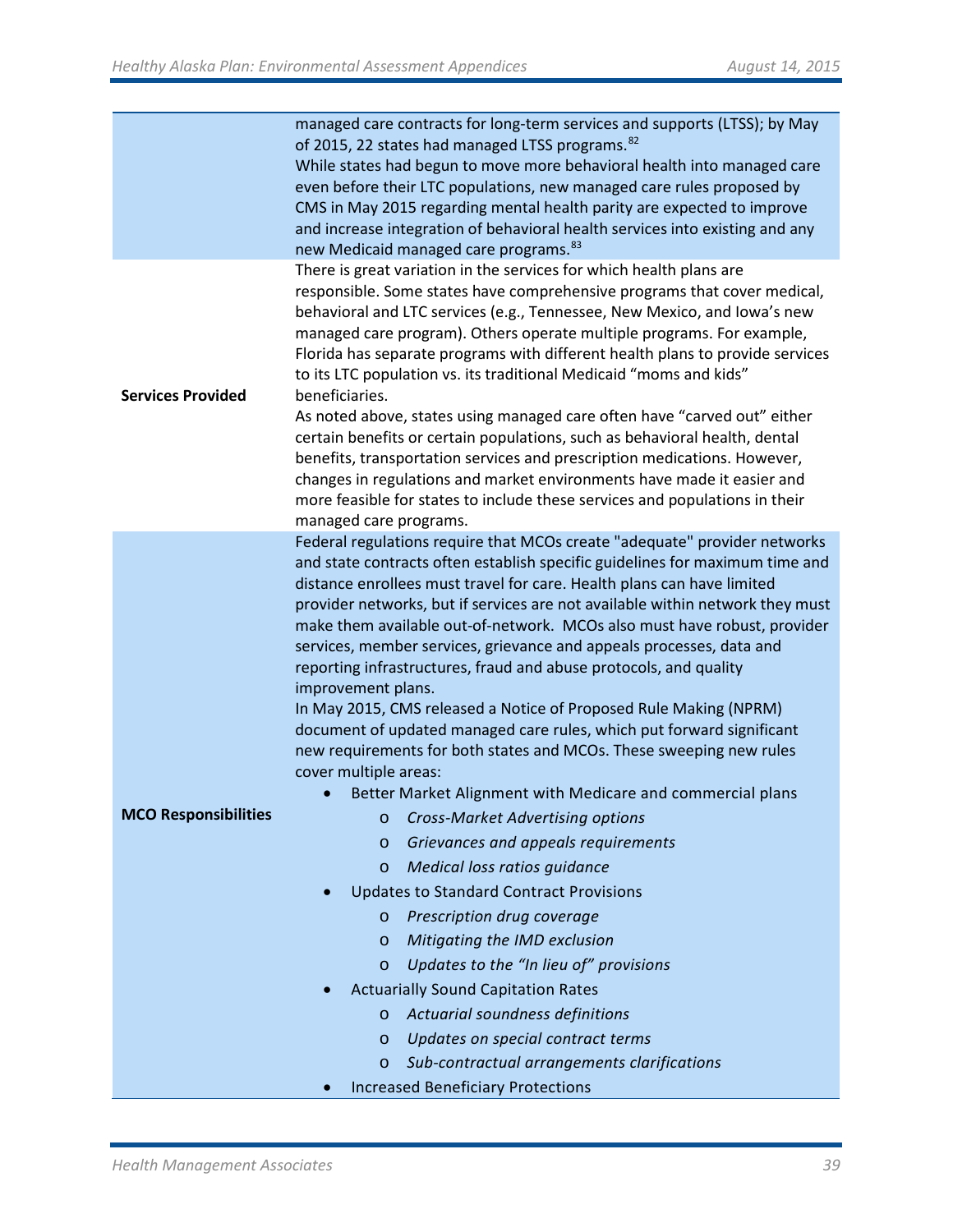|           | Enrollment, voluntary and mandatory provisions<br>$\circ$                                                                                                                                                                                                                                                                                                                                                                                                                                                                                                                                                                                                                                                                                                                                                                                                                                                                                                                                                                                                                                                                                                                                                                                                                                                                                                                                                                                                                                                                                                                                                                                                                            |
|-----------|--------------------------------------------------------------------------------------------------------------------------------------------------------------------------------------------------------------------------------------------------------------------------------------------------------------------------------------------------------------------------------------------------------------------------------------------------------------------------------------------------------------------------------------------------------------------------------------------------------------------------------------------------------------------------------------------------------------------------------------------------------------------------------------------------------------------------------------------------------------------------------------------------------------------------------------------------------------------------------------------------------------------------------------------------------------------------------------------------------------------------------------------------------------------------------------------------------------------------------------------------------------------------------------------------------------------------------------------------------------------------------------------------------------------------------------------------------------------------------------------------------------------------------------------------------------------------------------------------------------------------------------------------------------------------------------|
|           | Coverage and authorization of services<br>$\circ$                                                                                                                                                                                                                                                                                                                                                                                                                                                                                                                                                                                                                                                                                                                                                                                                                                                                                                                                                                                                                                                                                                                                                                                                                                                                                                                                                                                                                                                                                                                                                                                                                                    |
|           | Special focus on beneficiaries receiving Long term services<br>$\circ$                                                                                                                                                                                                                                                                                                                                                                                                                                                                                                                                                                                                                                                                                                                                                                                                                                                                                                                                                                                                                                                                                                                                                                                                                                                                                                                                                                                                                                                                                                                                                                                                               |
|           | and supports                                                                                                                                                                                                                                                                                                                                                                                                                                                                                                                                                                                                                                                                                                                                                                                                                                                                                                                                                                                                                                                                                                                                                                                                                                                                                                                                                                                                                                                                                                                                                                                                                                                                         |
|           | <b>Modernizing Regulatory Standards</b><br>$\bullet$                                                                                                                                                                                                                                                                                                                                                                                                                                                                                                                                                                                                                                                                                                                                                                                                                                                                                                                                                                                                                                                                                                                                                                                                                                                                                                                                                                                                                                                                                                                                                                                                                                 |
|           | Availability of services, assurances of adequate capacity<br>$\circ$                                                                                                                                                                                                                                                                                                                                                                                                                                                                                                                                                                                                                                                                                                                                                                                                                                                                                                                                                                                                                                                                                                                                                                                                                                                                                                                                                                                                                                                                                                                                                                                                                 |
|           | and services, provider network standards                                                                                                                                                                                                                                                                                                                                                                                                                                                                                                                                                                                                                                                                                                                                                                                                                                                                                                                                                                                                                                                                                                                                                                                                                                                                                                                                                                                                                                                                                                                                                                                                                                             |
|           | <b>Quality of Care</b>                                                                                                                                                                                                                                                                                                                                                                                                                                                                                                                                                                                                                                                                                                                                                                                                                                                                                                                                                                                                                                                                                                                                                                                                                                                                                                                                                                                                                                                                                                                                                                                                                                                               |
|           | Care coordination <sup>84</sup><br>$\circ$                                                                                                                                                                                                                                                                                                                                                                                                                                                                                                                                                                                                                                                                                                                                                                                                                                                                                                                                                                                                                                                                                                                                                                                                                                                                                                                                                                                                                                                                                                                                                                                                                                           |
| Oversight | As evidenced in the proposed managed care rules, CMS expects that States<br>will oversee the activities of health plans and ensure compliance with all<br>federal/state requirements and contractual terms, including adequate<br>provider networks, compliant grievance and appeals processes, and robust<br>member services, quality improvement, and program integrity programs. As<br>more states have moved more of their Medicaid beneficiaries into managed<br>care, they have become more sophisticated managers of managed care<br>contracts. This has required states to develop staff with different skills and<br>expertise than what they previously needed to administer large, FFS<br>programs. For example, they have had to build capacity in actuarial analysis<br>and rate setting, data collection and analysis, contract development and<br>management, and compliance and regulatory requirements.<br>Increasingly, financial rewards for high performance and financial penalties<br>for failing to meet established standards are core components of states'<br>MCO contracts. Some states are even requiring MCOs to incorporate<br>wellness and prevention programs for beneficiaries and innovative payment<br>structures for their providers, as an effort to promote better outcomes and<br>more value-based payments.<br>The federal government also has significant oversight responsibility for full-<br>risk managed care in Medicaid. CMS must approve contracts before a state<br>can collect federal dollars for payments. The new NPRM from CMS further<br>strengthens and expands CMS's oversight role for both states and MCOs. <sup>85</sup> |

#### *Data Needs*

Since MCOs pay providers directly in full-risk, capitated managed care, states do not get claims data for services those providers deliver to Medicaid enrollees. However, states are required by CMS to provide encounter data as part of their quarterly Medicaid Statistical Information System (MSIS) reports. CMS made available an Encounter Data Tool Kit for states as a "practical guide to understanding, validating and reporting" encounter data from MCOs.<sup>[86](#page-56-66)</sup> This report notes that timely, accurate and clean encounter data are critical for states to ensure that their MCOs are complying with contract requirements such as quality assurance and utilization measures, and to be able to set accurate capitation rates for MCOs. In addition, the new CMS NPRM includes considerable updates to encounter data reporting requirements for both states and MCOs, as well as significant requirements related to data and reporting for quality improvement, program integrity, rate setting and MLR determinations.<sup>[87](#page-56-29)</sup> Most Medicaid MCOs have built robust data management infrastructures to support these kinds of new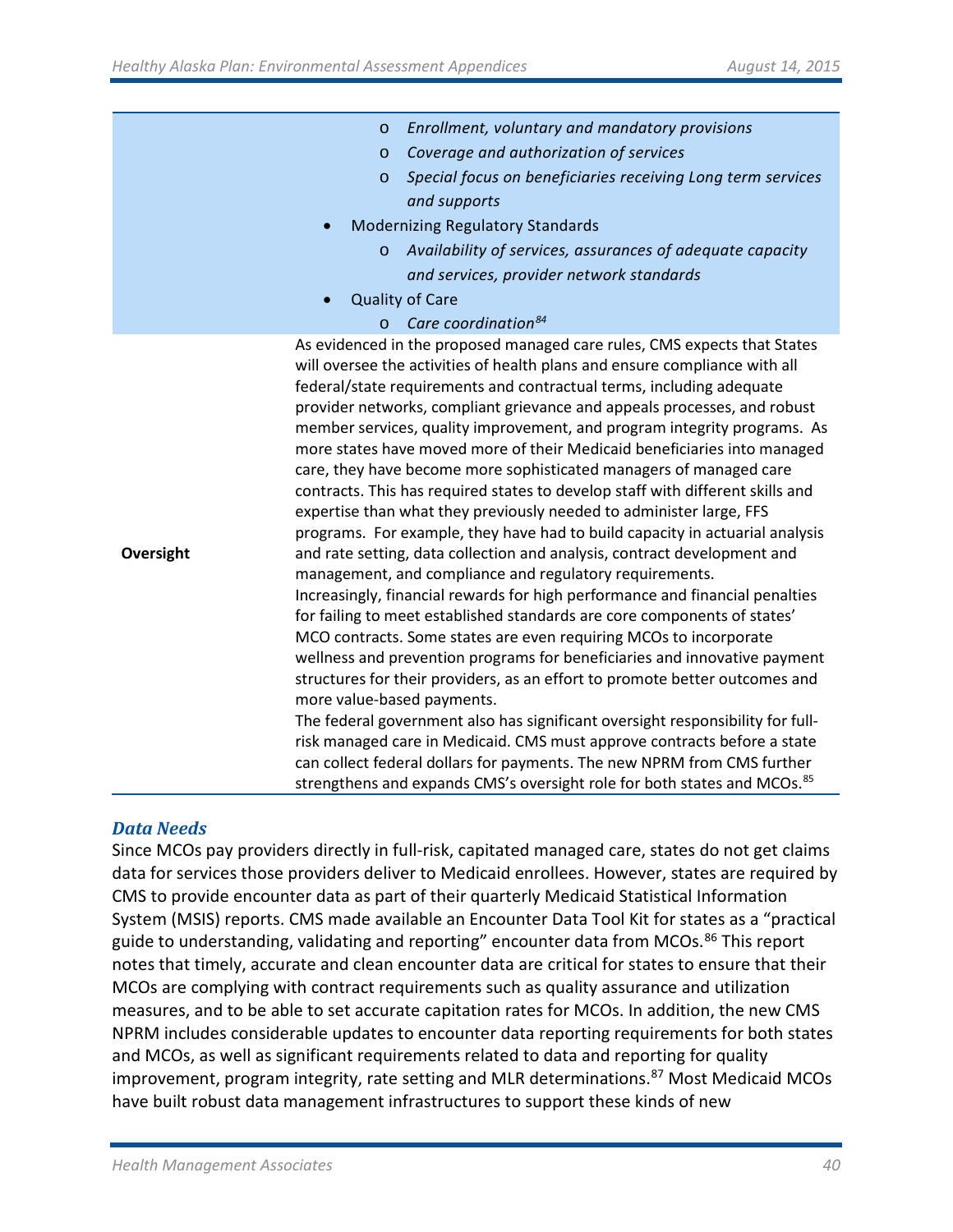requirements, as well as make it possible to try new payment models with providers. As states continue their experiments with various care models such as PCMH/Health Homes and ACOs, they are increasingly expecting MCOs to integrate these models into their networks, which requires MCOs to have even more sophisticated data collection, tracking and management capabilities.

# *Provider Culture Change*

Moving providers to a full-risk, capitated model requires a significant investment in provider relations, particularly for providers who do not have experience with payment mechanisms other than FFS, or who have not had to meet more rigorous quality and performance metrics that are typically part of Medicaid MCO provider agreements today. These differences usually require providers to make considerable changes to their practices and to make investments in new business process and IT systems. Additionally, providers must learn how to work with an external partner who can control their patients' access to various care and services. Navigating different provider networks can be as challenging for providers as it is for beneficiaries. Most MCOs devote a lot of effort to provider relations, and have built sophisticated tools and trainings to support providers in their networks to make the necessary transitions not only to effectively work within managed care, but to do more care coordination and care integration to improve the care they deliver to their patients.

The new CMS NPRM includes a number of new or expanded requirements for how MCOs interact with and manage providers. For example, there are greater expectations related to network adequacy, particularly for LTSS providers, and regarding MCO efforts to prevent provider fraud/waste/abuse.<sup>[88](#page-56-67)</sup> CMS also is pushing to allow states greater authority to require MCOs to pay providers using a variety of value-based payment structures. [89](#page-56-68)

The relationships between MCOs and providers can be tenuous, and states with Medicaid managed care often have strict provider network management requirements in their MCO contracts to help ensure that providers get the support they need to succeed and deliver the highest quality care to their Medicaid beneficiaries. This is particularly true for some of the more specialized populations that states are moving into full-risk managed care, such as those with serious mental illness, the aged/blind/disabled groups and those receiving long-term supports and services. Other factors, some of which are of particular relevance to Alaska, can further complicate MCO-provider interactions. For example, a 2012 report, *Medicaid and CHIP Risk-Based Managed Care in 20 States,* identified several populations that warrant special deliberation when considering managed care programs, including:

- Rural population which has been challenging because health plans have had difficulty developing adequate provider networks, especially for specialists.
- AI/ANs, who are typically excluded because they are entitled to receive services from an  $I/T/U.$ <sup>[90](#page-56-69)</sup>

It also is important to note that in virtually every state with full-risk managed care for Medicaid, there first was a managed care market in the commercial health sector. This experience was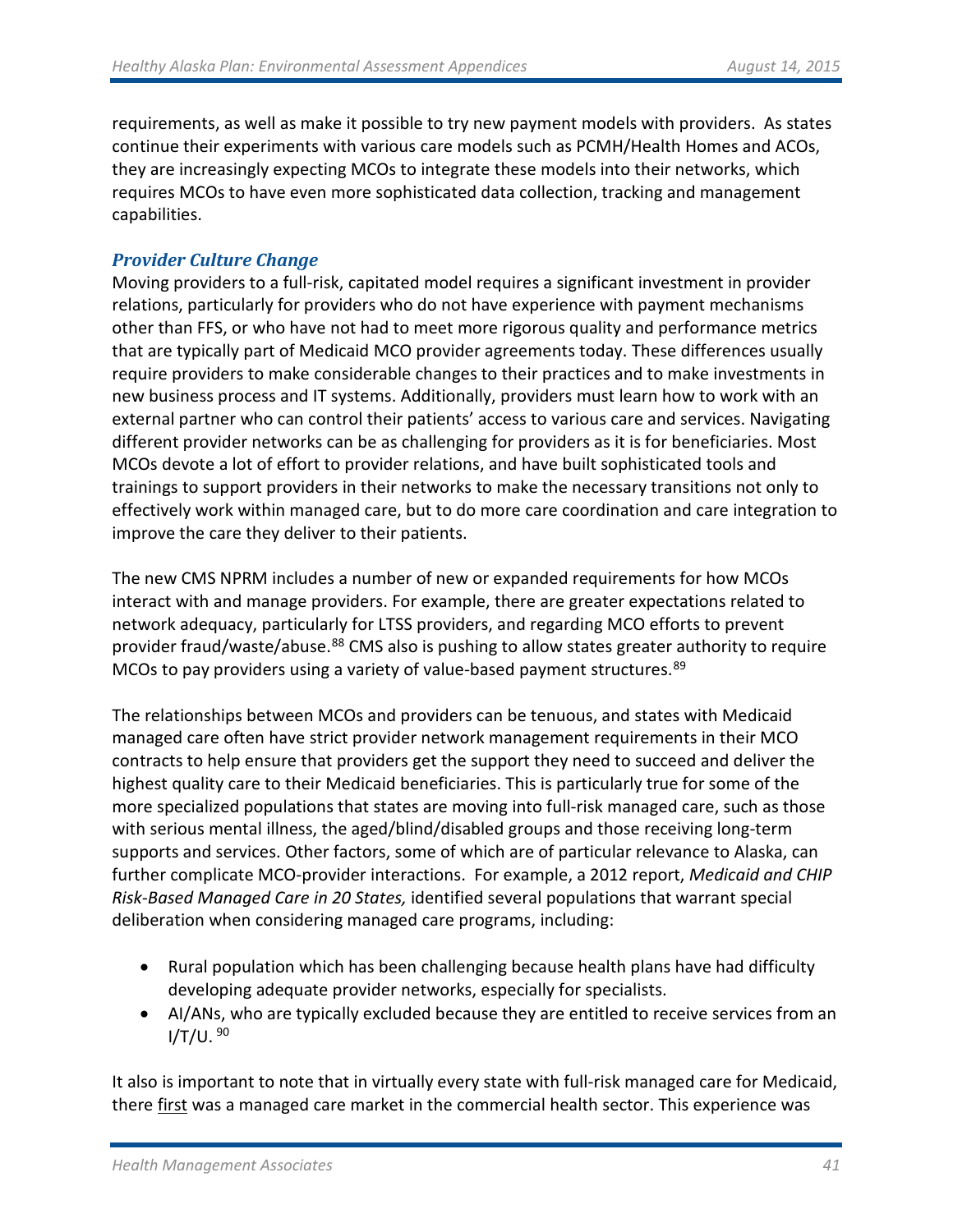critical when building Medicaid managed care, as providers and patients were likely to have at least some experience with managed care. This can be a significant issue for Alaska, which has virtually no managed care in either the commercial or Medicaid markets. Some states that have implemented full-risk managed care in their Medicaid programs noted that they would not recommend moving directly from a traditional FFS environment to full-risk managed care, but rather would suggest building toward full-risk managed care from other types of reforms such as ACOs and shared savings payment models.

# *Savings and Quality Improvement*

There are number of studies that have been conducted over the years to identify whether fullrisk managed care offers cost savings for Medicaid programs, and if so, what those savings are and how they are achieved. In most states MCOs were first successfully established in their commercial health care markets, where they showed early success in helping to reduce costs from those typically seen by FFS insurance plans. For example, one early study cited finding that "group and staff HMOs saved about 10 percent of the cost of traditional indemnity insurance, mostly through fewer hospital admissions."<sup>[91](#page-56-33)</sup> Those savings levels appear to be typical of many early managed care results in the commercial market.

However, despite Medicaid managed care programs having been implemented in several states, no consensus exists about the actual amount of savings that a state can expect from the implementation of managed care for Medicaid. A recent review of research results on cost, quality and access related to Medicaid managed care plans from the Robert Wood Johnson (RWJ) Foundation found that, "peer-reviewed literature finds little savings from Medicaid managed care on the national level, but some states have been more successful than others."<sup>[92](#page-56-34)</sup> According to a report developed by The Lewin Group for America's Health Insurance Plans (AHIP), MCOs typically achieve savings for Medicaid managed care through two primary mechanisms:

- Reductions in inpatient hospitalizations; and
- Reductions in pharmacy costs.  $93$

These types of clinical and care coordination mechanisms do not differ much from other kinds of care management initiatives, such as PCMH/Health Homes, ACOs and programs that target enhanced care management to beneficiaries with the highest utilization and costs ("super utilizers"). There is limited evidence to suggest that the savings resulting from these mechanisms applied to Medicaid beneficiaries through full-risk capitated managed care are much greater than those implemented directly by states. Regarding reductions in provider reimbursement rates, the RWJ study found that "[t]hose states with relatively high historic feefor-service reimbursement rates save money when they switch to managed care (because of a general reduction in prices), while those states with low historic fee-for-service reimbursement lose money (as health plans need to raise prices to attract providers).<sup>[94](#page-56-71)</sup> This same RWJ study provided the following reasons why savings may be limited in Medicaid managed care:

• Medicaid already is a low-cost program with typically lower FFS rates and per capita cost growth than commercial insurance or Medicare.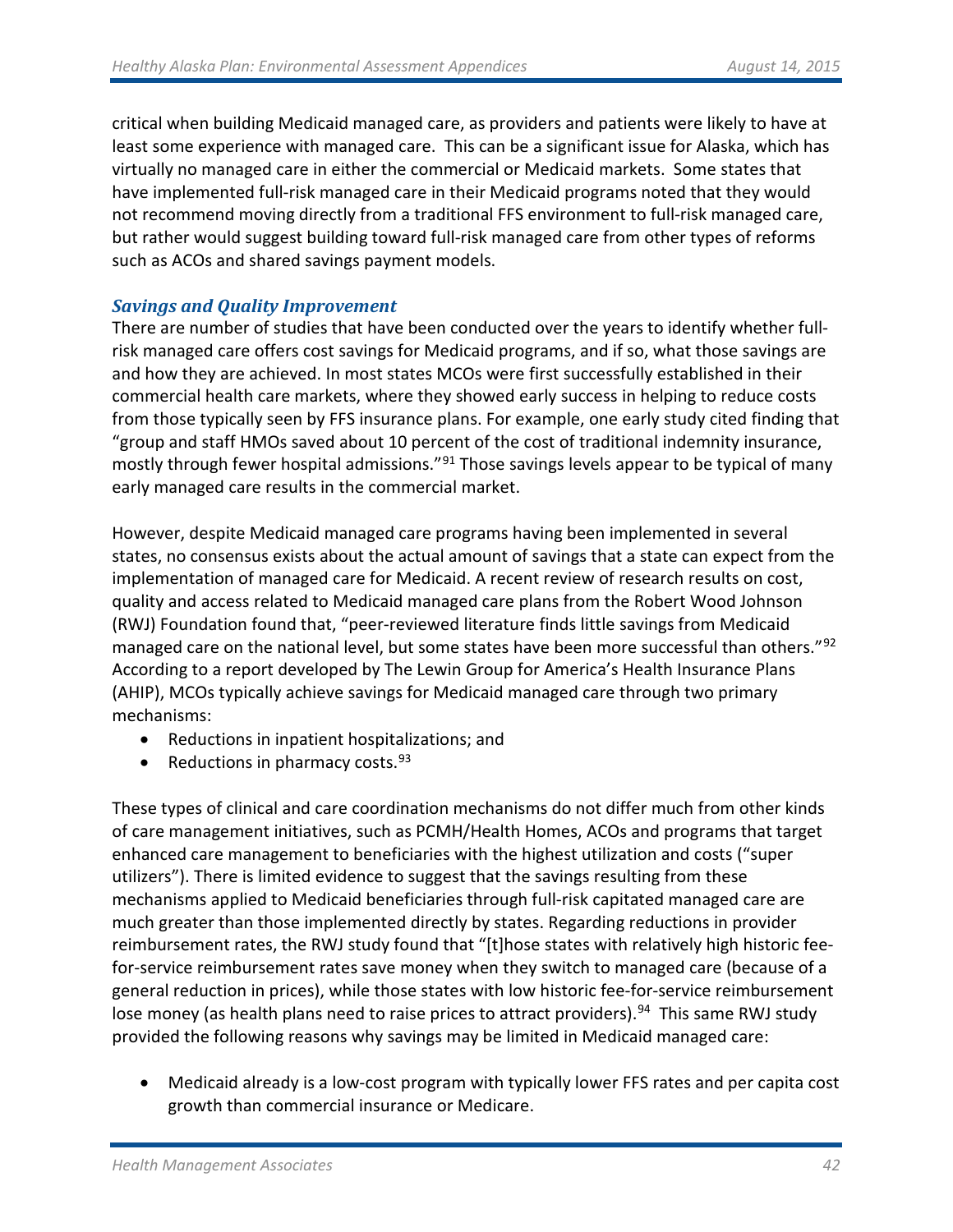- Many states already had implemented some kind of cost-reduction and utilization management tools such as prior authorization and utilization review, even before moving to managed care.
- MCOs cannot impose any additional cost-sharing on Medicaid beneficiaries, which limits their ability to discourage inappropriate utilization behaviors such as using emergency rooms for non-emergent care.
- In the short term, it can cost states more to build the necessary infrastructure to manage MCOs and meet all the CMS reporting and oversight requirements than to pay providers directly.
- Because CMS requires managed care capitation rates to be "actuarially sound" MCOs may have leverage to push for higher rates.
- Generally speaking, there is little that MCOs can do themselves to change the health delivery systems for low-income individuals enrolled in Medicaid, particularly when there are multiple MCOs in a market.
- MCOs are charged with ensuring that Medicaid beneficiaries have access to a usual source of care, which could in fact lead to higher costs if their previously unmet needs now are being treated.

This finding is consistent with the research of Cutler et al., 2000<sup>[95](#page-56-37)</sup>, which suggests that managed care companies reduce the costs of health care more through a reduction of the reimbursement rates paid to health care providers than through care management. Finally, rural and frontier regions present particular problems for Medicaid managed care. Another report developed for the Association of Community Affiliated Plans and Medicaid Health Plans of America by The Lewin Group indicated that, "rural regions create very limited opportunity for competitive provider networks, for example, and pose economies of scale challenges for many MCO activities (e.g., outreach initiatives that involve face-to-face interaction with enrollees become prohibitively expensive)." This same report estimates that savings from capitated managed care in rural areas generally will be only half (on a percentage basis) of what it is in urban areas.[96](#page-56-38)

However, as more states move toward MCOs for some of all of their Medicaid beneficiaries, there are a growing number of reports advocating the potential for cost savings and improved care. For example, an infographic released by the trade group America's Health Insurance Plans (AHIP) in July 2015 notes overall program savings of 20 percent, with improvements in case management, wellness and prevention, and supporting the needs of special populations.<sup>[97](#page-56-40)</sup> As North Carolina has debated about the future of its Medicaid program, a State Senate hearing on the matter prompted North Carolina Health New reporter, Rose Hoben, to research the pros and cons of managed care in Medicaid. She found, as many others have, that it depends on who you ask. "*It's hard to generalize results, not only because each state has its own programs, but there's often variation within states; there's a lot of concern over comparing apples to oranges. There's … variation in every aspect of Medicaid managed care: limited risk, safety-net plans, reimbursement plans, competitive biddings, negotiated rates*."[98](#page-56-72)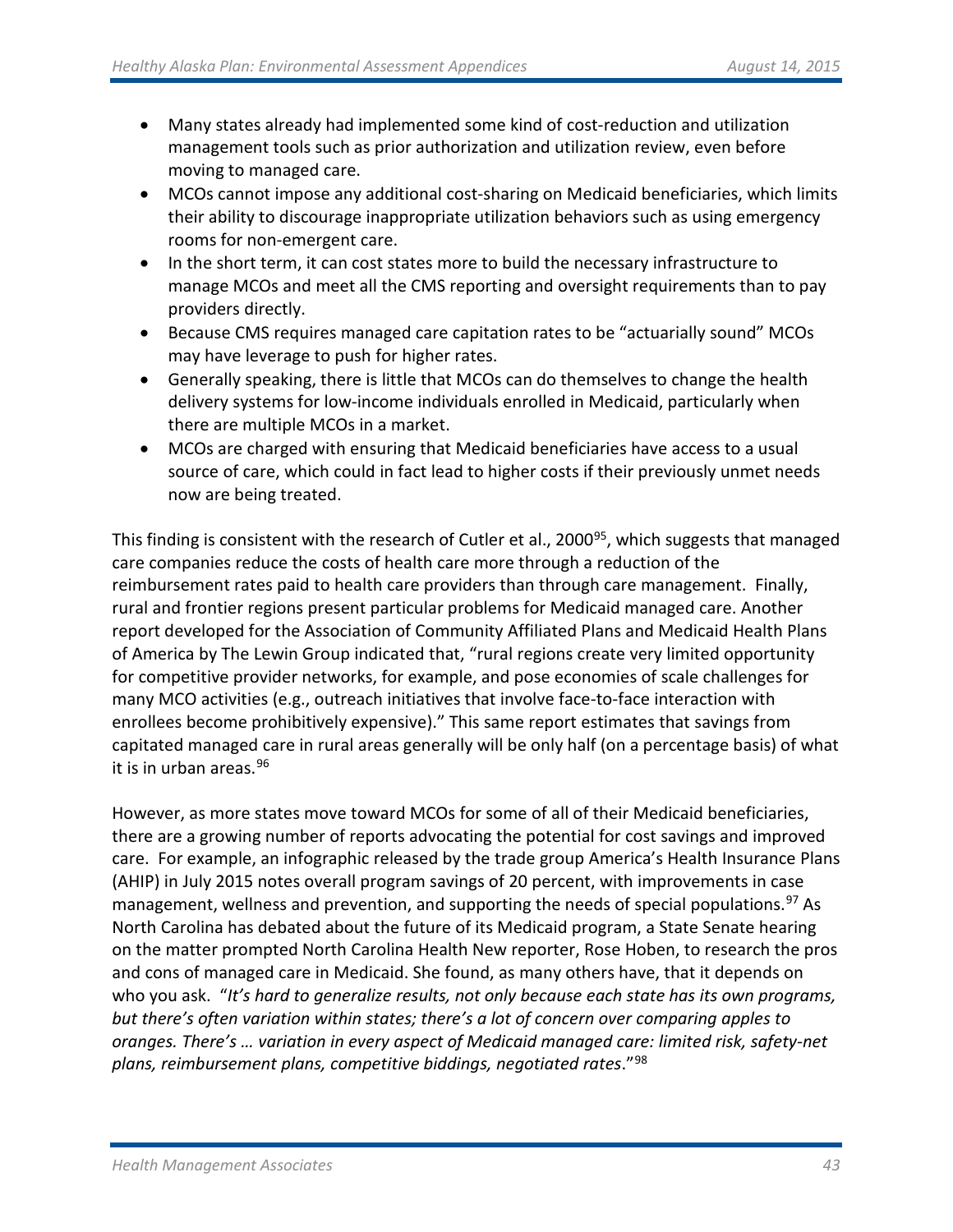#### *Payment Methodologies*

States pay MCOs pre-established, actuarially-certified, capitated PMPM rates. The rates are often adjusted for age, sex, existence of Medicare or other private insurance, and Medicaid eligibility category. Some states may use more complex predictive risk methodologies. States also have different ways of reimbursing MCOs that contract with FQHCS, CHCs, PCMHs, Health Homes, and ACOs in their networks. Increasingly, states are building performance targets and incentive payments into the capitated rates they pay health plans and are becoming more involved in how the plans pay providers in their networks to ensure that the plans are incenting providers to deliver better quality and outcomes. In fact, as noted above, the new CMS NPRM gives states more authority to direct MCOs to pay providers in ways other than FFS, in efforts to help move the system away from volume-based to value-based payment methods that invest in improvements in quality and health outcomes for beneficiaries.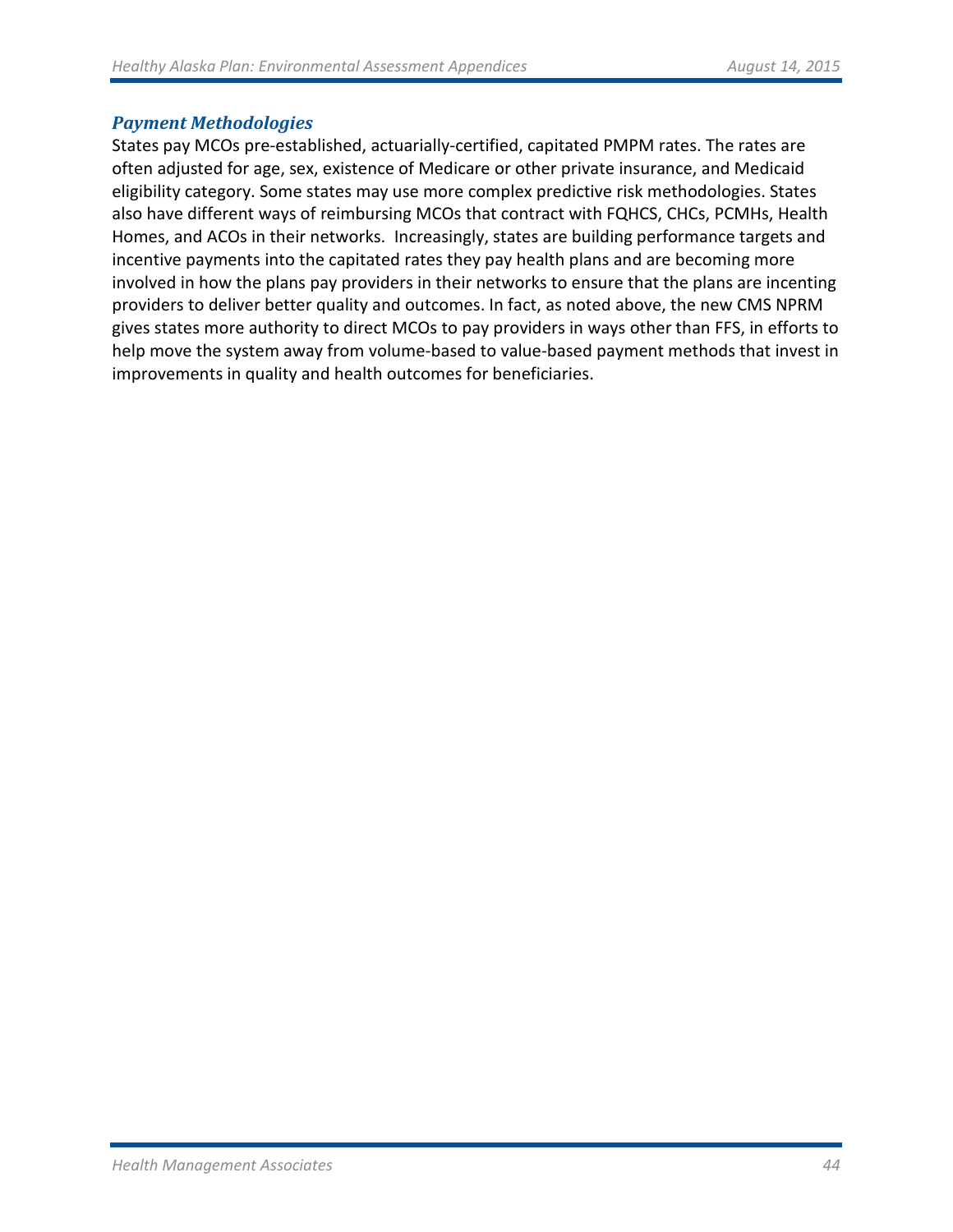# **APPENDIX C: State Alternative Medicaid Experiences**[99](#page-56-41)

| <b>State</b>                                                                                                                                | <b>AR</b>                                                                                                                                                                                                                                                                        | <b>IA</b>                                       | IN                                                                        | MI                                                                                                                          | PA                                                                                                                                                                                       | <b>MT</b>                                                                                                                          |  |
|---------------------------------------------------------------------------------------------------------------------------------------------|----------------------------------------------------------------------------------------------------------------------------------------------------------------------------------------------------------------------------------------------------------------------------------|-------------------------------------------------|---------------------------------------------------------------------------|-----------------------------------------------------------------------------------------------------------------------------|------------------------------------------------------------------------------------------------------------------------------------------------------------------------------------------|------------------------------------------------------------------------------------------------------------------------------------|--|
| <b>Financing</b><br>Authority                                                                                                               | 1115 Waiver                                                                                                                                                                                                                                                                      | 1115 Waiver                                     | 1115 Waiver                                                               | 1115 Waiver                                                                                                                 | 1115 Waiver                                                                                                                                                                              | 1115 Waiver                                                                                                                        |  |
| <b>Status</b>                                                                                                                               | Approved by<br><b>CMS</b><br>September 27,<br>2013                                                                                                                                                                                                                               | Approved by<br>CMS December<br>10, 2013         | Approved by<br>CMS January 27,<br>2015                                    | Approved by<br><b>CMS 2014</b>                                                                                              | Approved by<br><b>CMS August</b><br>2015                                                                                                                                                 | Published<br>proposed 1115<br>Waiver on July<br>7,2015                                                                             |  |
| Program<br><b>Dates</b>                                                                                                                     | $10/1/2013 -$<br>12/31/2016                                                                                                                                                                                                                                                      | $1/1/2014 -$<br>12/31/2016                      | February 1,<br>$2015 - 1/31/18$                                           | $4/1/2014$ -<br>12/31/2018                                                                                                  | *Approved<br>$1/1/15$ to<br>12/31/19<br>* PA is now<br>pursuing<br>traditional<br>Medicaid<br>expansion                                                                                  | Proposed: 5<br>years (pending<br>reauthorization<br>of HELP<br>program by<br>state legislature<br>in 2019)                         |  |
| Geographic<br>coverage                                                                                                                      | Statewide                                                                                                                                                                                                                                                                        | Statewide                                       | Statewide                                                                 | Statewide                                                                                                                   | Statewide                                                                                                                                                                                | Statewide                                                                                                                          |  |
| Estimated or<br>Actual<br>Medicaid<br>Expansion<br>(Comparison<br>of April 2015<br>to July-<br>September<br>2013<br>average) <sup>100</sup> | 285,000<br>(51% increase)                                                                                                                                                                                                                                                        | 99,422<br>(20.2% increase)                      | 153,130<br>(13.7% increase)                                               | 392,000<br>(20.5% increase)                                                                                                 | 224,000<br>(9.4% increase)                                                                                                                                                               | Estimated:<br>$40,000 - 70,000$                                                                                                    |  |
| Voluntary or<br>Mandatory<br>Mandatory<br>Enrollment in<br>Managed<br>Care?                                                                 |                                                                                                                                                                                                                                                                                  | Mandatory                                       | Mandatory                                                                 | Mandatory<br>(unless MCOs or<br>PHIPs are<br>deemed by<br>State to not<br>meet readiness<br>or and network<br>requirements) | Mandatory                                                                                                                                                                                | <b>NA</b>                                                                                                                          |  |
| Enrollment<br>caps                                                                                                                          | No                                                                                                                                                                                                                                                                               | No                                              | N <sub>o</sub>                                                            | No                                                                                                                          | No                                                                                                                                                                                       | <b>No</b>                                                                                                                          |  |
| Eligibility<br>Requirements                                                                                                                 | Individuals<br>eligible for<br>Medicaid<br>expansion are 1)<br>childless adults<br>Childless adults<br>with incomes<br>between 19-64<br>below 133% FPL<br>with incomes<br>or 2) parents/<br>from 100-133%<br>caretaker<br><b>FPL</b><br>relatives with<br>incomes<br>between 17- |                                                 | Adults with<br>incomes below<br>133% FPL plus a<br>5% income<br>disregard | Non-pregnant,<br>childless adults<br>19-64 with<br>incomes up to<br>133% FPL                                                | Covers newly<br>eligible parents<br>between 33-<br>138% FPL and<br>newly eligible<br>adults without<br>dependent<br>children<br>between 0-<br>138% FPL with<br>Medicaid<br>managed care. | Childless adults:<br>$0 - 138% FPL$<br>Parents: 50-<br>138% FPL<br>(parents<br>covered under<br>current MT<br>Medicaid<br>program) |  |
| Exempt<br>Populations                                                                                                                       | 133% FPL<br>* AI/AN and<br>medically frail<br>members. The                                                                                                                                                                                                                       | *AI/AN are not<br>required to<br>enroll in QHPs | *AI/AN<br>individuals                                                     | Al/AN;<br>beneficiaries                                                                                                     | Individuals who<br>are medically<br>frail, pregnant                                                                                                                                      | *AI/AN and<br>individuals with<br>exceptional                                                                                      |  |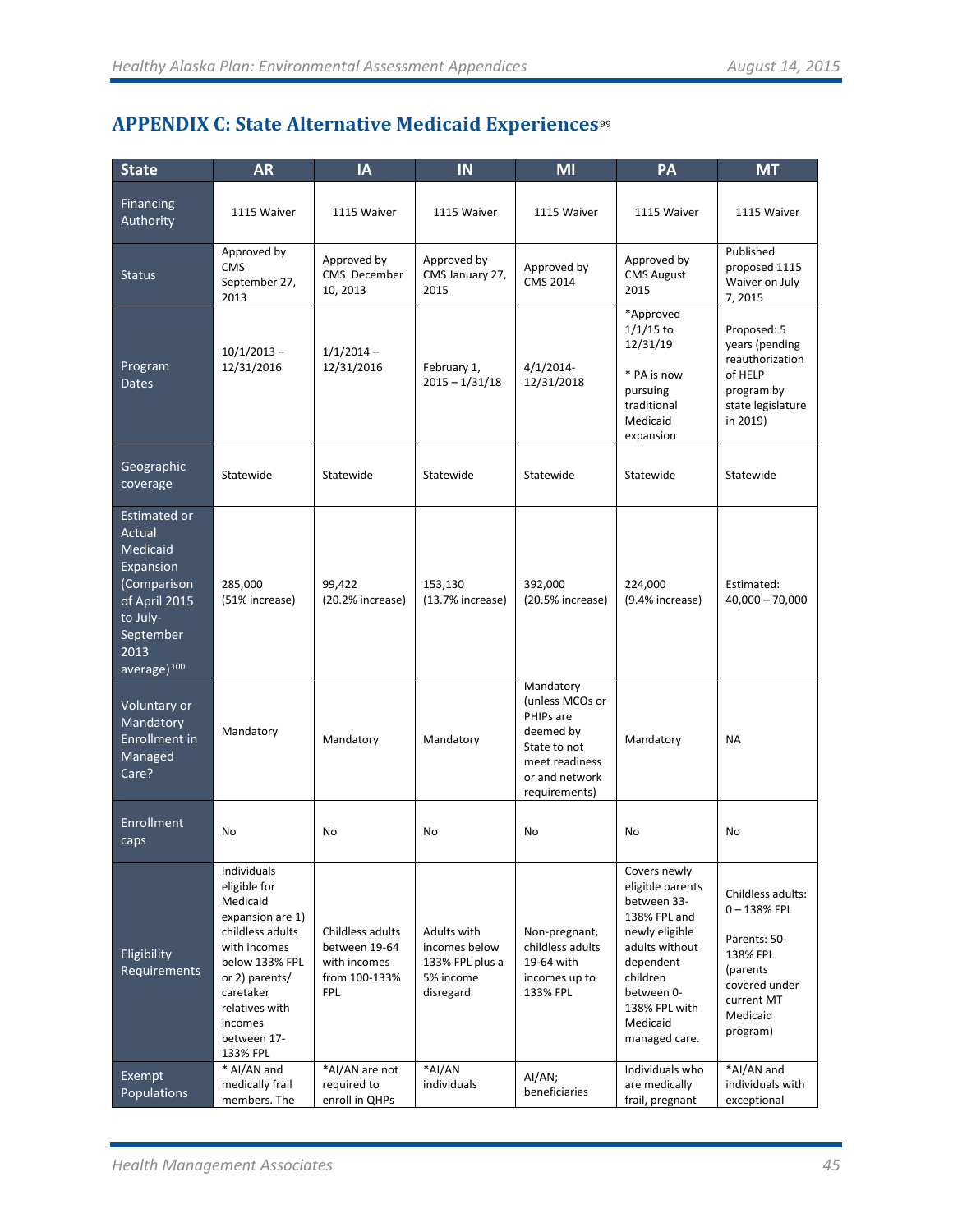|                  | term "medically<br>frail" includes<br>both enrollees<br>who meet the<br>medically<br>frail definition<br>and those who<br>have special<br>medical<br>needs as<br>determined<br>through the<br>Arkansas health<br>care needs<br>questionnaire.                                                                                                                                                                                                       | *Medically frail<br>* Members who<br>have access to<br>cost-effective<br><b>ESI</b>                                                                                                                                                                                                                                                                                                                   | are exempt<br>from cost<br>sharing and<br>POWER account<br>contributions<br>* Excludes<br>children,<br>seniors, and<br>dual eligible<br>beneficiaries.<br>American<br>Indian/Alaska<br>Natives may opt<br>out of the<br>demonstration<br>30 days after<br>enrollment. | with other HMO<br>or PPO coverage                                                                                                                                                               | women,<br>children up to<br>age 21, seniors,<br>beneficiaries<br>living in<br>institutions, and<br>dual eligible<br>beneficiaries                                                                               | health care<br>needs, including<br>medically frail,<br>members with<br>mental health<br>needs and<br>individuals with<br>developmental<br>disabilities;<br>State may<br>exclude<br>individuals in<br>regions where<br>the TPA is<br>unable to<br>provide an<br>adequate<br>network                                                                                                                                                            |
|------------------|-----------------------------------------------------------------------------------------------------------------------------------------------------------------------------------------------------------------------------------------------------------------------------------------------------------------------------------------------------------------------------------------------------------------------------------------------------|-------------------------------------------------------------------------------------------------------------------------------------------------------------------------------------------------------------------------------------------------------------------------------------------------------------------------------------------------------------------------------------------------------|-----------------------------------------------------------------------------------------------------------------------------------------------------------------------------------------------------------------------------------------------------------------------|-------------------------------------------------------------------------------------------------------------------------------------------------------------------------------------------------|-----------------------------------------------------------------------------------------------------------------------------------------------------------------------------------------------------------------|-----------------------------------------------------------------------------------------------------------------------------------------------------------------------------------------------------------------------------------------------------------------------------------------------------------------------------------------------------------------------------------------------------------------------------------------------|
| Payment<br>Model | *AR uses the<br>waiver to<br>provide<br>coverage for<br>Private Option<br>eligible<br>Medicaid<br>beneficiaries<br>through QHPs<br>instead of the<br>fee-for-service<br>delivery system<br>*Members with<br>incomes<br>between 50-<br>133% FPL<br>receive<br>Independence<br>Account (IA)<br><b>HSAs from</b><br>which they can<br>pay copayments<br>*AR pays<br>premiums for<br>QHPs in the<br>Marketplace for<br>Private Option<br>beneficiaries. | * IA uses this<br>demonstration<br>to provide<br>coverage for<br>state-plan<br>eligible adults<br>with benefits<br>through QHPs<br>offered in the<br>individual<br>market instead<br>of the fee-for-<br>service delivery<br>system that<br>serves the<br>traditional<br>Medicaid<br>population<br>*IA pays<br>premiums for<br>QHPs in the<br>Marketplace for<br>Marketplace<br>Choice Plan<br>members |                                                                                                                                                                                                                                                                       | Individuals<br>enrolled in<br>Healthy<br>Michigan<br>Program will<br>receive from the<br>managed care<br>program the<br>benefits<br>in the approved<br>Alternative<br>Benefit Plan<br>(ABP) SPA |                                                                                                                                                                                                                 | Montana will<br>contract a single<br>commercial<br>insurance<br>provider as a<br>fee-for-service<br>TPA to operate<br>the HELP<br>Program across<br>the state. State<br>wants to<br>contract with an<br>insurer with an<br>established<br>statewide<br>network, and<br>the state is<br>looking for<br>alignment with<br>the Federally<br>Facilitated<br>Marketplace to<br>minimize the<br>impact of churn<br>between<br>Medicaid and<br>QHPs. |
| Benefit Plan     | *Beneficiaries<br>enrolled in the<br>OHP will be<br>offered benefits<br>through the<br>QHP with wrap<br>around<br>provisions by<br>the state<br>Medicaid<br>agency<br>including non-<br>emergency<br>medical                                                                                                                                                                                                                                        | *Members<br>enrolled in the<br>QHP will be<br>offered benefits<br>through the<br>QHP<br>* Beneficiaries<br>who return for a<br>periodic<br>exam within 6-<br>12 months of<br>their first visit<br>qualify for                                                                                                                                                                                         | *IN offers both<br>a HIP Plus and<br><b>HIP Basic ABP</b><br>plans.<br>Individuals in<br>the HIP Plus ABP<br>have access to<br>additional<br>benefits not<br>available to HIP<br>Basic members.<br>*1115 waiver<br>exempts IN                                         | *Enrollees may<br>be required to<br>receive prior<br>authorization<br>from their<br>assigned county<br>health plans or<br>the State<br>before<br>accessing<br>certain<br>ambulatory<br>service  | *The benefits<br>package for<br>current and<br>newly eligible<br>beneficiaries<br>will be pursuant<br>to state plan<br>amendments<br>still to be<br>submitted.<br>* The state will<br>provide non-<br>emergency | *Benefits<br>covered for<br>expansion<br>population are<br>same as for<br>existing<br>Medicaid<br>population<br>*LTSS services<br>not provided in<br>MT<br>* The State will<br>not apply                                                                                                                                                                                                                                                      |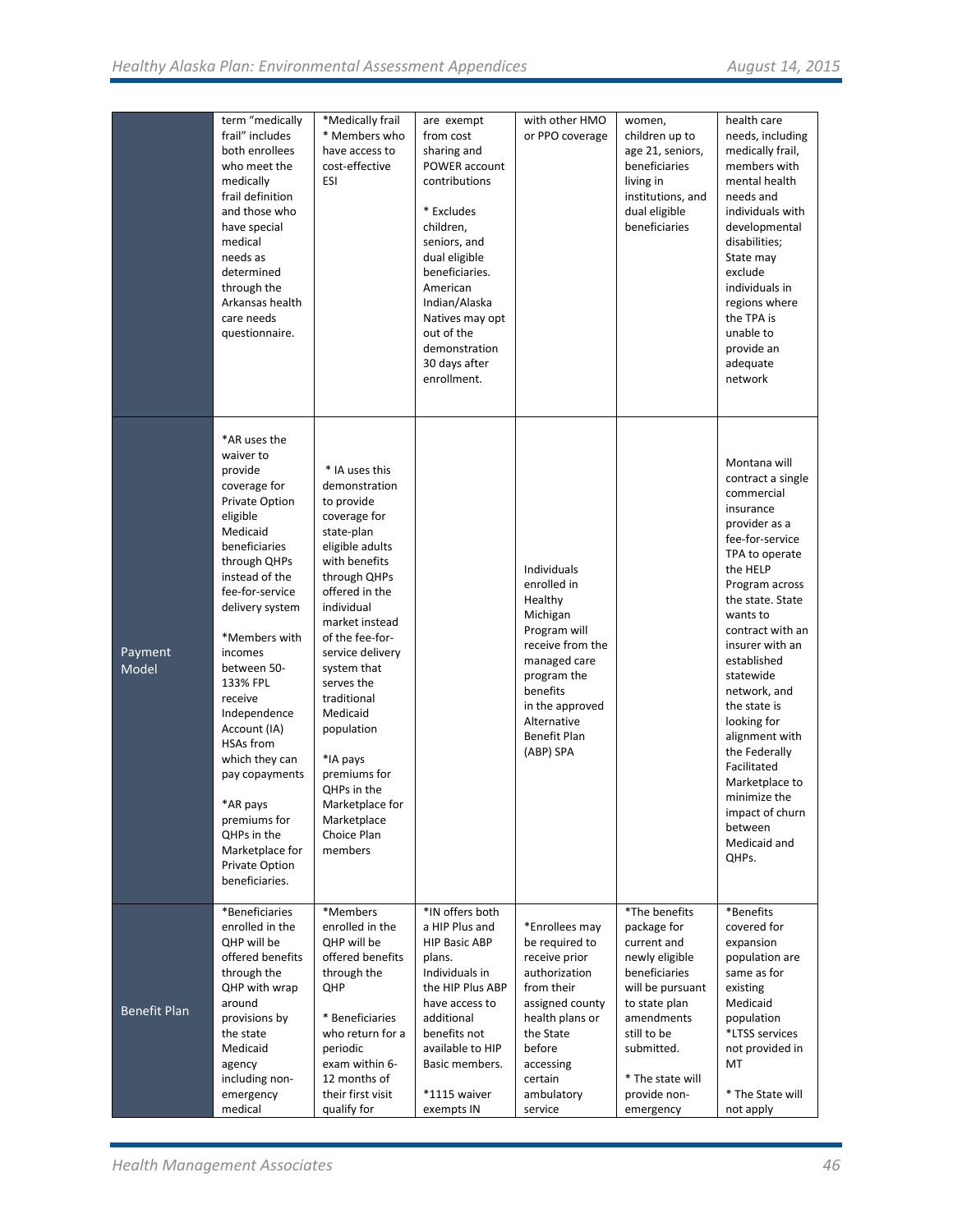|                                    | transportation<br>(NEMT), family     | Enhanced<br>benefits, and         | from providing<br>non-emergency      | * HIP Basic, an                    | medical<br>transportation             | copayments for:<br>preventive       |
|------------------------------------|--------------------------------------|-----------------------------------|--------------------------------------|------------------------------------|---------------------------------------|-------------------------------------|
|                                    | planning at non-<br>network          | Enhanced<br>plus benefits for     | medical<br>transportation.           | ABP that<br>includes the           | to these<br>beneficiaries             | health care<br>services;            |
|                                    | providers, and                       | beneficiaries                     |                                      | ACA's essential                    | beginning in                          | immunizations                       |
|                                    | for individuals                      | who return for a                  |                                      | health benefits                    | year 2. During                        | provided                            |
|                                    | aged 19 and 20,<br>early and         | second periodic<br>exam within 6- |                                      | but with fewer<br>covered services | year 1, the state<br>shall undertake  | according to a<br>schedule          |
|                                    | periodic                             | 12 months                         |                                      | (no vision or                      | efforts to                            | established by                      |
|                                    | screening and                        |                                   |                                      | dental                             | ensure that                           | the DPHHS that                      |
|                                    | diagnostic<br>treatment              | *Wraparound<br>benefits such as   |                                      | coverage)<br>compared to           | newly eligible<br>adults will have    | reflects<br>guidelines              |
|                                    | (EPSDT).                             | family planning                   |                                      | HIP Plus. HIP                      | the ability to                        | issued by the                       |
|                                    |                                      | at non-network                    |                                      | <b>Basic includes</b>              | use non-                              | Centers for                         |
|                                    |                                      | providers, and<br>for individuals |                                      | all EPSDT<br>services for 19       | emergency<br>medical                  | Disease Control<br>and Prevention;  |
|                                    |                                      | aged 19 and 20                    |                                      | and 20 year                        | transportation                        | medically                           |
|                                    |                                      | (EPSDT).                          |                                      | olds, consistent                   | by year 2 and                         | necessary                           |
|                                    |                                      | *Marketplace                      |                                      | with federal<br>law.               | shall provide a<br>readiness plan     | health<br>screenings                |
|                                    |                                      | Choice Plan                       |                                      |                                    | to CMS by                             | ordered by a                        |
|                                    |                                      | does not include                  |                                      |                                    | March 31, 2015.                       | health care                         |
|                                    |                                      | non-emergency<br>medical          |                                      |                                    |                                       | provider, or, any<br>other services |
|                                    |                                      | transportation                    |                                      |                                    |                                       | that are legally                    |
|                                    |                                      | (NEMT).                           |                                      |                                    |                                       | exempt.                             |
|                                    |                                      |                                   |                                      |                                    |                                       |                                     |
| <b>MLTSS</b>                       |                                      |                                   |                                      |                                    |                                       |                                     |
| Program in<br>Place <sup>101</sup> | No                                   | No                                |                                      | Yes                                | Yes                                   | No                                  |
|                                    |                                      | * Premiums are                    | *The 1115<br>waiver                  | * Newly eligible                   | * All<br>demonstration                | *New adults<br>covered in           |
|                                    |                                      | based on 2% of                    | allows the                           | adults from 0 to                   | beneficiaries                         | Medicaid                            |
|                                    |                                      | income                            | state to collect                     | 133 percent of<br>the FPL will pay | will pay state                        | <b>Expansion will</b>               |
|                                    | * Cost sharing is<br>consistent with | * Monthly                         | monthly<br>contributions             | required                           | plan co-<br>payments in               | pay monthly<br>premiums equal       |
|                                    | both the State                       | premiums for<br>enrollees with    | to a savings                         | Medicaid                           | demonstration                         | to 2% of                            |
|                                    | Plan and with                        | incomes above                     | (POWER)                              | copayments<br>through a credit     | year 1.                               | household                           |
|                                    | cost-sharing<br>rules applicable     | 100 percent of                    | account (from<br>individuals up to   | facility operated                  | *In year 2,                           | income and<br>maximum               |
|                                    | to individuals                       | the FPL, up to                    | 133 % FPL.                           | by the Medicaid                    | beneficiaries                         | copayment                           |
|                                    | with                                 | and including<br>133 percent of   |                                      | Health plan                        | subject to                            | amounts                             |
|                                    | comparable<br>incomes in the         | the FPL, can                      | *Contribution<br>can't exceed 2%     | *Newly eligible                    | monthly<br>premiums as                | allowed under<br>federal law        |
|                                    | Marketplace.                         | occur in Year 2                   | of income,                           | adults with                        | described above                       |                                     |
| Premium/Cost                       |                                      | *Enrollees who                    | except for                           | incomes above<br>100 percent of    | will only have                        | *Participants                       |
| Sharing                            | *All individuals<br>who are          | complete all                      | individuals with<br>less than 5% FPL | the FPL will be                    | co-payments for<br>non-emergency      | with incomes<br>above 100           |
| Responsibility                     | statutorily                          | required                          | who do not                           | required to                        | use of the                            | percent of the                      |
|                                    | required will be                     | healthy<br>behaviors              | have                                 | make<br>contributions              | emergency                             | FPL who fail to                     |
|                                    | exempt from<br>cost sharing,         | during year 1                     | contributions<br>greater than \$1    | equal to two                       | room (\$8 per<br>state plan           | pay premiums<br>will be dis-        |
|                                    | including                            | have their                        | per month.                           | percent of their                   | amount).                              | enrolled from                       |
|                                    | pregnant                             | premiums<br>waived in year        |                                      | family income<br>toward the cost   |                                       | coverage until                      |
|                                    | women and<br>American                | 2. For each                       | *POWER<br>account                    | of their health                    | * In 2016, state<br>will collect data | they pay<br>overdue                 |
|                                    | Indians/Alaska                       | subsequent                        | contributions                        | care                               | about average                         | premiums                            |
|                                    | <b>Natives</b>                       | year, enrollees<br>will have the  | are required                         | * A MI Health                      | monthly co-                           | (participants                       |
|                                    |                                      | opportunity to                    | for<br>enrollees with                | Account is                         | payments for<br>beneficiaries         | may be exempt<br>from               |
|                                    |                                      | complete                          | incomes above                        | created for each                   | below 100% FPL                        | disenrollment if                    |
|                                    |                                      | healthy<br>behaviors and          | 100% FPL. For                        | enrolled<br>individual, to         | and submit a                          | they do a                           |
|                                    |                                      | will not need to                  | individuals with<br>incomes lower    | track                              | waiver<br>amendment                   | wellness                            |
|                                    |                                      |                                   |                                      |                                    |                                       | program)                            |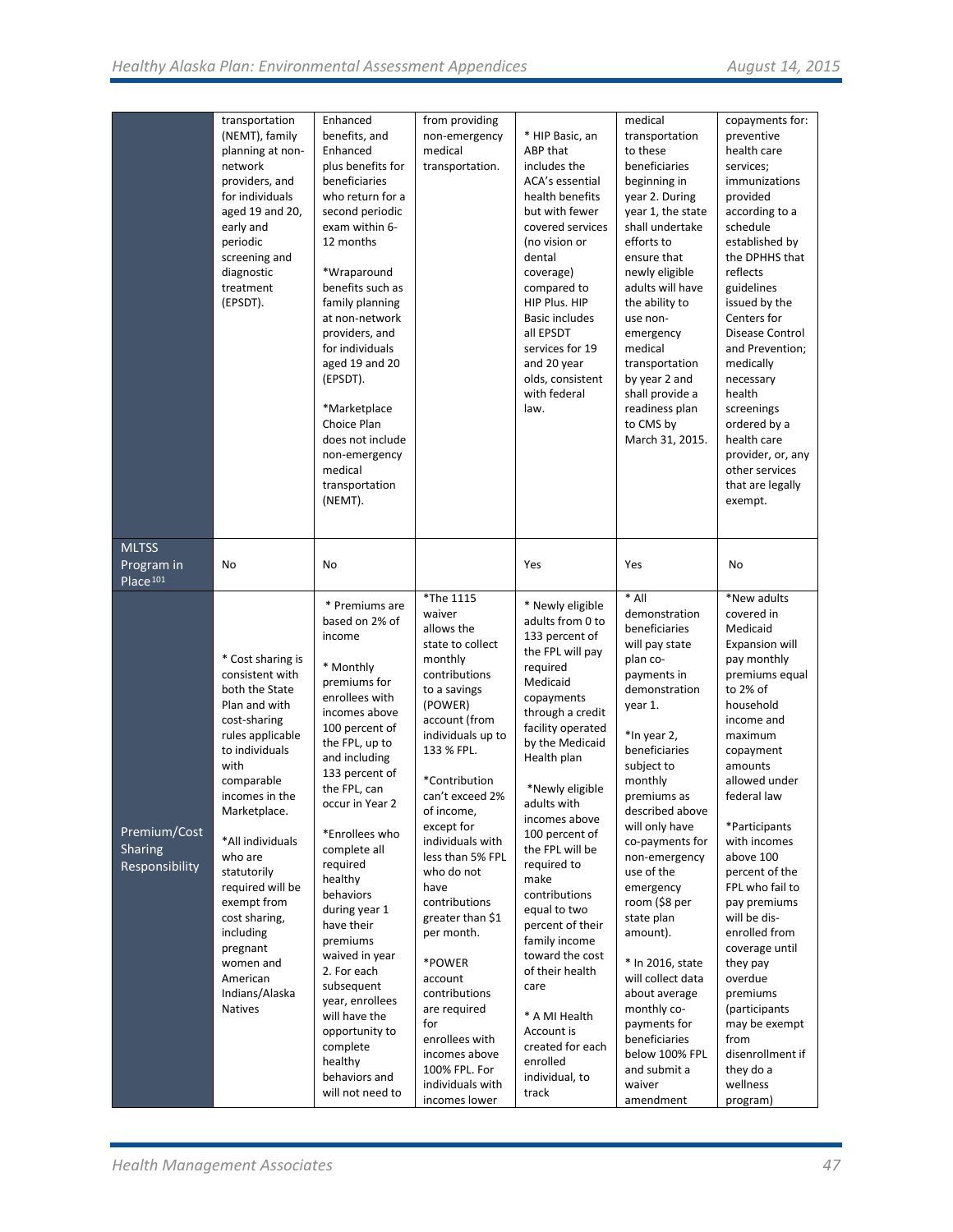|            |                 | make financial | than 100% FPL,                    | beneficiaries'   | seeking a        |                                  |
|------------|-----------------|----------------|-----------------------------------|------------------|------------------|----------------------------------|
|            |                 | contributions  | they are                          | contributions    | premium model    |                                  |
|            |                 |                | enrolled in HIP                   |                  |                  |                                  |
|            |                 | * State can    | Basic if they                     | A beneficiary's  | * Cost-sharing   |                                  |
|            |                 | impose         | don't pay their                   | contribution     | (including       |                                  |
|            |                 | copayment for  | contributions.                    | requirement is   | premiums and     |                                  |
|            |                 | non-emergency  |                                   | based on         | co-payments) is  |                                  |
|            |                 | use ED use     | * Individuals                     | previous         | limited to 5% of |                                  |
|            |                 |                | With incomes                      | copays. The      | household        |                                  |
|            |                 |                | above                             | beneficiary is   | income.          |                                  |
|            |                 |                | 100% FPL who                      | required to      |                  |                                  |
|            |                 |                | begin but then                    | remit this       | *State will      |                                  |
|            |                 |                | cease making                      | amount each      | submit a         |                                  |
|            |                 |                | POWER account                     | month into his   | premium and      |                                  |
|            |                 |                | contributions,                    | or her MI Health | co-payment       |                                  |
|            |                 |                | are, after a                      | Account going    | protocol by      |                                  |
|            |                 |                | grace period of                   | forward.         | August 2015.     |                                  |
|            |                 |                | 60 days,                          |                  |                  |                                  |
|            |                 |                | disenrolled for a                 |                  | *Requires        |                                  |
|            |                 |                | 6 month period.                   |                  | monthly          |                                  |
|            |                 |                |                                   |                  | premiums for     |                                  |
|            |                 |                | * Non-                            |                  | newly eligible   |                                  |
|            |                 |                | emergency ED                      |                  | adults above     |                                  |
|            |                 |                | use has an 8\$                    |                  | 100% FPL         |                                  |
|            |                 |                | copayment for                     |                  |                  |                                  |
|            |                 |                | the first                         |                  |                  |                                  |
|            |                 |                | instance, and a                   |                  |                  |                                  |
|            |                 |                | 25\$ copayment                    |                  |                  |                                  |
|            |                 |                | for subsequent                    |                  |                  |                                  |
|            |                 |                | visits within the                 |                  |                  |                                  |
|            |                 |                | year.                             |                  |                  |                                  |
|            |                 |                | *HIP Link plan is                 |                  |                  | The DPHHS                        |
|            |                 |                | a premium                         |                  |                  | operates a                       |
|            |                 |                | assistance plan                   |                  |                  | federally                        |
|            |                 |                | that allows                       |                  |                  | approved                         |
|            |                 |                | eligible                          |                  |                  | voluntary                        |
|            |                 |                | individuals over                  |                  |                  | employer                         |
|            |                 |                | 21 years old                      |                  |                  | sponsored                        |
|            |                 |                | that choose to                    |                  |                  | insurance (ESI)                  |
|            | AR pays         |                | participate in an                 |                  |                  | premium<br>assistance            |
|            | premiums for    |                | ESI plan to also<br>enroll in HIP |                  |                  |                                  |
| Premium    | QHPs in the     |                | Link. In this                     |                  |                  | program under<br>its State Plan. |
| Assistance | Marketplace for |                | case, HIP Link                    |                  |                  | Montana                          |
|            | Private Option  |                | creates a                         |                  |                  | intends to                       |
|            | beneficiaries.  |                | POWER                             |                  |                  | amend the State                  |
|            |                 |                | account, which                    |                  |                  | Plan                             |
|            |                 |                | the enrollee can                  |                  |                  | Amendment to                     |
|            |                 |                | use to defray                     |                  |                  | add the newly                    |
|            |                 |                | copayment and                     |                  |                  | eligible adults to               |
|            |                 |                | coinsurance                       |                  |                  | the voluntary                    |
|            |                 |                | costs from the                    |                  |                  | ESI premium                      |
|            |                 |                | ESI.                              |                  |                  | assistance                       |
|            |                 |                |                                   |                  |                  | program.                         |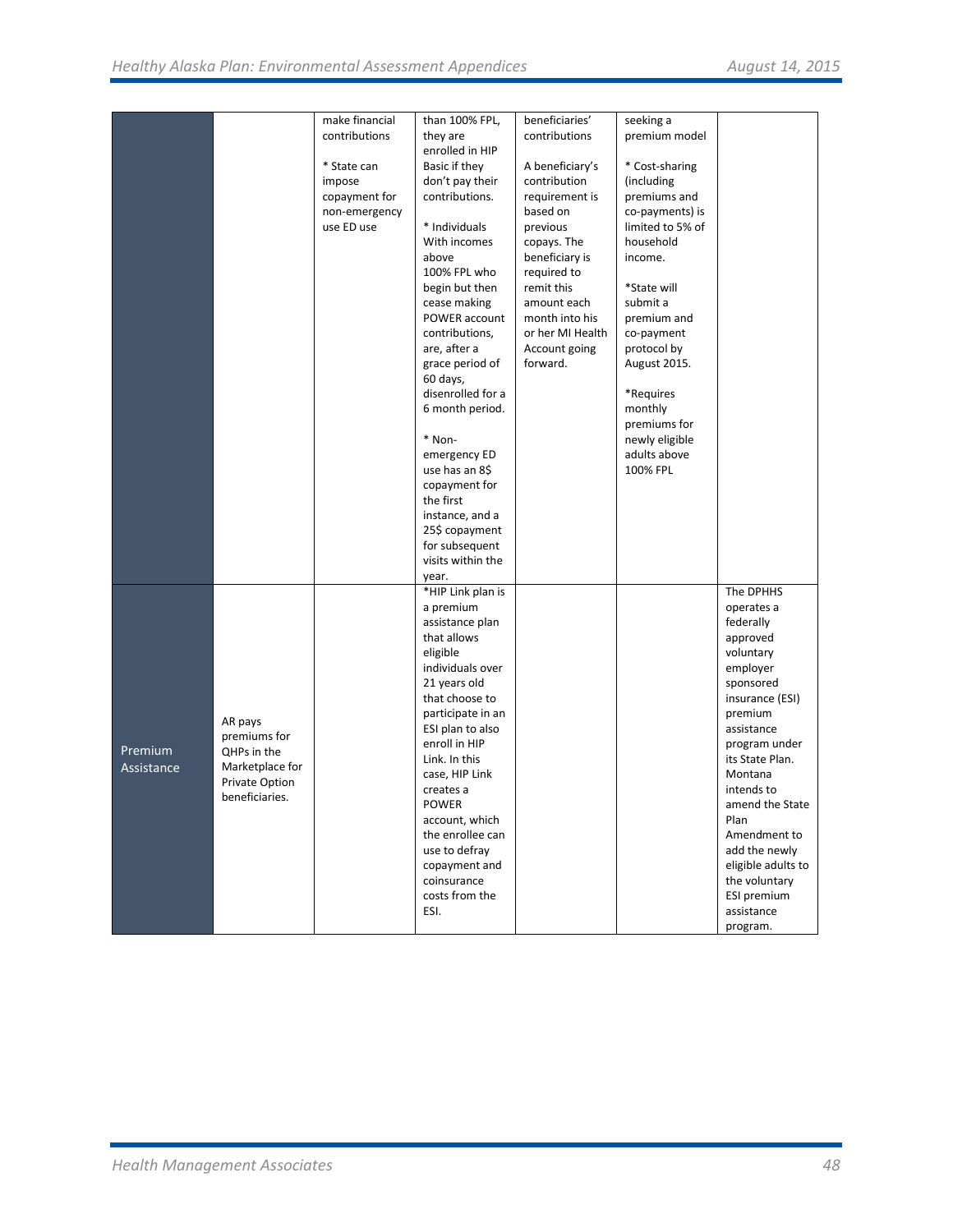| Personal<br>Health<br>incentives |                            | Premiums are<br>waived in<br>Year 2 if<br>enrollees<br>complete<br>healthy<br>behaviors in<br>their annual<br>period as<br>outlined in the<br>Healthy<br>Behavior<br>Incentive<br>Protocol.<br>including a<br>wellness exam<br>and Health Risk<br>Assessment<br>(HRA) | *HIP Plus<br>beneficiaries<br>who make<br>timely premium<br>payments will<br>be eligible to<br>rollover their<br>share of the<br>unused POWER<br>account balance<br>at the end of 12<br>months.<br>*HIP Basic<br>beneficiaries<br>can rollover<br>unused POWER<br>account funds,<br>up to 50% of the<br>amount of<br>premiums<br>required for HIP<br>Plus | <b>Beneficiaries</b><br>will have<br>opportunities to<br>reduce their<br>regular or<br>average<br>utilization based<br>contribution by<br>demonstrating<br>achievement of<br>Healthy<br><b>Behaviors</b><br>Healthy<br>behavior<br>requirements<br>include an<br>annual health-<br>risk assessment<br>to identify<br>unhealthy<br>characteristics | Beginning in<br>demonstration<br>year 2,<br>beneficiaries<br>can reduce their<br>premiums or co-<br>payments by<br>completing<br>healthy<br>behaviors in the<br>prior year. To<br>qualify for<br>decreased<br>premiums or co-<br>payments in<br>year 2,<br>beneficiaries<br>must complete<br>an annual<br>wellness exam<br>and make<br>timely co-pays<br>in year 1. | *Wellness<br>program can<br>allow members<br>who fail to pay<br>premiums to<br>remain eligible<br>for Medicaid |
|----------------------------------|----------------------------|-----------------------------------------------------------------------------------------------------------------------------------------------------------------------------------------------------------------------------------------------------------------------|-----------------------------------------------------------------------------------------------------------------------------------------------------------------------------------------------------------------------------------------------------------------------------------------------------------------------------------------------------------|---------------------------------------------------------------------------------------------------------------------------------------------------------------------------------------------------------------------------------------------------------------------------------------------------------------------------------------------------|---------------------------------------------------------------------------------------------------------------------------------------------------------------------------------------------------------------------------------------------------------------------------------------------------------------------------------------------------------------------|----------------------------------------------------------------------------------------------------------------|
| <b>Health Benefit</b>            | State-                     | State-                                                                                                                                                                                                                                                                | Federally-                                                                                                                                                                                                                                                                                                                                                | State-                                                                                                                                                                                                                                                                                                                                            | Federally-                                                                                                                                                                                                                                                                                                                                                          | Federally-                                                                                                     |
| Exchange                         | Partnership                | Partnership                                                                                                                                                                                                                                                           | Facilitated                                                                                                                                                                                                                                                                                                                                               | Partnership                                                                                                                                                                                                                                                                                                                                       | Facilitated                                                                                                                                                                                                                                                                                                                                                         | Facilitated                                                                                                    |
| <b>Status</b>                    | Marketplace <sup>102</sup> | Marketplace                                                                                                                                                                                                                                                           | Marketplace                                                                                                                                                                                                                                                                                                                                               | Marketplace                                                                                                                                                                                                                                                                                                                                       | Marketplace                                                                                                                                                                                                                                                                                                                                                         | Marketplace <sup>103</sup>                                                                                     |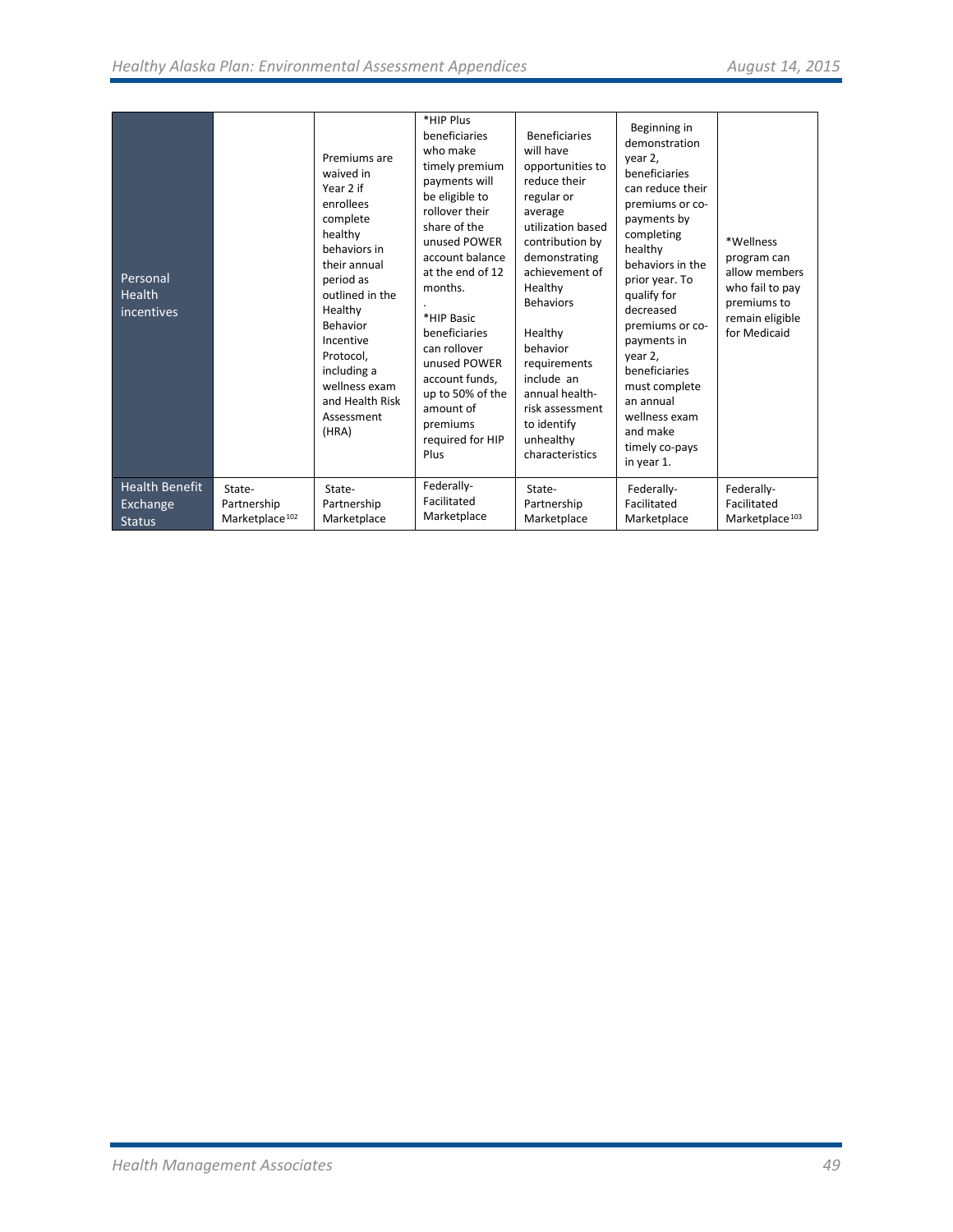# **APPENDIX D: Ongoing Alaska Initiatives**

# **Medical Home Pilot for Children and Adolescents**

- Medical home pilot initiative to identify and evaluate methods for expanding access to services for children and adolescents enrolled in Medicaid and Denali Kid Care.
- Funded by the U.S. DHHS Centers for Medicare and Medicaid Services (CMS CHIPRA demo) and Alaska TCHIC managed by Division of Public Health, Section of Health Planning and Systems Development
- Aimed to drive continuous quality improvement in child health care:
	- o Improve children's health and health care quality measurement
	- o Integrate Health Information Technology (HIT) systems
	- o Develop the best models of health care delivery for children and their families
- Alaska clinical demonstration sites: Iliuliuk Family and Health Services in Unalaska; Peninsula Community Health Services in Soldotna; South Central Foundation Primary Care in Anchorage
- All Alaska TCHIC practices received PCMH recognition by final year of project (SCF recognition expanded to 4 rural sites)
- TCHIC clinics' progress measured with semi-annual Medical Home Office Report Tool (MHORT)
	- o Improvements in PCMH competencies for all patients (MHORT NCQA module):
		- Plan and Manage Care (+18% overall improvement)
		- Enhance Access and Continuity (+13% overall improvement)
		- Measure and Improve Performance (+13% overall improvement)
- Of those practices showing improvement, most improved on items related to collecting data into and reporting data from an EMR, care planning, and coordination of care
- Alaska TCHIC clinic improvements in CHIPRA core quality measures for children and adolescents:
	- o Developmental screening
	- o BMI assessment
	- o Immunization rates
	- o Well child visits
- TCHIC patient experience of care survey project Consumer Assessment of Healthcare Providers and Systems - Clinicians and Group (CAHPS-CG) PCMH
	- o Standardized tool being expanded to other clinics
	- o New learning collaborative for working with survey results
	- o Contributes to quality improvement for Alaskan populations

The following were identified as ways the Department "… *could control growth in the current Medicaid program*" in a February 17, 2015 memo from Commissioner Davidson and Sana Efird, Assistant Commissioner for Finance & Management Services, to the OMB Director.

# **1115 waiver: Tribal Health System Partnership**

• There is work underway with the Tribal Health System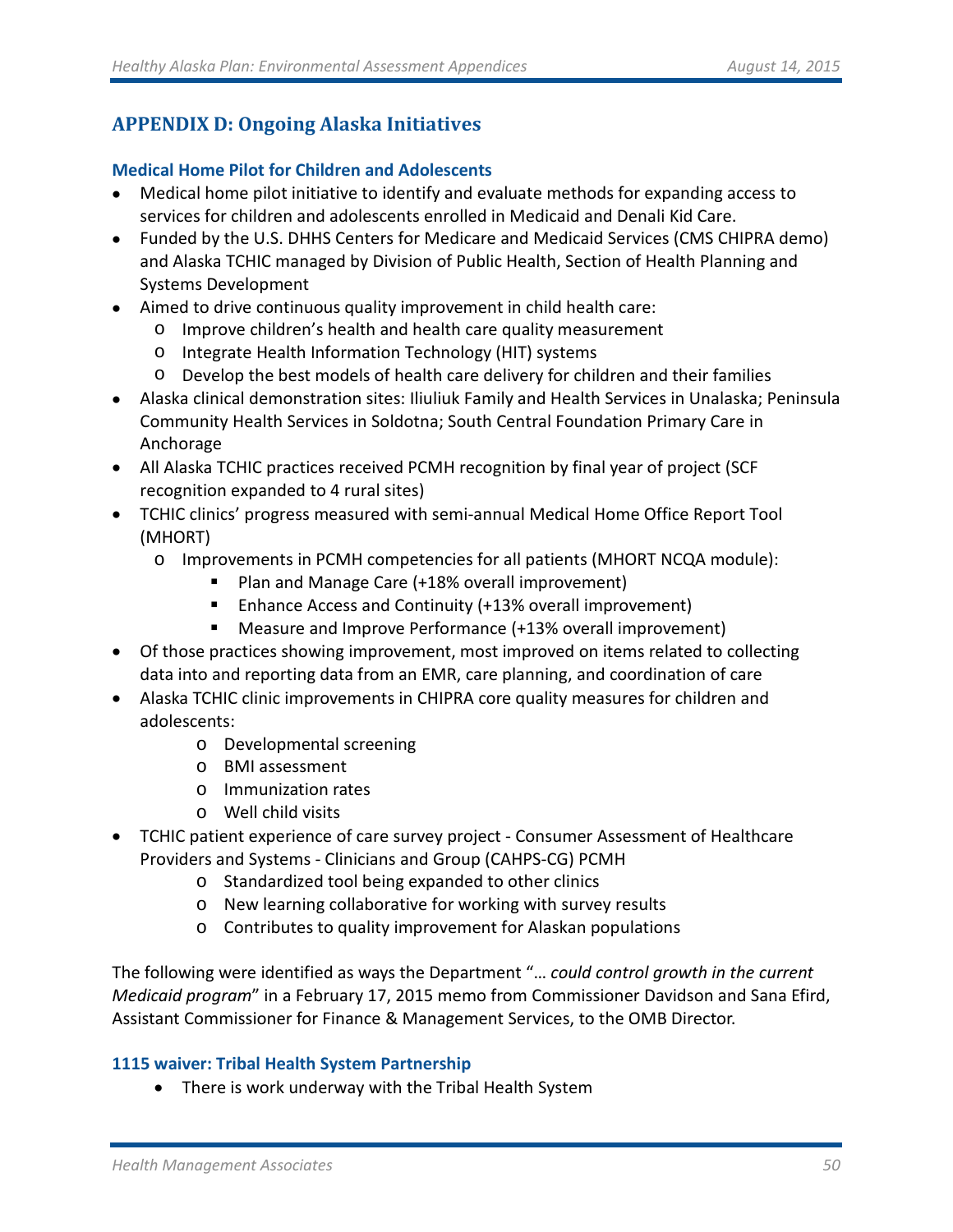- Expecting a two-part waiver process:
	- o Transportation (target implementation date: July 2016)
	- o Drafting a waiver that will develop medically necessary transportation case management capacity to facilitate timely and efficient delivery of health care services to Alaska Natives and American Indians (AI/AN), and receive transportation needs at 100% federal match if they are coordinated by a Tribal provider.
- Referrals by Tribal Health to another provider, target implementation date July 2018
	- o Expand scope of Medicaid-reimbursable services available to AI/ANs, and enhance referral coordination. Alaska will seek approval for 100% federal match when a Medicaid beneficiary who is also an IHS beneficiary is referred by a Tribal Health Provider to a non-tribal health provider.

# **1915(i) & 1915(k) option**

- RFP for contract for assistance with development of these options and the federal application process was awarded in August 2015.
- Target implementation date: July 2017

# **Provider Tax Proposal Development RFP**

• Deadline for proposal submission was May 21, 2015; contract will awarded soon. Feasibility study and recommendation due December 1, 2015.

# **Pharmacy Reform Initiatives**

- On-going reforms are underway that build on earlier reforms to increase use of generics and implement State Maximum Allowable Cost and pain Rx controls (implemented in FY 13).
- Current efforts include utilization management of specialty drugs.

# **Change eligibility for Personal Care Assistance (PCA) services**

- More stringent eligibility requirements
- Change threshold to qualify for PCA services from one to two activities of daily living (ADL) or more and possible other eligibility changes
- Note: The PCA program has gone under significant changes with the re-write of PCA regulations that were adopted by reference in January of 2012. The primary focus was the result of numerous complaints that the program became over-inflated with unnecessary hours for care as well as waste, fraud, and abuse.
	- $\circ$  The Division of Senior & Disabilities Services enhanced their efforts to identify Medicaid waste, fraud, and abuse, that has resulted in significant cost savings. SDS is working closely with the PCA Provider association as a partner in getting the right amount of care to individuals in need.

#### **DME, Vision, and Audiology**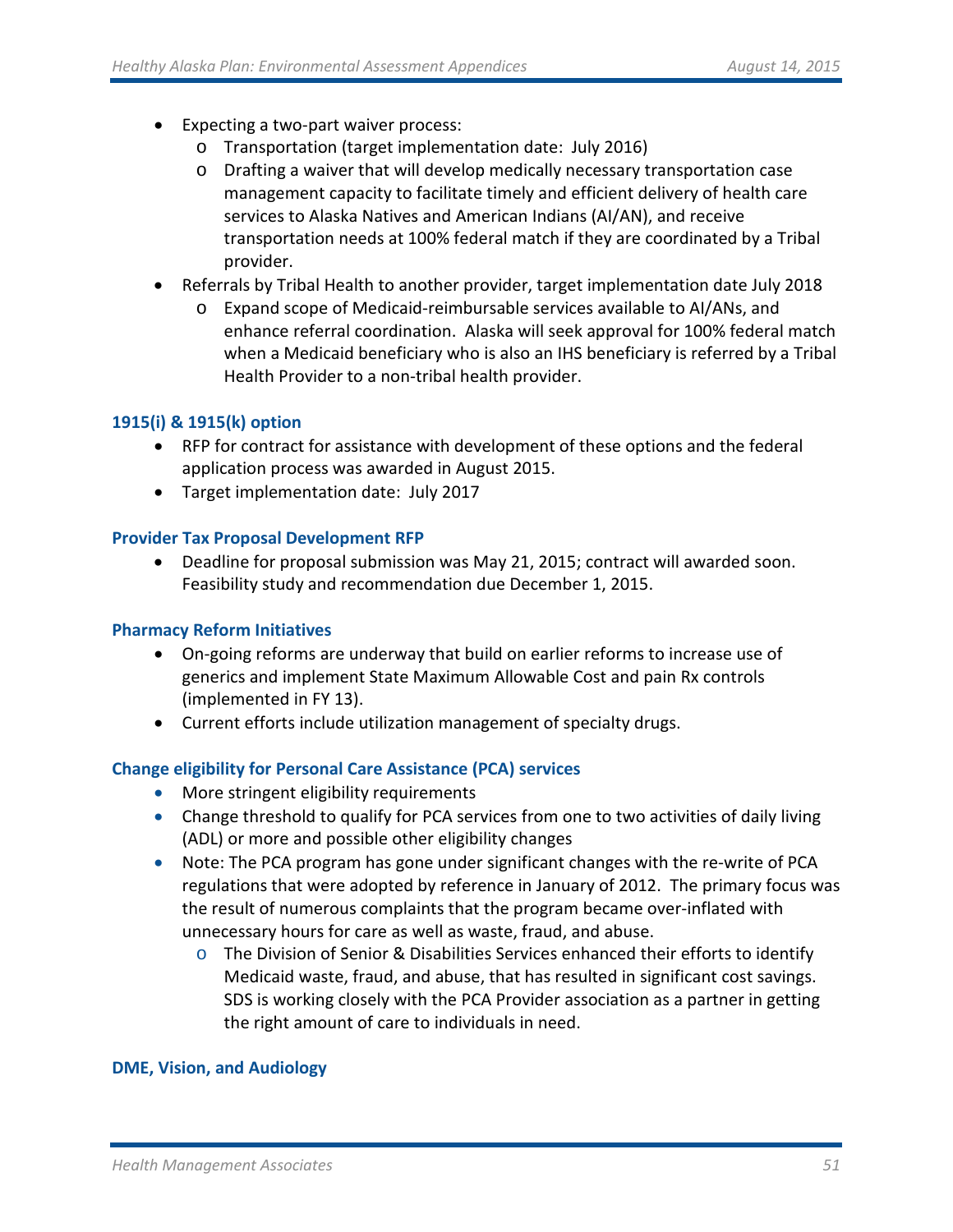- Initiative to add limitations and restrictions to covered benefits to drive more appropriate utilization
- Audiology fee schedule adjustments to see reduction in equipment costs (hearings aides at billed charges to be reduced to national average)

# **Care Management "Super Utilizer" Pilot**

- Currently have a contract with MedExpert to provide telephonic outreach to a group of high utilizers of Emergency Room services to manage their care and get them assigned to a primary care provider
	- o Utilize services that cost less, i.e. a physician vs ER visit
	- o MedExpert contract with Medicaid implemented December 2014

# **Dental**

- Another initiative to add limitations and restrictions to covered benefits to drive more appropriate utilization.
- Implement guidelines on no decay in the past year and/or an oral hygiene requirement before beginning orthodontia
- Changing dentures to every 7-10 years vs 2 years as it currently stands
- Implement the recommendations on use of panoramic films and full mouth films allowing for justified exceptions

# **Implement Utilization Control for Behavioral Health Services**

- Development of clearer program standards and stronger admission criteria and thorough review for Residential Psychiatric Treatment Centers, Behavioral Rehabilitation Services and Acute Psychiatric service settings
- Revise requirements for Recipient Support Services

# **Transportation**

- Examining current travel and reinforcing current policies, e.g., travel to closest provider not necessarily the desired provider
- Longer term plan includes adoption of a fee schedule instead of paying billed prices for ground transportation.
- Analyze utilization data, number of escorts required, which must be medically necessary
- Consolidation of family travel needs to reduce overall travel
- Implementing and operationalizing the policies and procedures in place, including new training

# **10% shift in expenses to 100% FMAP for tribal for NICU, Orthopedic and OB**

• Recent IHS-funded expansion of service capacity at the Alaska Native Medical Center, Norton Sound Health Corporation, Arctic Slope Native Association, Copper River Native Association, Kenaitze Indian Tribe, Tanana Chiefs Conference, and the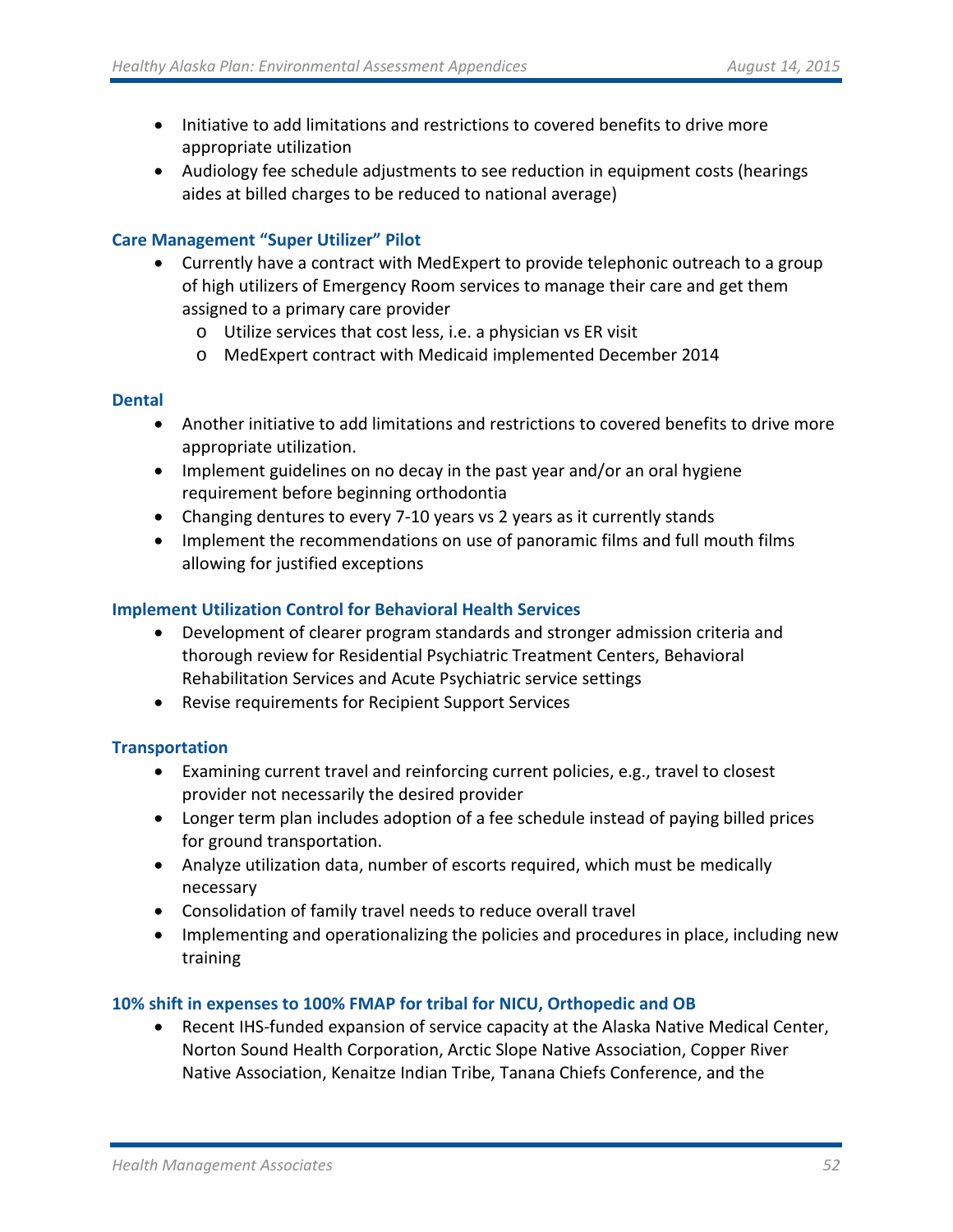Southeast Alaska Regional Health Corporation is expected to result in a shift in Medicaid patients from non-tribal to tribal providers.

• Based on FFY12 figures, Alaska Native/American Indian Medicaid recipients received services at non-tribal providers that totaled \$316 million, which is approximately \$158 million in general funds. A conservative 10% of this would equate to a \$10 million savings from 100% FMAP for services provided by tribal rather than non-tribal providers.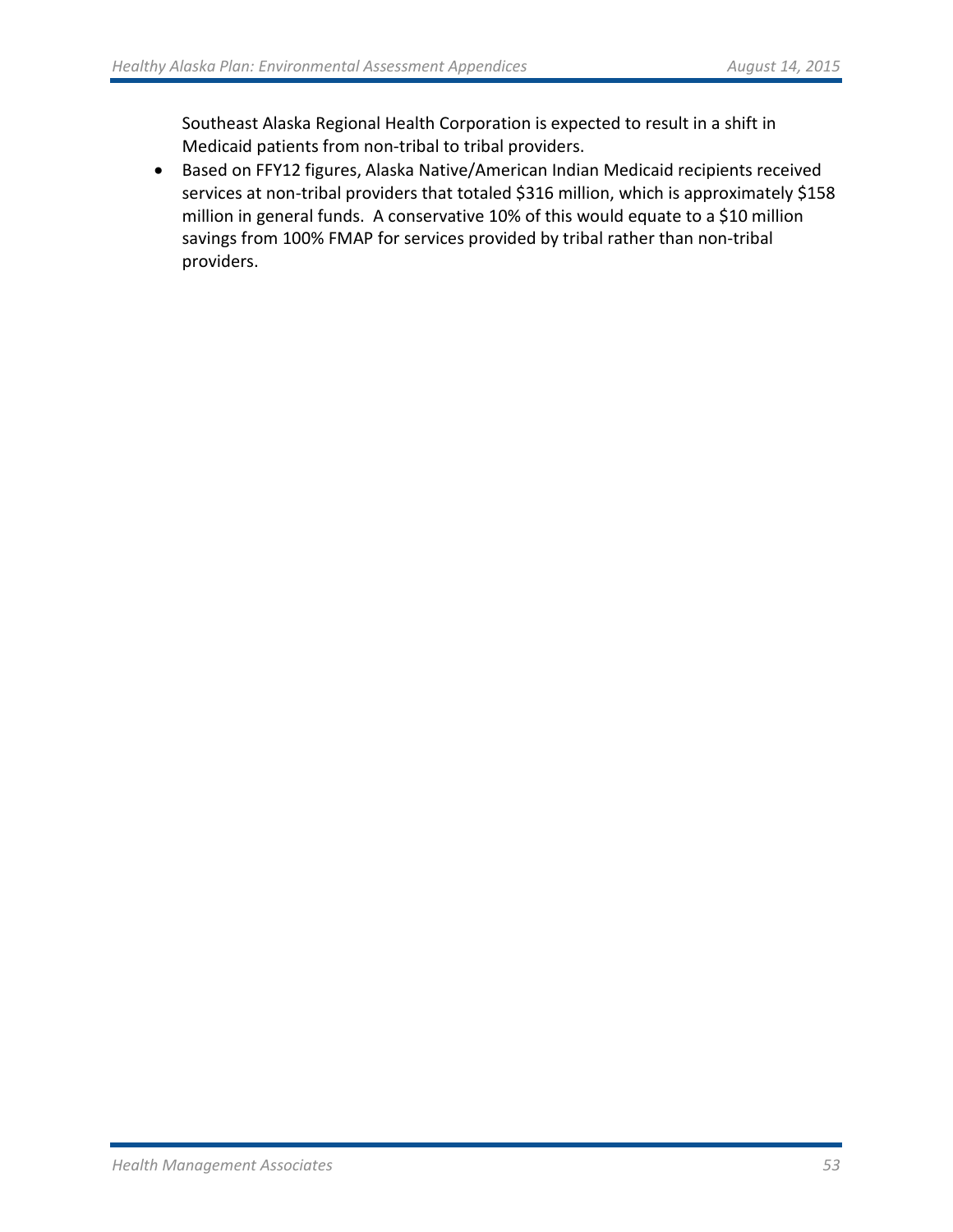# **APPENDIX E: Alaska Cost-Sharing Requirements**

Except for services that are exempt from cost sharing [7 AAC 105.610(b)], Alaska Medicaid reduces payment to a provider by the recipient's cost-share amount [7 AAC 105.610(a)]. A provider is required to collect the cost-share amount from the recipient but cannot charge a Medicaid recipient an amount that exceeds the cost-share.

#### <span id="page-53-0"></span>**Cost Share Amounts**

- \$50 per day, up to a maximum of \$200 per discharge for inpatient hospital services
- 5% of the allowable charges for outpatient hospital services
- \$3 per day for physician services
- \$.50 for each prescription filled/refilled with a reimbursement amount of \$50 or less
- \$3.50 for each prescription filled/refilled with a reimbursement of more than \$50

#### <span id="page-53-4"></span><span id="page-53-3"></span><span id="page-53-2"></span><span id="page-53-1"></span>**Services Exempt from Cost Sharing**

- Services provided to a recipient under age 18
- Services provided to a recipient in a long-term care facility
- Services provided to a pregnant woman, including postpartum services
- Family planning services and supplies
- Emergency services (includes inpatient care for a recipient who was admitted through ED)
- Hospice services
- Services provided to an American Indian or an Alaska Native by a tribal health program
- Services provided to an individual who is eligible for both Medicare and Medicaid

#### **Impending Cost Sharing Changes**

The Affordable Care Act (ACA) modified cost-sharing rules for Medicaid Effective January 1, 2014. The Department is currently soliciting federal guidance/technical assistance on implementation of the following new federal rules that place income-based formulaic and aggregate caps on cost sharing structures for recipients and families:

#### **Maximum Allowable Cost Sharing**

(1) At State option, cost sharing imposed for any service (other than for drugs and nonemergency services furnished in an emergency department, as described in §§447.53 and 447.54 respectively) may be established at or below the amounts shown in the following table except that the maximum allowable cost sharing for individuals with family income at or below 100 percent of the FPL shall be increased each year, beginning October 1, 2015, by the percentage increase in the medical care component of the CPI-U for the period of September to September of the preceding calendar year, rounded to the next higher 5-cent increment):

#### **Outpatient Services**

Physician visit, physical therapy, etc. (Maximum Allowable Cost Sharing):

- Individuals with Family Income =<100% of the FPL = \$4
- Individuals with Family Income 101-150% of the FPL = 10% of cost the agency pays
- Individuals with Family Income >150% of the FPL = 20% of the cost the agency pays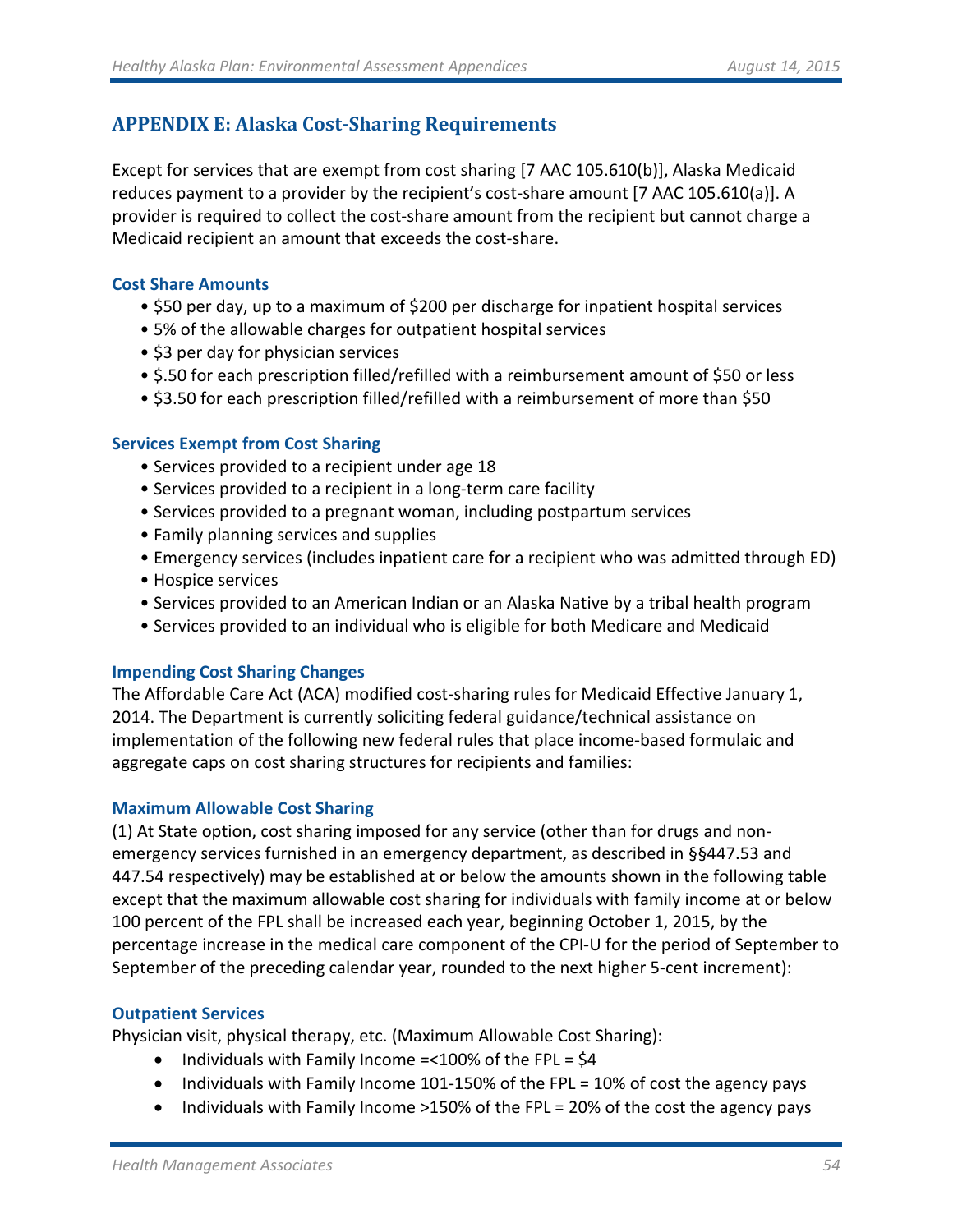#### **Inpatient Stay**

(Maximum Allowable Cost Sharing):

- Individuals with Family Income =<100% of the FPL = \$75 per stay
- Individuals with Family Income 101-150% of the FPL = 10% of total cost the agency pays for the entire stay
- Individuals with Family Income >150% of the FPL = 20% of total cost the agency pays for the entire stay

<sup>12</sup> https://kaiserfamilyfoundation.files.wordpress.com/2013/01/8241.pdf

assistance/downloads/medicaid-health-homes-overview.pdf

<sup>16</sup> http://www.medicaid.gov/medicaid-chip-program-information/by-topics/delivery-systems/downloads/mltssp\_white\_paper\_combined.pdf

<sup>21</sup> http://www.csh.org/wp-content/uploads/2011/12/Report\_HCBSfactsheet2010.pdf

- <sup>22</sup> http://www.nasuad.org/documentation/HCBS\_2013/Presentations/9.10%2010.15-11.30%20Washington.pdf
- <sup>23</sup> http://kff.org/medicaid/issue-brief/the-aca-and-medicaid-expansion-waivers/

<sup>24</sup> http://www.medicaid.gov/state-resource-center/mac-learning-collaboratives/learning-collaborative-state-toolbox/downloads/cost-sharingpremium-requirements.pdf

<sup>25</sup> http://www.medicaid.gov/Medicaid-CHIP-Program-Information/By-Topics/Waivers/1115/downloads/in/Healthy-Indiana-Plan-2/in-healthyindiana-plan-support-20-ca.pdf

<sup>26</sup> http://www.medicaid.gov/medicaid-chip-program-information/by-topics/data-and-systems/downloads/medicaid-mc-enrollment-report.pdf

<sup>27</sup> http://www.nasuad.org/documentation/HCBS\_2013/Presentations/9.10%2010.15-11.30%20Washington.pdf

<sup>28</sup> http://www.medicaid.gov/medicaid-chip-program-information/by-topics/data-and-systems/downloads/medicaid-mc-enrollment-report.pdf <sup>29</sup> http://www.chcs.org/media/Health\_home\_presentation\_July\_2011.pdf

<sup>30</sup> http://familiesusa.org/sites/default/files/product\_documents/alternative-benefit-plans.pdf

<sup>31</sup> http://www.medicaid.gov/Federal-Policy-Guidance/downloads/SMD-12-003.pdf

<sup>33</sup> http://kff.org/report-section/an-overview-of-delivery-system-reform-incentive-payment-waivers-issue-brief/

34http://medicaiddirectors.org/sites/medicaiddirectors.org/files/public/medicaid\_delivery\_system\_reform\_incentive\_pool\_1.pdf

<sup>35</sup> http://legisweb.state.wy.us/InterimCommittee/2014/WyCoordinatedCareAnalysis.pdf

<sup>36</sup> Notice of Proposed Rule Making, CMS, May 26, 2015. https://www.federalregister.gov/articles/2015/06/01/2015-12965/medicaid-and-

childrens-health-insurance-program-chip-programs-medicaid-managed-care-chip-delivered (438.2, 438.3, 438.330, 438.340, 438.350) <sup>37</sup> http://kff.org/medicaid/state-indicator/enrollment-by-medicaid-mc-plan-type/#map

38 Michael Sparer. "Medicaid managed care: Costs, access, and quality of care. Robert Wood Johnson Foundation, Research Synthesis Report No. 23. September 2012. http://www.rwjf.org/en/research-publications/find-rwjf-research/2012/09/medicaid-managed-care.html <sup>39</sup> Ibid.

<sup>1</sup> medicaid.gov l

<sup>2</sup> http://www.medicaid.gov/medicaid-chip-program-information/by-topics/data-and-systems/downloads/2011-national-summary-mcreport.pdf

<sup>3</sup> http://www.medicaid.gov/medicaid-chip-program-information/by-topics/data-and-systems/downloads/medicaid-mc-enrollment-report.pdf <sup>4</sup> http://www.nasuad.org/documentation/HCBS\_2013/Presentations/9.10%2010.15-11.30%20Washington.pdf

<sup>5</sup> http://www.nasuad.org/documentation/HCBS\_2013/Presentations/9.10%2010.15-11.30%20Washington.pdf

<span id="page-54-0"></span><sup>6</sup> Rabin, Jack. *Encyclopedia of Public Administration and Public Policy: K-Z,* March 2003

<span id="page-54-2"></span><span id="page-54-1"></span><sup>&</sup>lt;sup>7</sup> http://www.nasuad.org/documentation/HCBS\_2013/Presentations/9.10%2010.15-11.30%20Washington.pdf 8 http://www.ncd.gov/publications/2013/20130315/20130315\_Ch1

<span id="page-54-3"></span><sup>9</sup> http://www.medicaid.gov/medicaid-chip-program-information/by-topics/data-and-systems/downloads/medicaid-mc-enrollment-report.pdf <sup>10</sup> http://www.medicaid.gov/medicaid-chip-program-information/by-topics/waivers/downloads/technical-guidance.pdf

<sup>11</sup> http://kff.org/report-section/medicaid-home-and-community-based-services-programs-2011-data-update-introduction/

<sup>13</sup> http://www.pasrrassist.org/sites/default/files/attachments/10-07-23/ManagedLTSS.pdf

<sup>14</sup> http://www.medicaid.gov/state-resource-center/medicaid-state-technical-assistance/health-homes-technical-

<sup>15</sup> http://www.medicaid.gov/medicaid-chip-program-information/by-topics/data-and-systems/downloads/medicaid-mc-enrollment-report.pdf

<sup>17</sup> http://www.medicaid.gov/medicaid-chip-program-information/by-topics/data-and-systems/downloads/medicaid-mc-enrollment-report.pdf

<sup>18</sup> http://www.medicaid.gov/medicaid-chip-program-information/by-topics/data-and-systems/downloads/medicaid-mc-enrollment-report.pdf <sup>19</sup> http://www.ncd.gov/publications/2013/05222013A/05222013ACh3

<sup>20</sup> http://kff.org/medicaid/state-indicator/section-1915i-home-and-community-based-services-state-plan-option/

<sup>32</sup> https://www.statereforum.org/Tracking-State-Medicaid-Alternative-Benefit-Plans

<sup>40</sup> Michael Sparer. "Medicaid managed care: Costs, access, and quality of care." Robert Wood Johnson Foundation, Research Synthesis Report No. 23. September 2012. http://www.rwjf.org/en/research-publications/find-rwjf-research/2012/09/medicaid-managed-care.html

<sup>41</sup> Standards and Guidelines for Physician Practice Connections ® - Patient Centered Medical Home (PPC-PCMNTM), NCQA, CMS Version, October 6, 2008.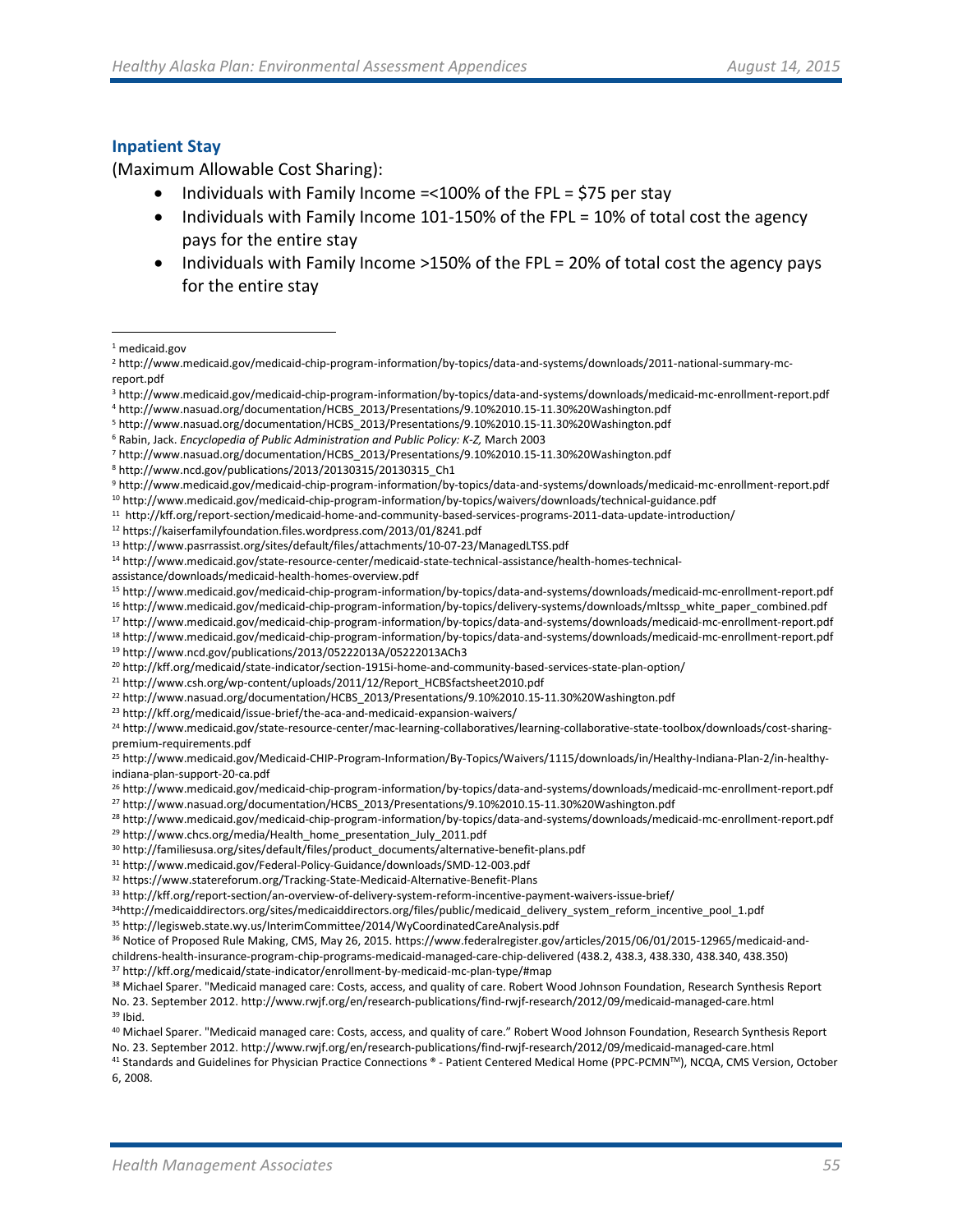42 *FINAL REPORT: Patient-Centered Medical Home Pilot* (LB 396 – 2009); Provided to the Governor of the State of Nebraska and the Health and Human Services Committee of the Legislature, prepared by Vivianne M. Chaumont, Director, Nebraska Department of Health and Human Services, November 1, 2013.

43 Patient Centered Primary Care Collaborative, "Transforming Patient Engagement: Health IT in the Patient Centered Medical Home: A compendium of resources from the Patient Engagement task force of the Patient-Centered Primary Care Collaborative," October 2010. https://www.pcpcc.org/sites/default/files/media/pep-report.pdf

<sup>44</sup> *FINAL REPORT: Patient-Centered Medical Home Pilot* (LB 396 – 2009); Provided to the Governor of the State of Nebraska and the Health and Human Services Committee of the Legislature, prepared by Vivianne M. Chaumont, Director, Division of Medicaid and Long-Term Care, Nebraska Department of Health and Human Services, November 1, 2013.

<sup>45</sup> Mary Takach, "About Half of the States Are Implementing Patient-Centered Medical Homes for Their Medicaid Populations," *Health Affairs*, Nov. 2012 31(11):2432–40.<br><sup>46</sup> Nebraska Department of Health and Human Services, "FINAL REPORT: Patient-Centered Medical Home Pilot (LB 396 – 2009)," Provided to the

Governor of the State of Nebraska and the Health and Human Services Committee of the Legislature, prepared by Vivianne M. Chaumont, Director, Division of Medicaid and Long-Term Care, November 1, 2013.

<sup>47</sup> PATIENT-CENTERED MEDICAL HOME BRIEFING FOR THE OFFICE OF THE COMMISSIONER. Draft 8/7/15, Provided by Chris Ashenbrenner. 48 Mark W. Friedberg, MD, MPP; Eric C. Schneider, MD, MSc; Meredith. "Association Between Participation in a Multipayer Medical Home Intervention and Changes in Quality, Utilization, and Costs of Care." *JAMA.* February 2014 311(8):815-825.

<sup>49</sup> Higgets et al. "Medical Homes and Cost and Utilization Among High-Risk Patients." *American Journal of Managed Care*. March, 2014. http://www.ajmc.com/journals/issue/2014/2014-vol20-n3/medical-homes-and-cost-and-utilization-among-high-risk-patients

<sup>50</sup> Evan S. Cole, Claudia Campbell, Mark L. Diana, Larry Webber, Richard Culbertson, *Patient Centered Medical Homes in Louisiana had Minimal Impact on Medicaid Population's Use of Acute Care and Costs*, Health Affairs, 34, no. 1 (2015):87-94.

<sup>51</sup> J. Lester Feder. "A Health Plan Spurs Transformation Of Primary Care Practices Into Better-Paid Medical Homes*." Health Affairs*. April 2014, Volume 33, Number 4.

<span id="page-55-0"></span><sup>52</sup> *FINAL REPORT: Patient-Centered Medical Home Pilot* (LB 396 – 2009); Provided to the Governor of the State of Nebraska and the Health and Human Services Committee of the Legislature, prepared by Vivianne M. Chaumont, Director, Division of Medicaid and Long-Term Care, Nebraska Department of Health and Human Services, November 1, 2013.

<span id="page-55-2"></span><span id="page-55-1"></span><sup>53</sup> Ormond et al. "Health Homes in Medicaid: The Promise and the Challenge." *Urban Institute*. February 2014.

<span id="page-55-4"></span><span id="page-55-3"></span><sup>54</sup> The Urban Institute, *Evaluation of the Medicaid Health Home Option for Beneficiaries with Chronic Conditions: Annual Report – Year Two*, June 2014, for the U.S. Department of Health and Human Services Assistant Secretary for Planning and Evaluation Office of Disability, Aging and Long-Term Care Policy http://aspe.hhs.gov/daltcp/reports/2014/HHOption2.pdf

<span id="page-55-6"></span><span id="page-55-5"></span><sup>55</sup> http://www.medicaid.gov/state-resource-center/medicaid-state-technical-assistance/health-homes-technical-assistance/downloads/hhmap\_v46.pdf

<span id="page-55-7"></span><sup>56</sup> CMS Technical Brief, "Data Analysis Considerations to Inform Medicaid Health Home Program Design," June 2012.

<sup>57</sup> Ormond et al. "Health Homes in Medicaid: The Promise and the Challenge." *Urban Institute*. February 2014.<br><sup>58</sup> Missouri Department of Mental Health and Missouri Health Net, "Progress Report: Missouri CMCH Healthcare http://dmh.mo.gov/docs/mentalillness/18MonthReport.pdf.

59 "Medicaid Health Homes: Implementation Update," Center for Health Care Strategies, March 2014.

<sup>60</sup> *Medicaid Accountable Care Organizations: State Update*, Fact Sheet, Center for Health Care Strategies, August 2015;

http://www.chcs.org/resource/medicaid-accountable-care-organizations-state-update/

<sup>61</sup> *Comparing State Medicaid Accountable Care Organizational Governance Models*, Technical Assistance Tool, July 2015, Center for Health Care Strategies; http://www.chcs.org/resource/comparing-state-medicaid-accountable-care-organization-governance-models/

<sup>62</sup> *Accountable Care Collaborative 2014 Annual Report*, Colorado Department of Health Care Policy and Finance,

https://www.colorado.gov/pacific/sites/default/files/Accountable%20Care%20Collaborative%202014%20Annual%20Report.pdf

<sup>63</sup> How Can States Help ACO Providers Avoid Data Overload?, Jim Lloyd, JD and Rob Houston, MBA, MPP, Center for Health Care Strategies blog post, August 6, 2015; http://www.chcs.org/can-states-help-aco-providers-avoid-data-overload/

<sup>64</sup> Primary Care Providers' Views of Recent Trends in Health Care Delivery and Payment, Findings from the Commonwealth Fund/Kaiser Family Foundation 2015 National Survey of Primary Care Providers, Issue Brief, August 2015, The Commonwealth Fund and Kaiser Family Foundation; http://files.kff.org/attachment/report-primary-care-providers-views-of-recent-trends-in-health-care-delivery-and-payment <sup>65</sup> Ibid.

<sup>66</sup> Colorado Department of Health Care Policy and Financing, 2014 Annual Report;

https://www.colorado.gov/pacific/sites/default/files/HCPF\_2014%20Annual%20Report.pdf

<sup>67</sup> Press release, Office of Governor Mark Dayton, July 14, 2014; http://mn.gov/governor/newsroom/pressreleasedetail.jsp?id=102-136054

<sup>68</sup> Patient Centered Primary Care Collaborative website report; https://www.pcpcc.org/initiative/integrated-health-partnerships-initiative

<sup>69</sup> Medicaid Accountable Care Organizations: State Update, Fact Sheet, Center for Health Care Strategies, August 2015;

http://www.chcs.org/resource/medicaid-accountable-care-organizations-state-update/

<sup>70</sup> Year Two: Capturing The Evolution of Oregon's CCOs[, Lauren Broffman](http://healthaffairs.org/blog/author/broffman/) and [Kristin Brown,](http://healthaffairs.org/blog/author/kbrown/) Health Affairs Blog, July 15, 2015;

<http://healthaffairs.org/blog/2015/07/15/year-two-capturing-the-evolution-of-oregons-ccos/>

<sup>71</sup> *Medicare ACOs continue to succeed in improving care, lowering cost growth*. Fact Sheet. CMS.gov

https://www.cms.gov/Newsroom/MediaReleaseDatabase/Fact-sheets/2014-Fact-sheets-items/2014-11-10.html

<sup>72</sup> http://kff.org/medicaid/state-indicator/enrollment-by-medicaid-mc-plan-type/#map

**<sup>73</sup>** http://kff.org/medicaid/state-indicator/enrollment-by-medicaid-mc-plan-type/#map

<sup>74</sup> http://www.ncd.gov/publications/2013/20130315/20130513\_AppendixA

<sup>75</sup> http://kff.org/medicaid/state-indicator/enrollment-by-medicaid-mc-plan-type/#map

<sup>76</sup> http://www.michigan.gov/documents/mdch/FY09-10MAContractwithallattachments\_312218\_7.pdf

<sup>77</sup> https://www.federalregister.gov/articles/2015/06/01/2015-12965/medicaid-and-childrens-health-insurance-program-chip-programsmedicaid-managed-care-chip-delivered